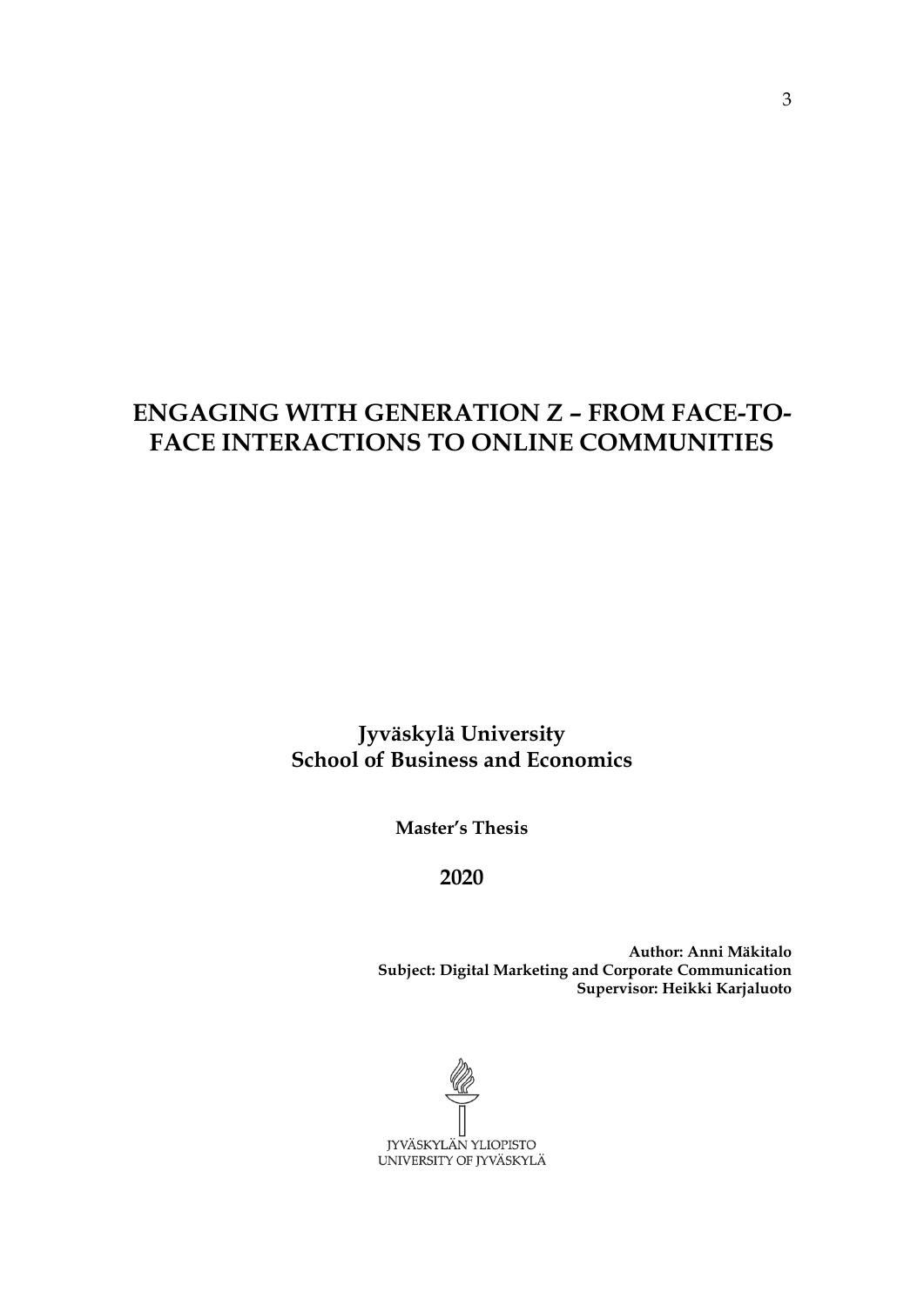## **ABSTRACT**

| Author                                                                              |                 |
|-------------------------------------------------------------------------------------|-----------------|
| Anni Mäkitalo                                                                       |                 |
| Title                                                                               |                 |
| Engaging with generation $Z$ – from face-to-face interactions to online communities |                 |
| Subject                                                                             | Type of work    |
| Digital Marketing and Corporate Communica-                                          | Master's degree |
| tion                                                                                |                 |
| Date                                                                                | Number of pages |
| March 2020                                                                          | 57              |
| Abstract                                                                            |                 |

This study examines generation Z and more specifically the age group of 13-to-15-year olds, and what sort of marketing communication strategy organizations should apply in order to create awareness, engagement and interaction with generation Z. Generation Z was born to an already technology-advanced society, and this study focuses on the needs, attitudes and characteristics of generation Z in a digital environment. The study was conducted to serve a Finnish case organization, a sport federation that aims to offer help for the growing concern of inactivity and obesity among Finnish youth. The organization is planning a youth movement-project for schools, and this study aims to find the channels and tools to successfully get generation Z's attention in digital environment in order to inform and engage them to the project.

The study was conducted by a combination of earlier literature regarding digital marketing and generation Z and a qualitative research. The qualitative research consisted of ten semi-structured, in-dept interviews.

The findings of this study indicate that the need for acceptance and being part of a group or movement is similar to earlier generations, but it has shifted from face-to-face hangouts to online communities. Social media is undoubtedly the right channel to reach out and engage with generation Z, but organizations must be careful about the channels and the content they choose. Generation Z seems to be quite specific about the channels they use, and they have a clear preference for visual content. The importance and opportunities that influencer marketing can bring to organizations and a deeper understanding of the meaning of influencers to youth could be an interesting and beneficial subject for future research.

Key words

generation Z, social media marketing, digital marketing, influencer marketing

Place of storage

Jyväskylä University Library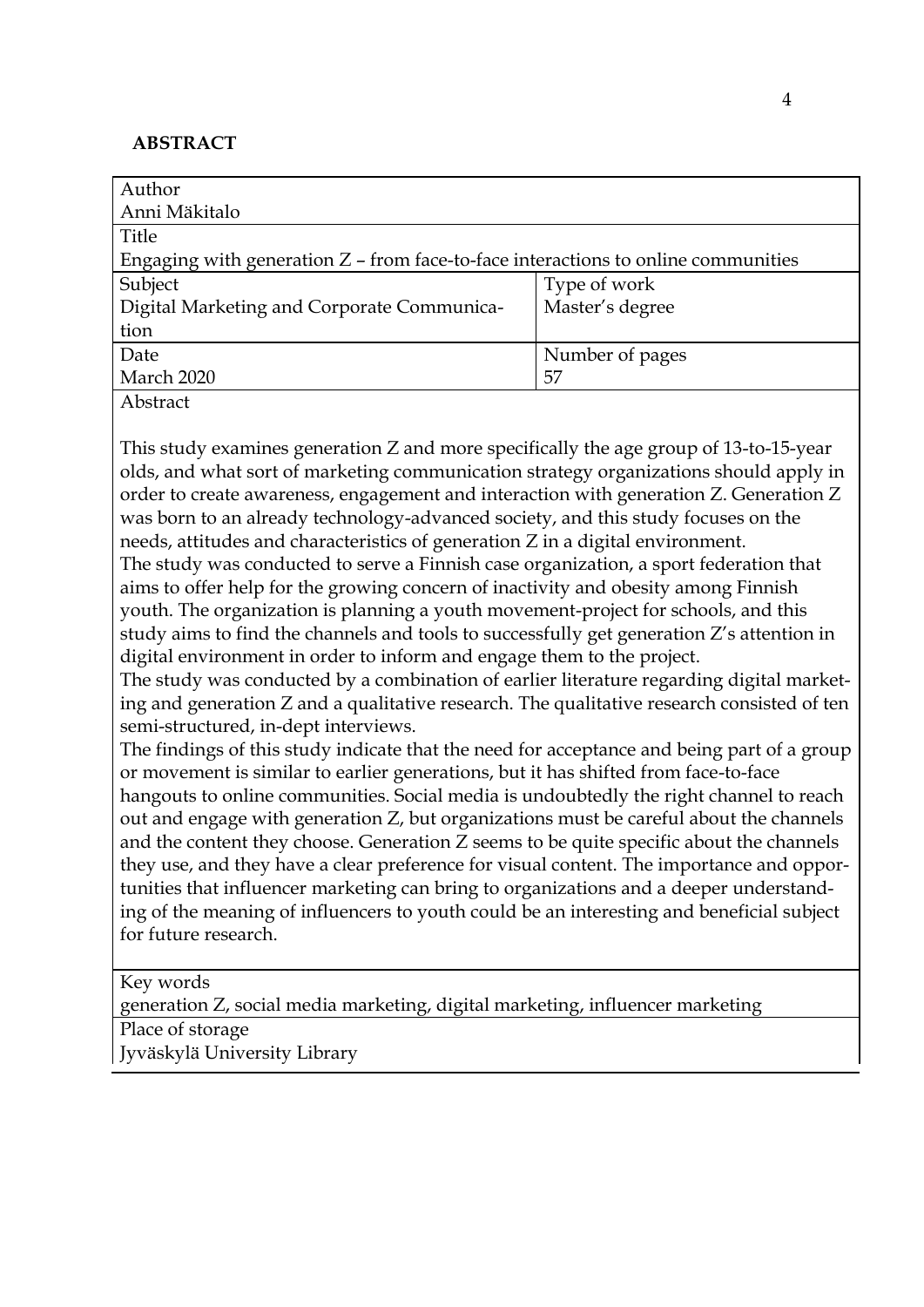## **TIIVISTELMÄ**

| Tekijä                                                                              |                     |
|-------------------------------------------------------------------------------------|---------------------|
| Anni Mäkitalo                                                                       |                     |
| Työn nimi                                                                           |                     |
| Engaging with generation $Z$ – from face-to-face interactions to online communities |                     |
| Oppiaine                                                                            | Työn laji           |
| Digital Marketing and Corporate Communica-                                          | Pro gradu-tutkielma |
| tion                                                                                |                     |
| Päivämäärä                                                                          | Sivumäärä           |
| Maaliskuu 2020                                                                      | 57                  |
| Tiivistelmä                                                                         |                     |

Tämän tutkielman tavoitteena on ymmärtää sukupolvi Z:n, ja erityisesti 13-15 vuotiaiden nuorten tarpeita ja asenteita digitaalisessa ympäristössä, jotta organisaatiot voisivat paremmin tavoittaa ja sitouttaa nuoret digitaalisten kanavien kautta. Sukupolvi Z on syntynyt teknologisesti hyvin kehittyneeseen yhteiskuntaan, ja tutkielma pyrkii selvittämään heille luonteenomaisia tarpeita ja piirteinä digitaalisessa ympäristössä.

Tutkielman tavoite on palvella suomalaista urheiluorganisaatiota, joka on aloittamassa pilottihankkeen suomalaisilla yläasteilla. Hankkeen tavoite on ottaa osaa maamme kasvavaan huoleen nuorten liikkumattomuudesta ja lisääntyvästä ylipainosta kouluissa tapahtuvan liikuntaprojektin avulla.

Tutkielma koostuu aiemmasta kirjallisuudesta ja tutkimuksista liittyen sukupolvi Z:aan ja digimarkkinointiin, sekä kvalitatiivisesta tutkimuksesta. Kvalitatiivisessa tutkimuksessa haastateltiin kymmentä henkilöä: osa aikuisia alansa ammattilaisia, ja osa sukupolvi Z:n edustajia. Haastattelut olivat osittain jäsenneltyjä: niissä kaikissa käsiteltiin samoja teemoja, mutta kysymykset riippuivat haastateltavasta ja tarpeen mukaan muokkautuivat haastattelun edetessä.

Tutkimustulokset osoittavat, että nuorilla on sukupolvista riippumatta tarve ryhmän hyväksynnälle – ajanviettotavat ovat kuitenkin siirtymässä fyysisistä tapaamisista verkkoryhmiin ja -keskusteluihin. Sosiaalinen media on eittämättä oikea kanava nuorten tavoittamiseen, mutta organisaatioiden täytyy valita relevantit kanavat ja sisällöt huolellisesti. Visuaalisen sisällön rooli on nuorten kanssa viestimisessä suuri, ja vaikuttajamarkkinoinnilla tullee olemaan tärkeä rooli nuorten tavoittamisessa myös tulevaisuudessa. Vaikuttajamarkkinoinnin syvempi ymmärtäminen sekä sen tuomat mahdollisuudet voisivat toimia myös tärkeänä jatkotutkimuksen kohteena.

Asiasanat

digitaalinen markkinointi, digimarkkinointi, sukupolvi Z, somemarkkinointi, vaikuttajamarkkinointi

Säilytyspaikka

Jyväskylän yliopiston kirjasto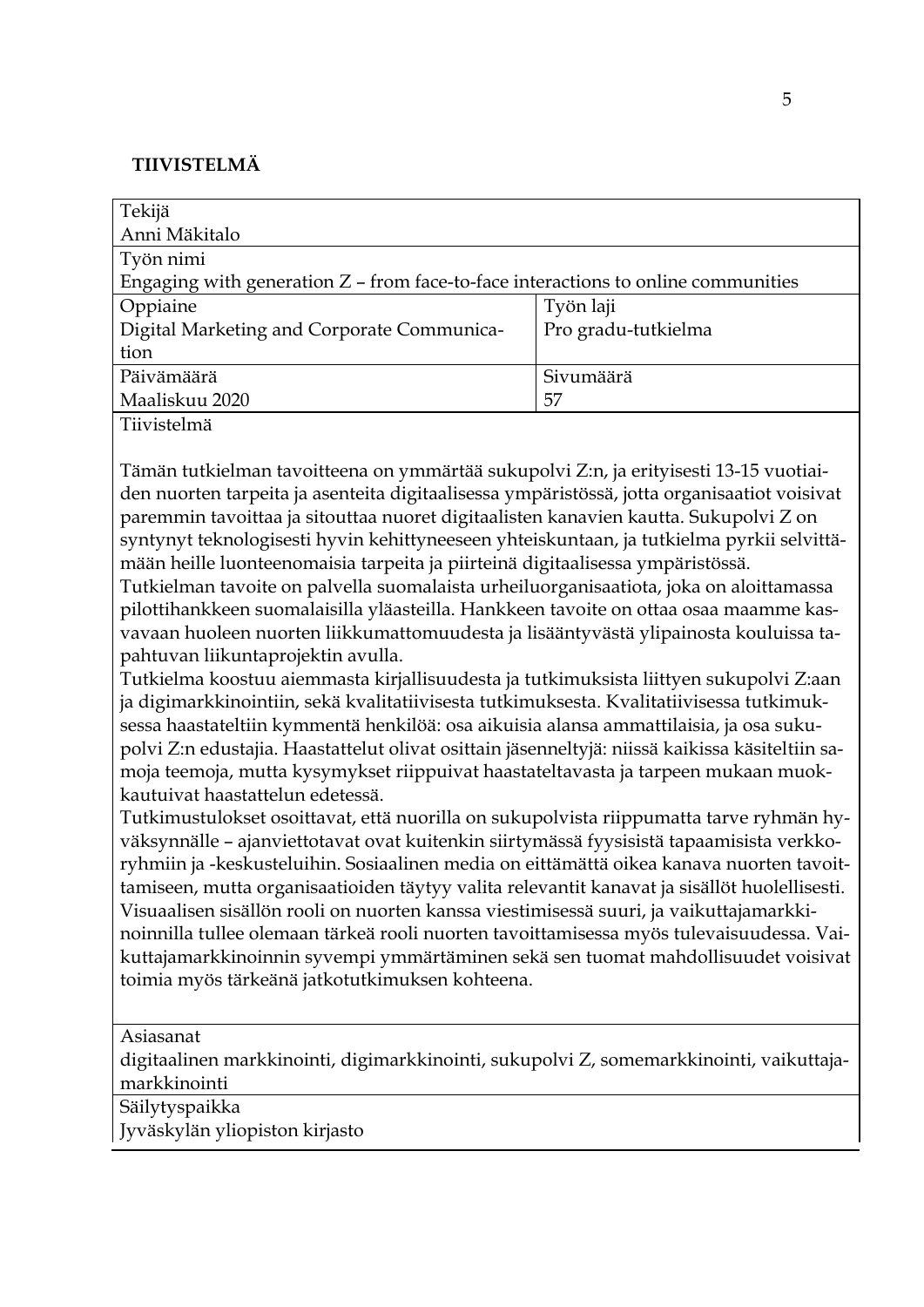# **CONTENTS**

| $\mathbf{1}$   |                  |                                                              |  |
|----------------|------------------|--------------------------------------------------------------|--|
|                | 1.1              |                                                              |  |
|                | 1.2              |                                                              |  |
|                | 1.3              |                                                              |  |
| 2              |                  |                                                              |  |
|                | 2.1              |                                                              |  |
|                | 2.1.1            |                                                              |  |
|                | 2.1.2            |                                                              |  |
|                | 2.1.3            |                                                              |  |
|                | $2.2\phantom{0}$ |                                                              |  |
|                | 2.2.1            |                                                              |  |
|                | 2.2.2            |                                                              |  |
|                | 2.2.3            |                                                              |  |
|                | 2.2.4            |                                                              |  |
| 3              |                  |                                                              |  |
|                | 3.1              |                                                              |  |
|                | 3.2              |                                                              |  |
|                | 3.3              |                                                              |  |
|                | 3.4              |                                                              |  |
| $\overline{4}$ |                  |                                                              |  |
|                | 4.1              |                                                              |  |
|                | 4.2              | Social media as a marketing communications channel 32        |  |
|                | 4.3              | From face-to-face hangouts to online communities 35          |  |
|                | 4.4              | Right channels and right content: gen Z gets bored easily 37 |  |
|                | 4.5              |                                                              |  |
|                | 4.6              |                                                              |  |
|                | 4.7              |                                                              |  |
| 5              |                  |                                                              |  |
|                | 5.1              |                                                              |  |
|                | 5.2              |                                                              |  |
|                | 5.3              |                                                              |  |
|                | 5.4              |                                                              |  |
|                |                  |                                                              |  |
|                | <b>APPENDIX1</b> |                                                              |  |
|                |                  |                                                              |  |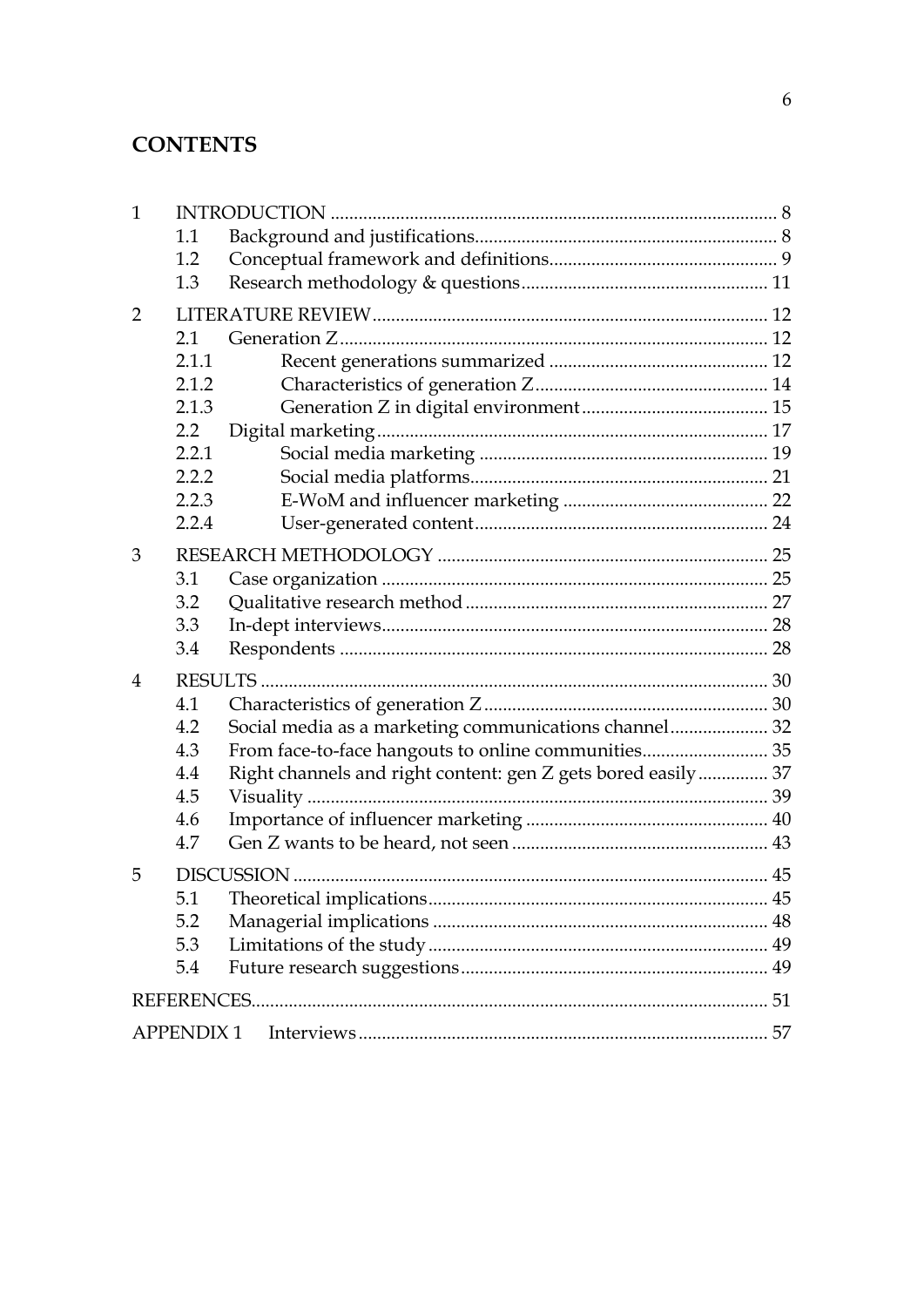# **LIST OF TABLES AND FIGURES**

| FIGURE 1 Conceptual framework for engaging with generation Z9 |  |
|---------------------------------------------------------------|--|
| FIGURE 2 Popular online platforms amongst U.S. teens16        |  |
|                                                               |  |
| FIGURE 4 Best social media channels to interact with gen Z37  |  |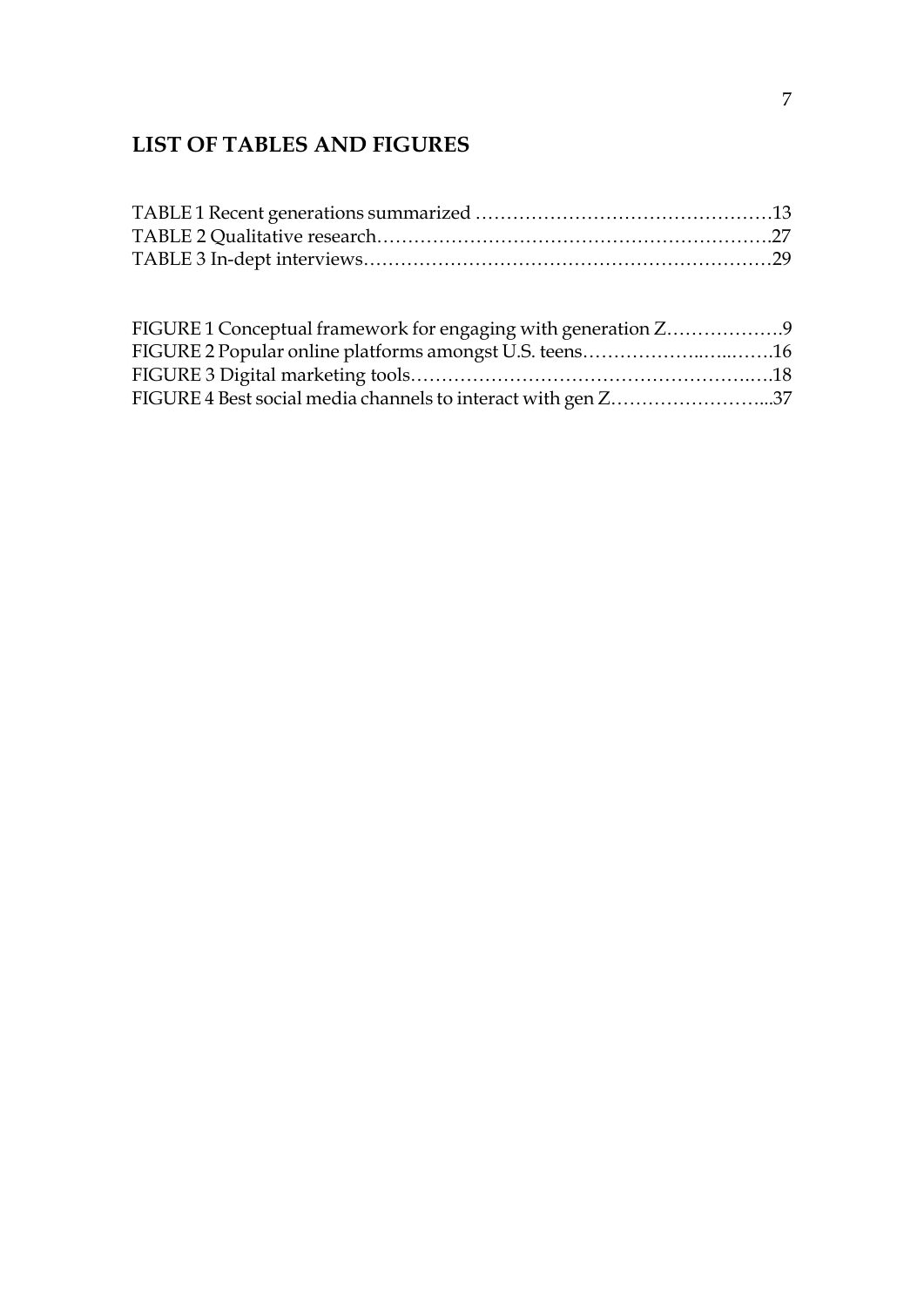## <span id="page-5-0"></span>**1 INTRODUCTION**

## <span id="page-5-1"></span>**1.1 Background and justifications**

The focus of this study is to find out how organizations can engage and interact with generation Z through digital channels. Generation Z, the digital natives, in most studies refers to the youth born somewhere around the year 2000 (Vetter 2017). Generation Z is the first generation that was born to a technologically advanced era and due to this influence, they are often viewed as eager users of digital world and technology – the generation "does not know the world without the Internet". (Chicca & Shellenbarger 2018, p.181).

As our world is rapidly developing, so are digital marketing platforms and tools. Karjaluoto & Mustonen (2015) explain the concept of digital marketing communications (DMC), as a process that enables organizations to build deeper relationships with their customers and where customers themselves can also create content. Digital marketing refers to all organization's actions and operations online: social media, email, online advertising and organization websites are all examples of digital channels (HubSpot 2019). Digital marketing increases efficiency, nurtures customer communication, raises general awareness and boosts two-way interaction; it is often low cost, creates conversions, appears in front of people wherever and at a right time (HubSpot 2019, Kannan & Li 2017).

A typical Finnish teen uses Internet 31-40 hours a week, of which social media covers half, and the most common social media platforms used are WhatsApp, YouTube, Instagram and Snapchat. Furthermore, they use three to five hours a day on their smartphones on social media and view social media as the main channel for organizations to reach out to them. (Ebrand Group 2019, Viestintäliiga 2019). A study conducted by Shatto & Erwin (2016) revealed that generation Z in the U.S. spends up to nine hours a day on their mobile phones, and a major part of their social communication happens online as well. 95% of US teens use smartphones, of which 45% state they use social media constantly (PEW Research Center 2018). This means organizations need to find new ways to reach out to today's youth by using tools, channels and platforms popular among the generation.

The topic of this research was composed as the case company, a Finnish sport organization, is planning a youth movement -project for schools. The project's target is to help in the growing concern of inactivity and obesity among Finnish youth. According to a survey conducted by THL (2018), one out of every four teens is overweight. Only one in every three children reaches the recommended daily activity time, however in the recent years there has been an increase in the youth joining sport clubs and being active during school breaks (Liikuntaneuvosto 2016).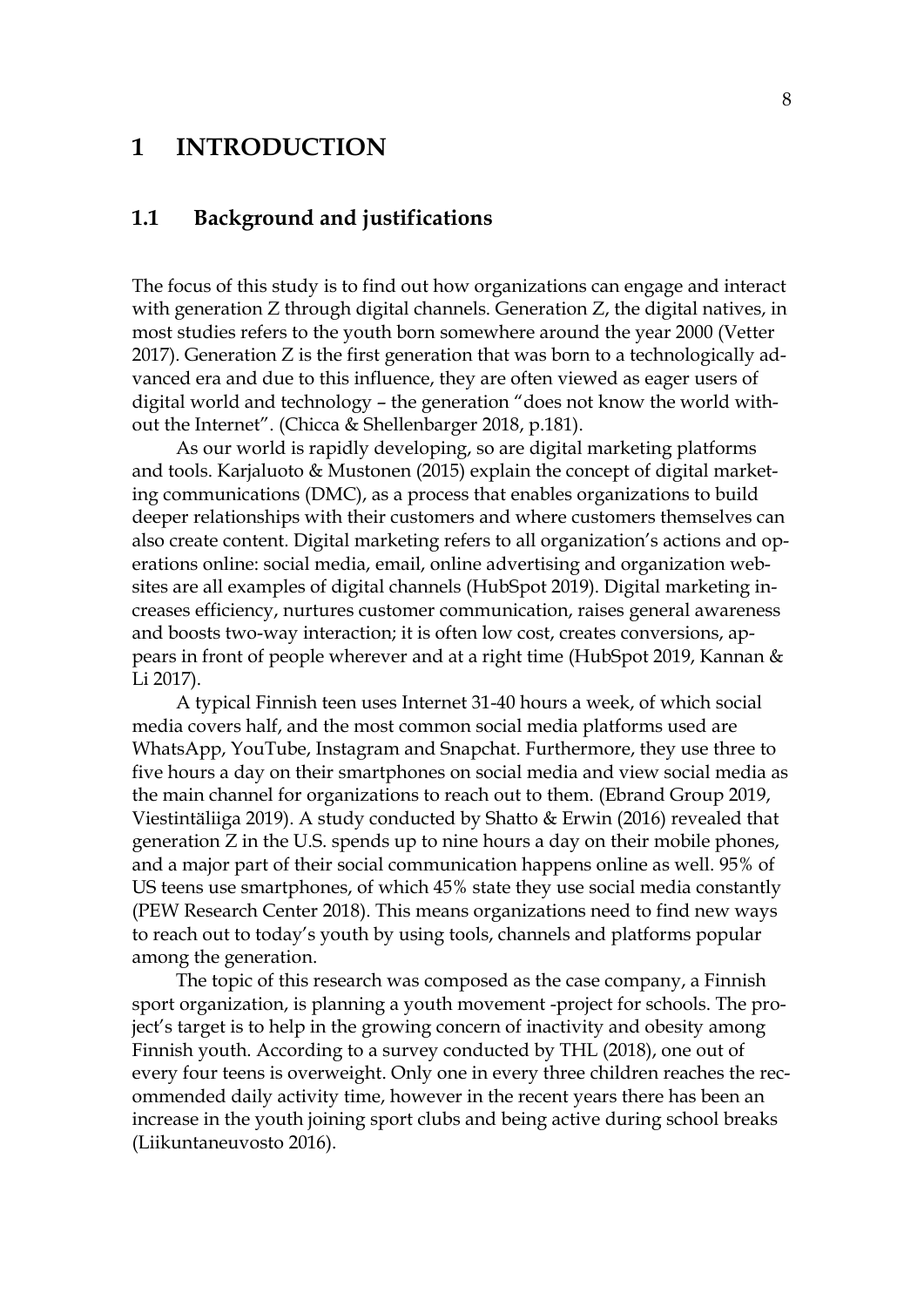One of the main reasons for increased passivity and inactivity among the youth is the increased use of technology, and this research aims to study how generation Z uses digital channels; what interests them, what motivates them and what enables two-way communication with them. The findings can potentially be used to create a marketing strategy for case organization, and furthermore help the organization to engage and inspire the youth to partake in the upcoming projects and become more active during their daily routines.

Earlier literature about generation Z and the ways they use digital and social media does exist to some extent. Besides the earlier literature, this research also includes a qualitative study where both experts as well as representatives of generation Z were interviewed. After the theoretical framework and the qualitative study, the findings are presented and analysed, and the final conclusions are declared.

## <span id="page-6-0"></span>**1.2 Conceptual framework and definitions**

The main variables of this research are shown in this simplified conceptual framework (Figure 1, p. 9) figure below.



*Figure 1. Conceptual framework for engaging with generation Z.*

#### **Generation Z**

Generation Z refers to the first generation born into already technology advanced environment. Although researchers differ in the exact years they define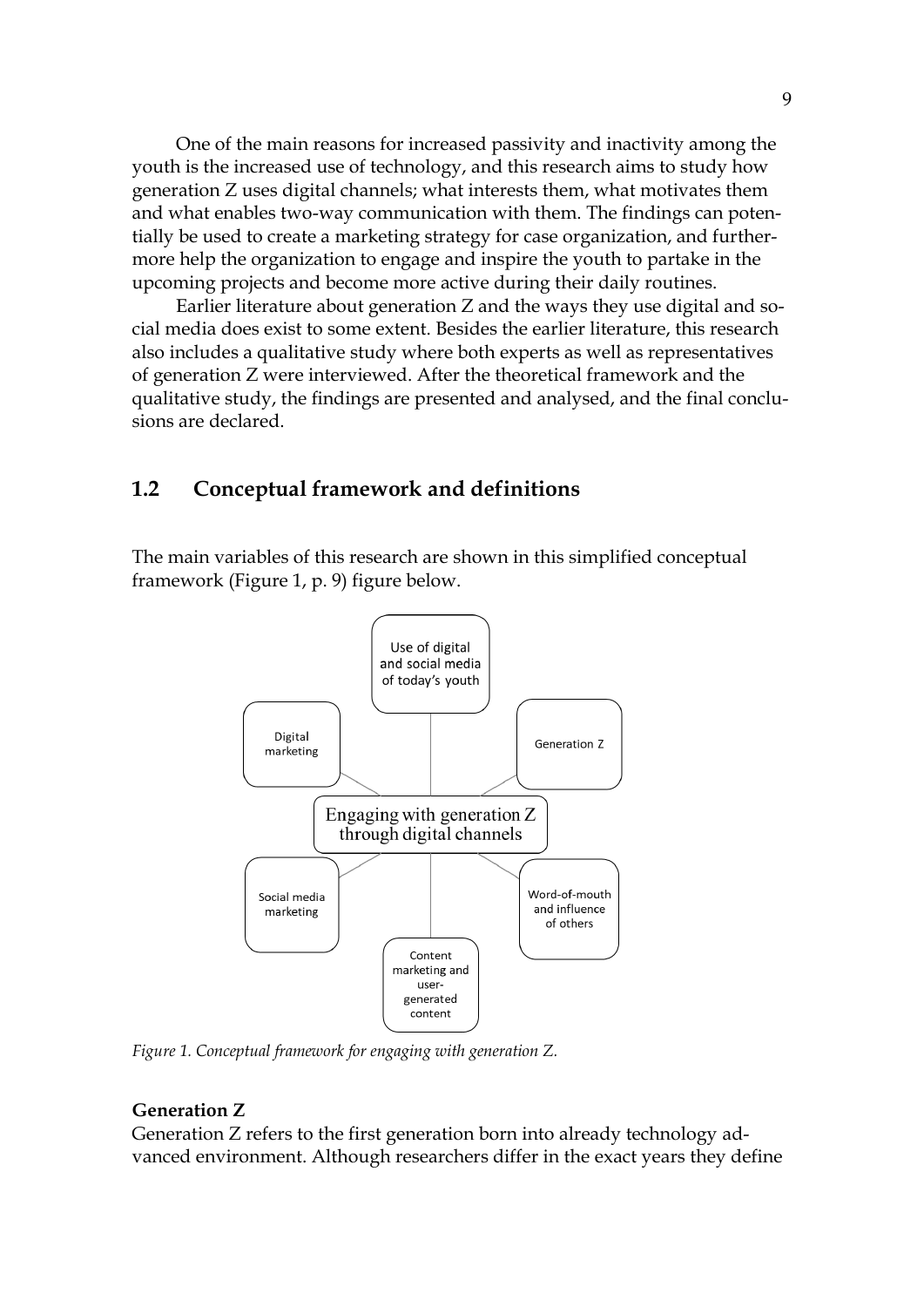as the raise of generation Z, most say the firsts of generation Z were born somewhere around 1995 to 2000 (Jeys 2019, Roseberry-McKibbin 2017, Wee 2017). Generation Z is comfortable with all types of technologies, as the Internet was already widely used when they were born (Miller et al. 2012, Roseberry-McKibbin 2017). Youth of generation Z has been described as tech-savvy, highly educated, globally connected and creative (Gupta & Gulati 2014, Priporas et al. 2017).

## **Digital marketing and communications**

Digital marketing was a known concept already in the 1990s, although during that time it mostly referred to the act of a business advertising their product or services to customers through digital channels (Fierro & Gavilanez 2017). Nowadays, digital marketing is a broader concept than just advertising a product with the intension of increasing sales; it is an adaptive process that technology improvements have enabled, where businesses and organizations can cooperate (create, communicate, deliver, sustain value) with their stakeholders (Kannan & Li 2017).

## **Social media marketing**

One of the main techniques of digital marketing is social media. Social media marketing can be simply defined as the use of social media channels to promote a company and its products (Nadaraja & Yazdanifard 2013). Social media platforms allow big networks of people to connect by sharing information and experiences and this has influenced the ways customers behave (Fierro & Gavilanez 2017, Lamberton & Stephen 2016). Social media is also the best channel to communicate with a youth audience, compared to more traditional methods like e-mail or a phone call (Viestintäliiga 2019).

### **Youth online usage**

Social media covers the majority of technologies and platforms that today's youth spends time on while online. In 2018, 70% of 13-17-year old Americans checked social media multiple times a day and 95% of US teens use smart phones, of which 85% use YouTube. (PEW Research Center 2018, Statista 2018). A typical Finnish teen uses Internet 31-40 hours a week, of which social media covers half, and the most common social media platforms used are WhatsApp, YouTube, Snapchat and Instagram (Ebrand Group 2019, Viestintäliiga 2019). Social media is described to enrich and complete youth's social life.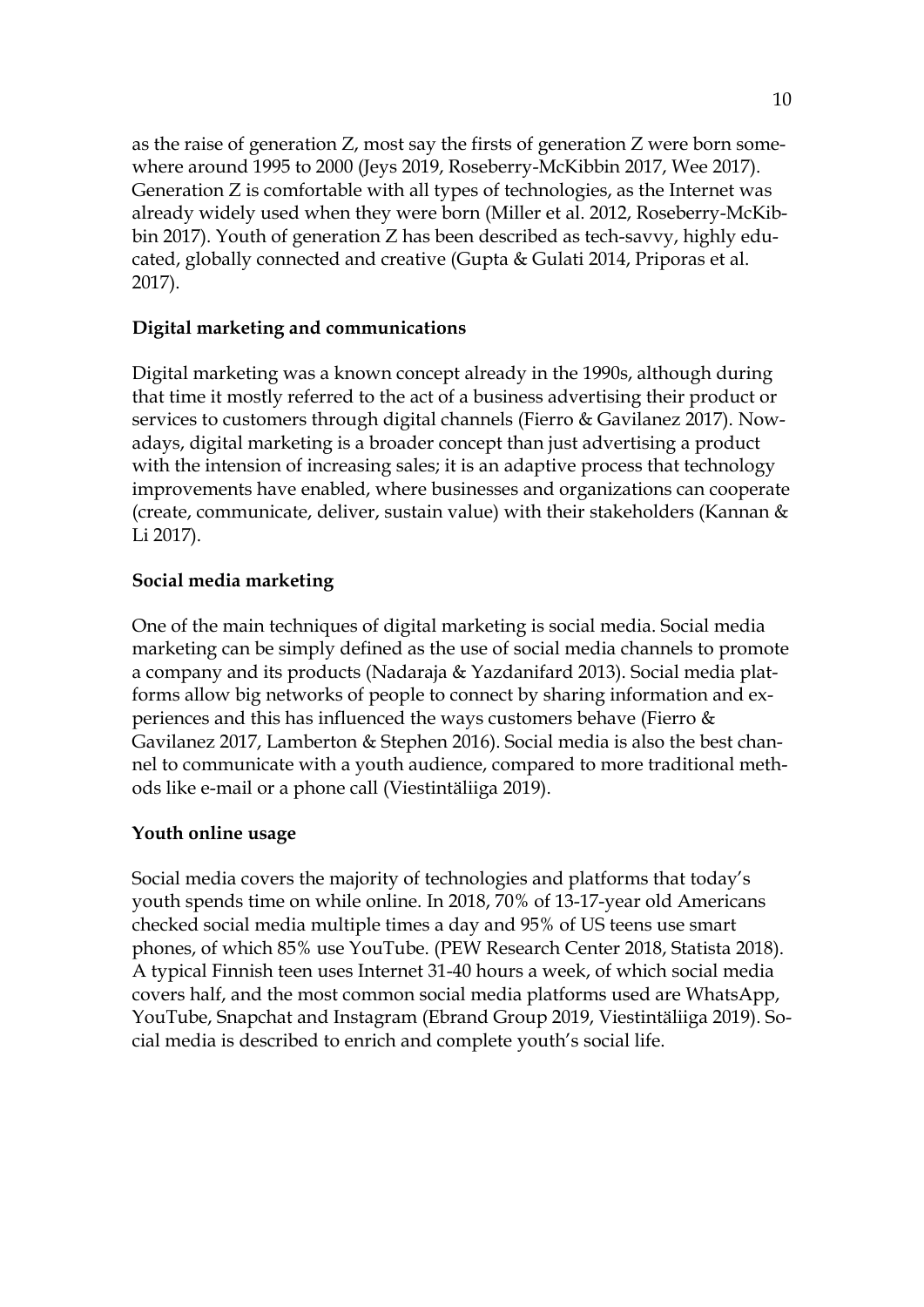## <span id="page-8-0"></span>**1.3 Research methodology & questions**

The aim of this research is to reveal and analyze the online behaviour of generation Z. This research looks to find out the needs and attitude of the generation in the digital world and understand what kind of content this generation is most likely to use, appreciate and relate with. The results may be used for the strategies of organizations and companies when creating campaigns directed to generation Z.

## **Objective of the study and research questions**

To find out the characteristics of generation Z as digital users and the channels and tools this generation prefers. The goal is to find out how to make the most of interacting and creating two-way communication between generation Z and organizations. Therefore, the main research question and its two sub-questions are the following;

RQ: *How being born to a technologically advanced society is reflected in the needs and attitudes of generation Z*?

Supporting RQ: *What are the key characteristics of generation Z in a digital environment*?

Supporting RQ: *What is the impact of marketing tools (such as influencer marketing, eWoM and user-generated content) in interaction and two-way communication with generation Z*?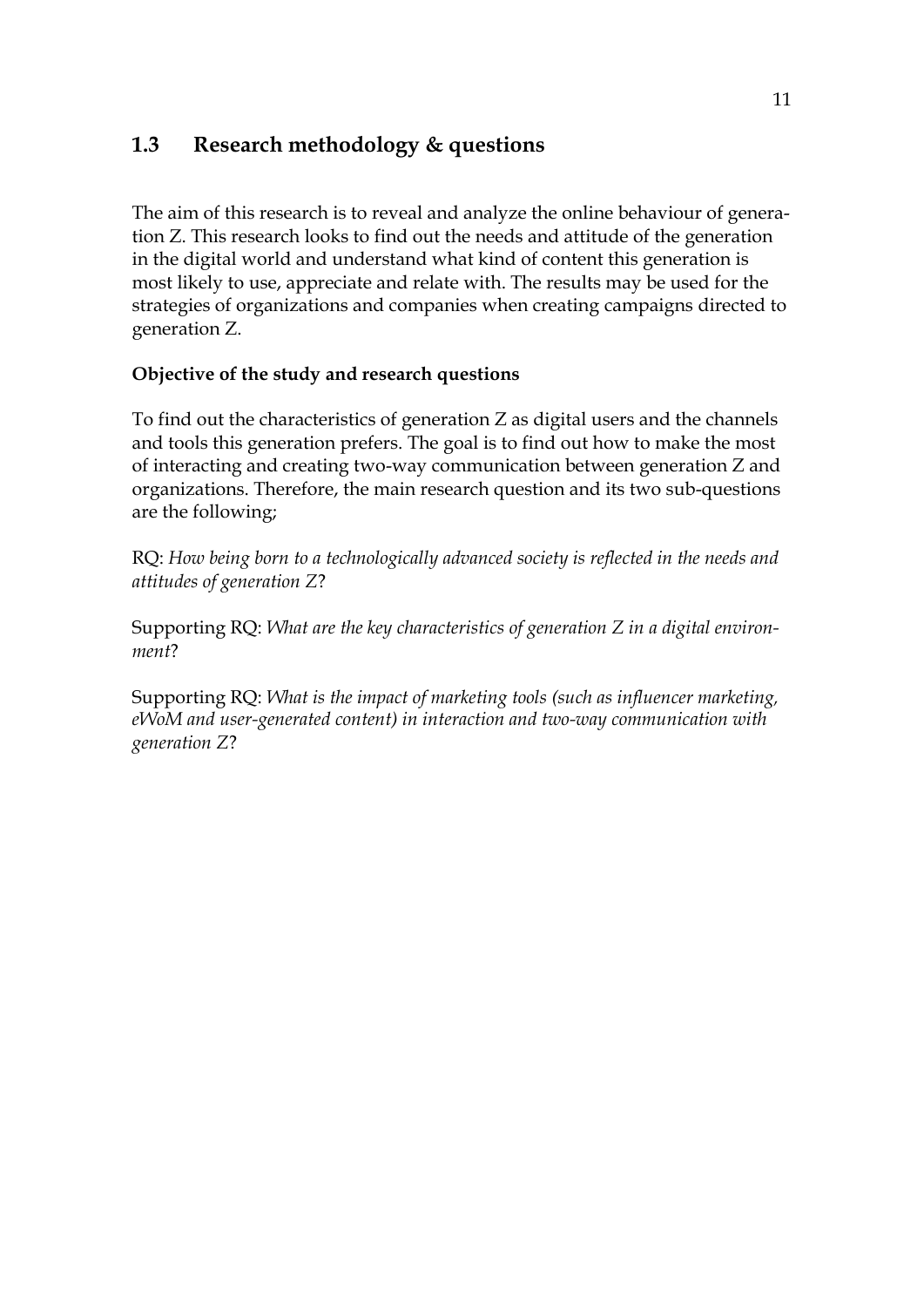## <span id="page-9-0"></span>**2 LITERATURE REVIEW**

## <span id="page-9-1"></span>**2.1 Generation Z**

There exists a tendency of generalization and grouping of individual humans by various variables, and one of the creations is a term "generation". Generations are identified groups of humans that share birth years, age location and significant life events at developmental stages (Dolot 2018). Generation Z refers to the first generation born into already technology advanced environment. Although researchers differ in the exact years they define as the raise of generation Z, most say the firsts of generation Z were born somewhere around 1995 to 2000 (Jeys 2019; Roseberry-McKibbin 2017; Wee 2017). Generation Z, also known as digital natives, postmillennials and centennials is the first generation that grew up with smartphones (Dolot 2018, Southgate 2017).

According to Gupta & Gulati (2014), it is the major impact of technology on generation Z's behaviour that sets them apart from previous generations. Generation Z is comfortable with all types of technologies, as the Internet was already widely used when they were born (Miller et al. 2012; Roseberry-McKibbin 2017). Roseberry-McKibbin (2017) pointed out that most of generation Z have never known the world without social media, which results in them being earlier adapters of technology compared to previous generations. Besides sleeping, media is the second biggest activity on the daily lives of generation Z; researches show that the youth describe they feel emotionally attached to the digital world (Turner 2015; Wee 2017).

Same observations were also discussed by Gupta & Gulati (2014), who argued that due to the emotional attachment the generation Z feels towards digital channels and online society, they tend to stay online huge amount of times. Wee (2017) conducted a study that showed teens using up to nine hours a day on different digital channels, and 41% of those teens used all of their screen time on mobile devices; for example, watching TV took place through a mobile device instead of a traditional TV screen. According to Dolot (2018), some even call generation Z as "Generation C", where C stands for the word "connected": members of generation Z are connected to the Internet, computerized, contentcentric and community-oriented. Generation Z does not only use the content of Internet, they also create and control it.

#### <span id="page-9-2"></span>**2.1.1 Recent generations summarized**

Since around 1945 and until the establishment of generation Z, there exists three non-arguable generations: Baby Boomers, Generation X and Millennials, also often referred to as Generation Y. (CGK 2016; Sandeen 2008; Strauss & Howe 1997). To better understand generation Z, it can be compared to earlier genera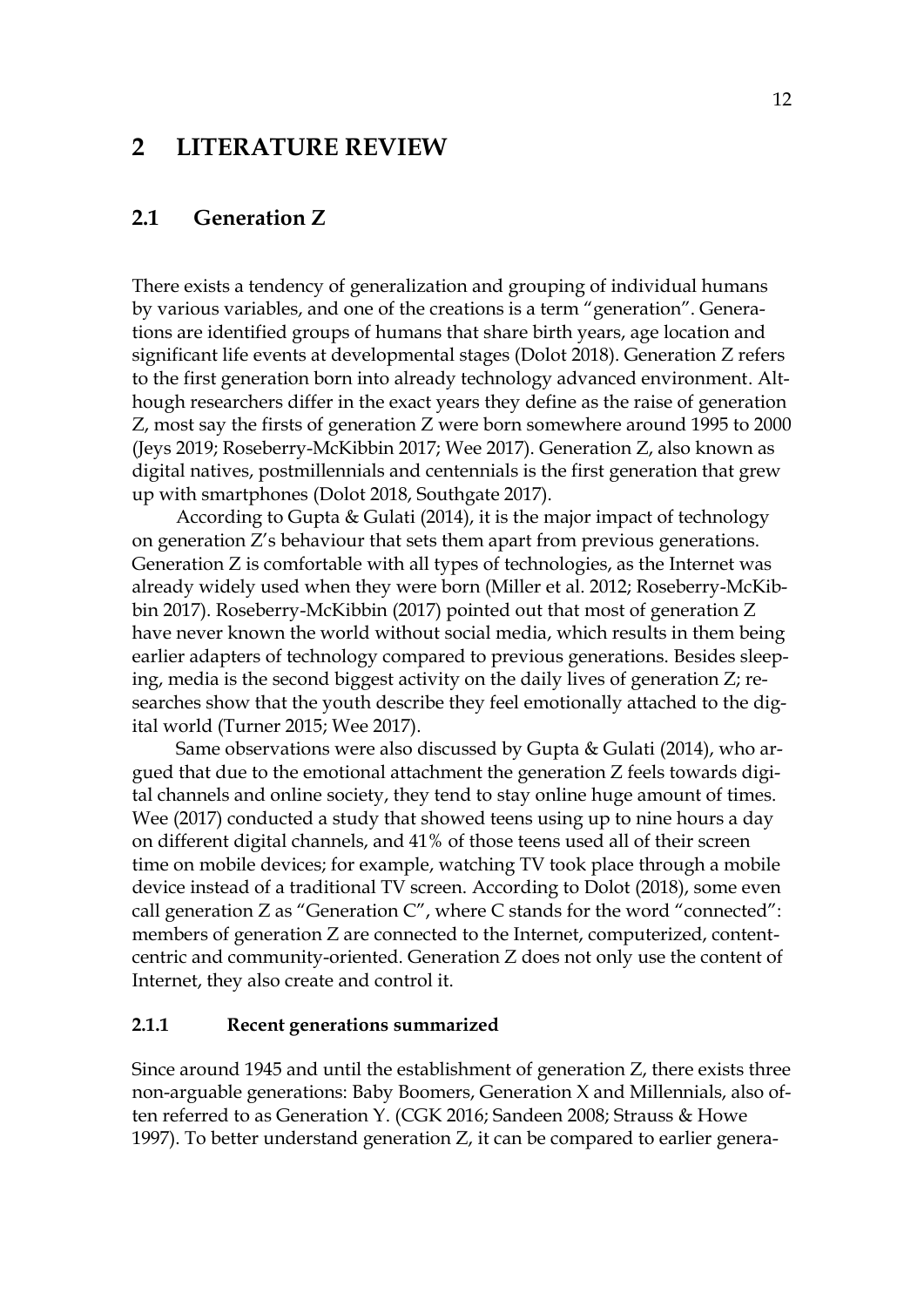tions to acknowledge similarities and differences. There does exist known generations before 1945, but the newer ones are introduced in this research due to more similarity in economical and societal matters.

According to the Center for Generational Kinetics (2016), the three key trends shaping generations are parenting, technology and economics. Generations exhibit similar characteristics, such as communication, shopping and motivational preferences. It is vital to remember that big events can affect a generation in a certain part of the globe, influencing also the characteristics of that generation for some time.

Recognizing the driving characteristics helps organizations in communication: for instance, content and copywriting, marketing channels and marketing messages can be adjusted according to the known characteristics and preferences of the generation in question (Sandeen 2008).

| Generation               | Born between  | Trends &                                                                                                                                                                                |
|--------------------------|---------------|-----------------------------------------------------------------------------------------------------------------------------------------------------------------------------------------|
|                          |               | characteristics                                                                                                                                                                         |
| <b>Baby Boomers</b>      | $1945 - 1965$ | Individualistic<br>Optimistic and ambitious<br>Support equal rights<br>Freedom of speech<br>Extremely work-centric;<br>driven work ethic, productive<br>Value face-to-face interactions |
| Generation X             | $1965 - 1980$ | Pessimistic<br>Economic status decreased,<br>divorce rates increased<br>Independent<br>Resourceful<br>Work-life balance<br>Higher consumer awareness<br>Family-oriented                 |
| Millennials/Generation Y | 1980 - 2000   | Optimistic<br>Highly networked<br>Multi-taskers<br>Mission-driven<br>Focus on continuous learning<br>Confident<br>Team-oriented                                                         |
| Generation Z             | Around 2000 - | Realistic<br>Tech-savvy<br>Highly educated<br>Globally connected<br>Prefer visuality<br>Teamwork & togetherness<br>Mutual respect & lower hierar-<br>chy                                |

In Table 1 below, the recent generations are summarized based on previous literature from CGK (2016) and Sandeen (2008).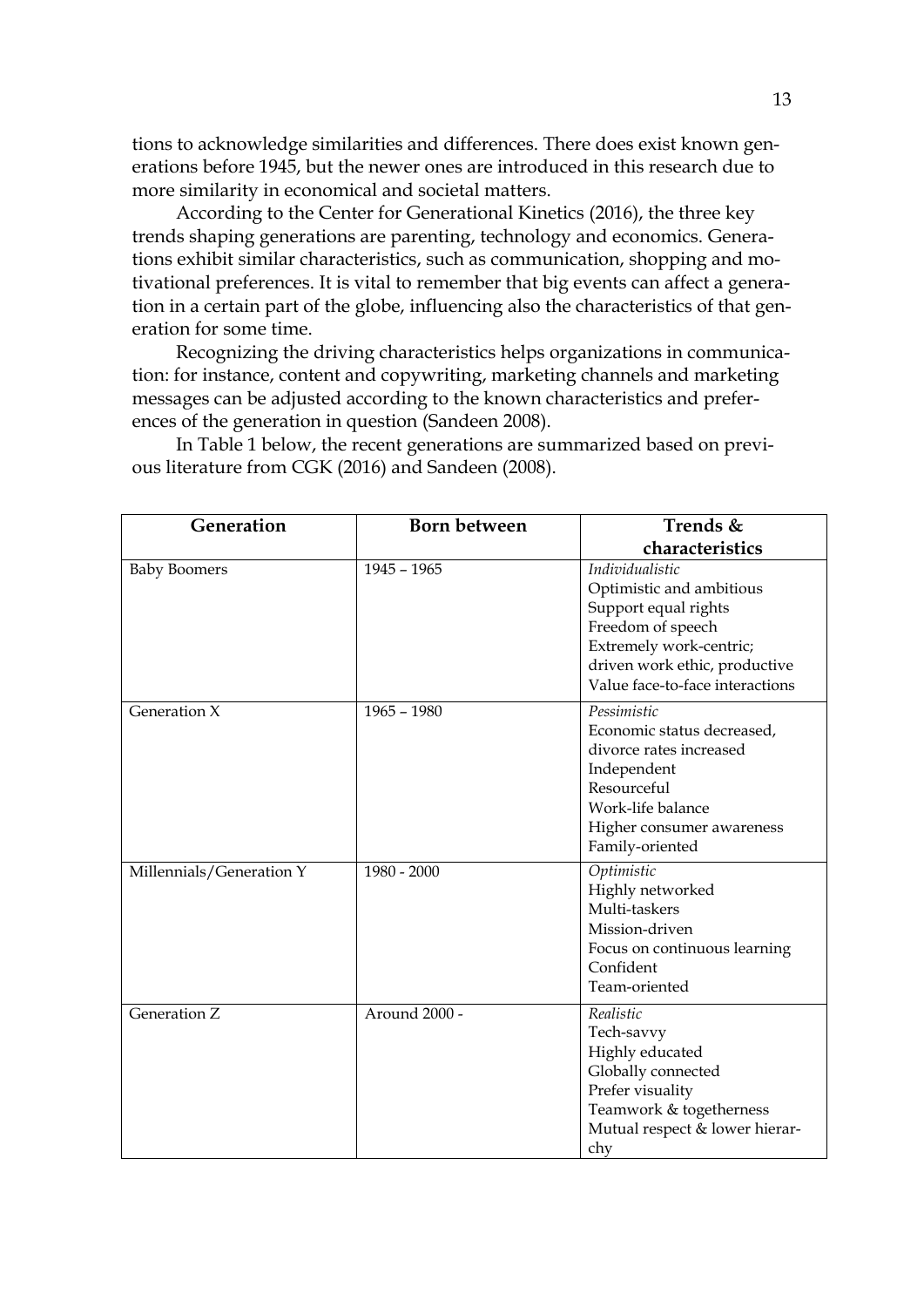*Table 1. Recent generations summarized.*

#### <span id="page-11-0"></span>**2.1.2 Characteristics of generation Z**

Previous literature of the characteristics of generation Z is quite harmonized, and in this chapter the findings of several researchers are discussed.

Generation Z is often generalized as tech-savvy, highly educated, globally connected and creative (Gupta & Gulati 2014; Priporas et al. 2017). Generation Z is also described as "the wired generation": they access and comprehend information fast, are very international in their perspective yet seem to be easily offended and vulnerable (Jeys 2019). Roseberry-McKibbin (2017) argued that besides being tech-oriented, generation Z is also realistic and individualistic, and a study conducted by Vision Critical (2018), revealed that generation Z feels selfassured and optimistic about their future.

Characteristics of their learning style have also been researched, but the researches show some overlapping: some researchers recognize these teens and young adults as private, preferably individually working, yet some highlight their need for interaction. Moreover, generation Z seems to prefer visual tools and gets easily bored when the subjects are not challenging or quickly enough changing (Roseberry-McKibbin 2017; Williams 2015). Generazion Z expects communication to be visual, precise, easy and constantly evolving (Spooner 2018; Williams 2015). In workplace or other social settings, generation Z appreciates creativity, flexibility, mutual respect, adaptability and lower hierarchy (Peres 2018). Dolot (2018) described generation as a highly educated generation that appreciates changes and versatility.

Generation Z requires creative-development tactics and creative experimentation (Southgate 2017). The need for visuality was highlighted in many researches, as generation Z teens and adults are aesthetics and prefer videos over written text. According to Rammopo (2016), generation Z is not prone to text heavy content and they prefer symbols and images over formal written English. Generation Z relies of communication with images, and written communication should be limited to only necessary information (Swanzen 2016). These statements are supported by a study conducted by Vision Critical (2018), which recognized generation Z's main purchasing driver being the image and aesthetic of the product or service.

Blair et al. (2015) studied the combination of youth and technology in general. They conducted a study of 16-19-year-old Italian teens, which fits in the category of generation Z. They called digital environments as ideal place for youth to communicate with friends or create new friendships. According to the study, social networking and instant messaging facilitate interactive engagement and cultivate connectedness. Peres (2018) and Swanzen (2016) also recognized "togetherness" as a personality trait among generation Z, and listed team climate and team work as important factors in generation Z's learning needs.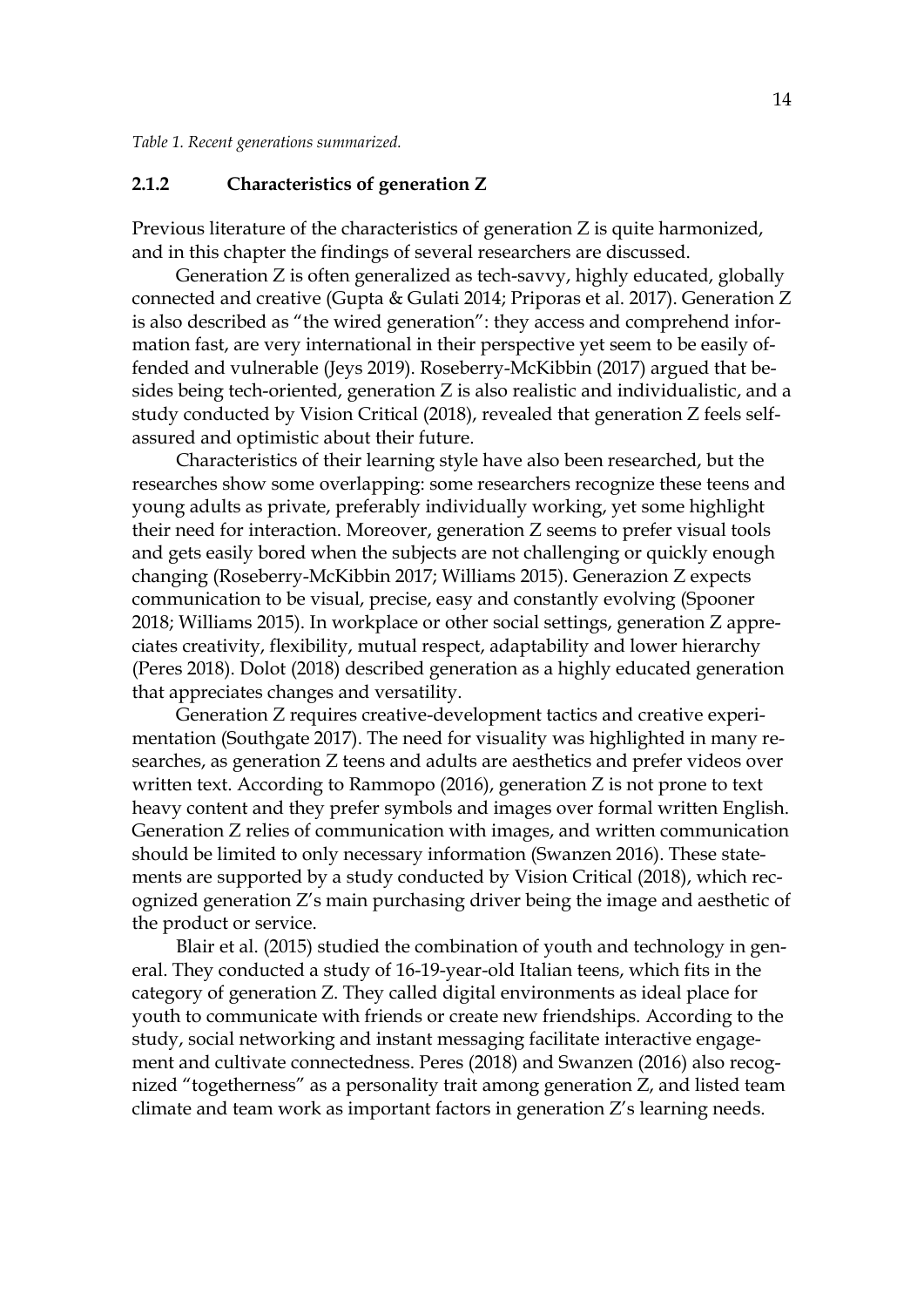#### <span id="page-12-0"></span>**2.1.3 Generation Z in digital environment**

"When I think of Generation Z, technology is the first thing that comes to mind" (Williams 2015). The youth of generation Z was born to technologically advanced, first-world environment, which impacts their media consumption and behaviour; digital channels are not just for entertainment but a big part of politics, work life and identity formation (Wee 2017). Generation Z is used to engaging and sharing information across multiple online platforms simultaneously (Gupta & Gulati 2014), and they can be described as "experts in technology" – it is integrated to every aspect of their lives (Peres 2018). Generation Z is interested in new, easy-to-use technologies and are overall heavy users of technology: they look to escape the reality in the digital world. Furthermore, their purchase experiences and intentions are heavily impacted by the digital features involved (Priporas et al. 2017).

Digital channels have enabled generation Z with numerous ways to interact, participate and control their digital behaviour – advanced innovations allow them support, encourage and create content on their own. This has created feelings of solidarity due to shared contexts and communities as well as helped the youth to shape their identities (Wee 2017). According to Wee, digital innovations have supported and encouraged sense of self and one's place in and view of the world at large. Generation Z uses Internet and digital channels for personal networking and relationships: social networking, GPS tracking, learning apps, blogs and e-books are all popular among the generation (Gupta & Gulati 2014; Peres 2018).

For generation Z, technology is an instrument – their lifestyle is driven by it and they were born to an era of high-tech communication (Gaidhani et al. 2019; Van den Bergh & Behrer 2016). Some studies have discovered norms that characterize generation Z in digital environment:

- Strong interest in new technologies
- Instant ease of using new technologies
- Desire to feel safe
- Desire to "escape realities" to digital environment (Priporas et al. 2017; Rammopo 2016).

Especially social media use has become an integral part of life for most teens, and it is one of the key trends that shapes the whole generation Z (Gaidhani et al. 2019; Tulgan 2013). In recent years, youth social media use has evolved and become more sophisticated, as studies show the frequent use of social media among youth within and across multiple social media platforms (Kranzler & Bleakley 2019). In 2018, 70% of 13-17-year old Americans checked social media multiple times a day and 95% of US teens use smart phones, of which 85% use YouTube. (PEW Research Center 2018; Statista 2018). Although highly engaged to digital channels, especially social media and being online in general, generation Z does not seem to be as brand loyal as, for instance, millennials (Gupta  $\&$ Gulati 2014; Rammopo 2016). This statement is also supported by Priporas et.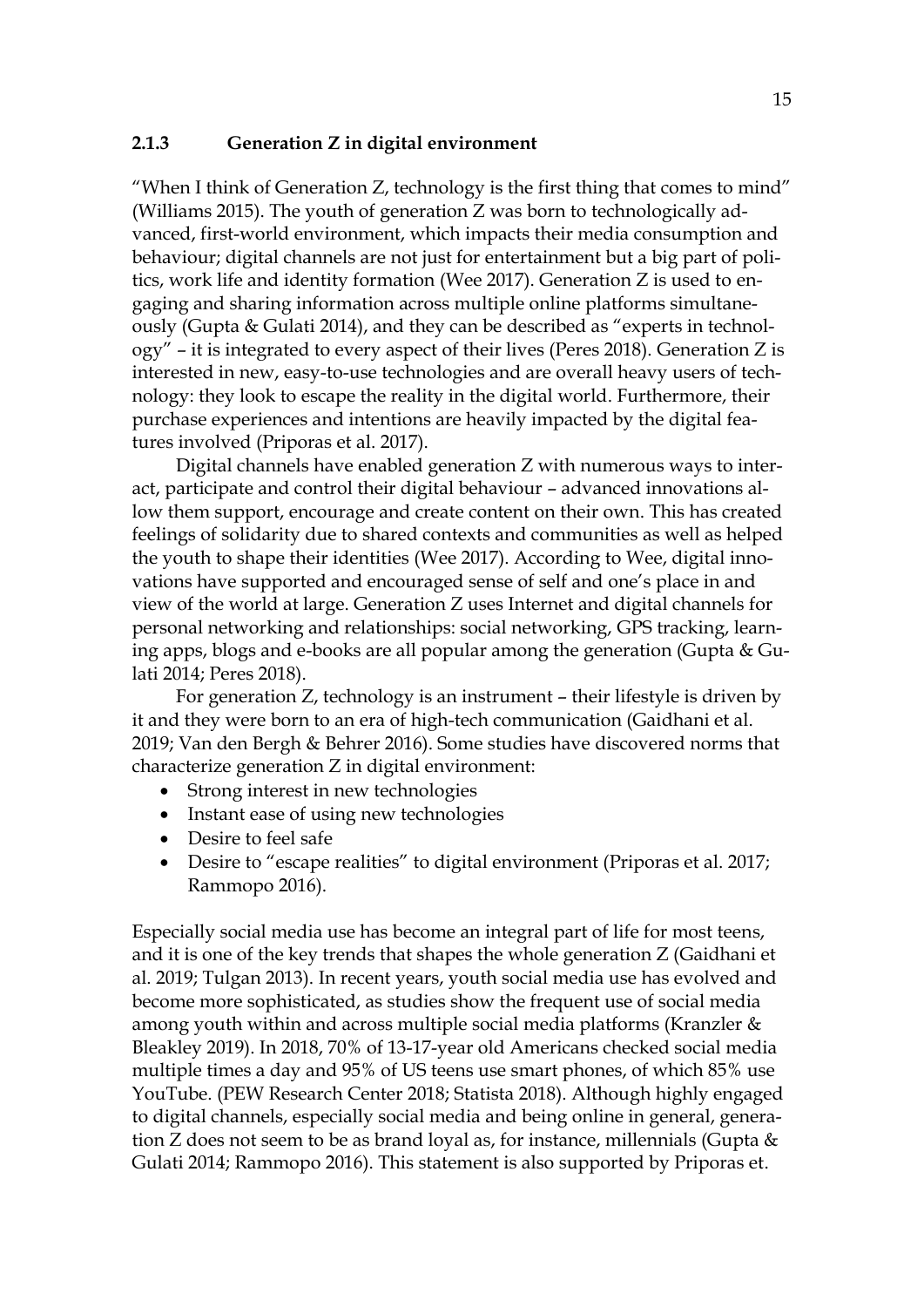(2017), who describe the generation as innovative and creative, yet different in their consumer behaviour in comparison to earlier generations. Generation Z uses social media to, for instance, read content, browse around, listen to music, like others' content and have real-time conversations (Ebrand Group 2019).

Generation Z was born to a different era, a digitalized one, than earlier generations and therefore they behave different. One trend that is discussed in multiple researches is the need and expectation for visual media. The visual language trend is a significant part of relating and being relevant to generation Z (Rammopo 2016). One way to communicate with generation Z is to use YouTube -videos, as they appeal to two characteristics of generation Z: visuality and social media (PEW Research Center 2018; Roseberry-MicKibbin 2017). The importance of visuality is also supported in a survey focused on teens, social media and technology conducted by PEW Research Center (2018), as the survey states that 85% of US teen respondents use YouTube (See Figure 2, p. 16). Besides visuality, a sense of humour and high-quality photos attract the young audience (Viestintäliiga 2019).



*Figure 2. Popular online platforms amongst U.S. teens*

Another important feature for this generation is interaction: they want to share thought, feelings and emotions. Engaging through various online platforms is a norm for generation Z, and instead of only consuming, they also want to create and exchange user-generated content. User-generated content refers to content that any Internet user can create themselves, and it is one of the functions that has helped to transform Internet towards a more communication medium instead of a publishing medium: generation Z values engagement and interaction as they want to be involved and be given a sense of ownership and participation (Wee 2017). Generation Z is active, interactive and for this, Internet and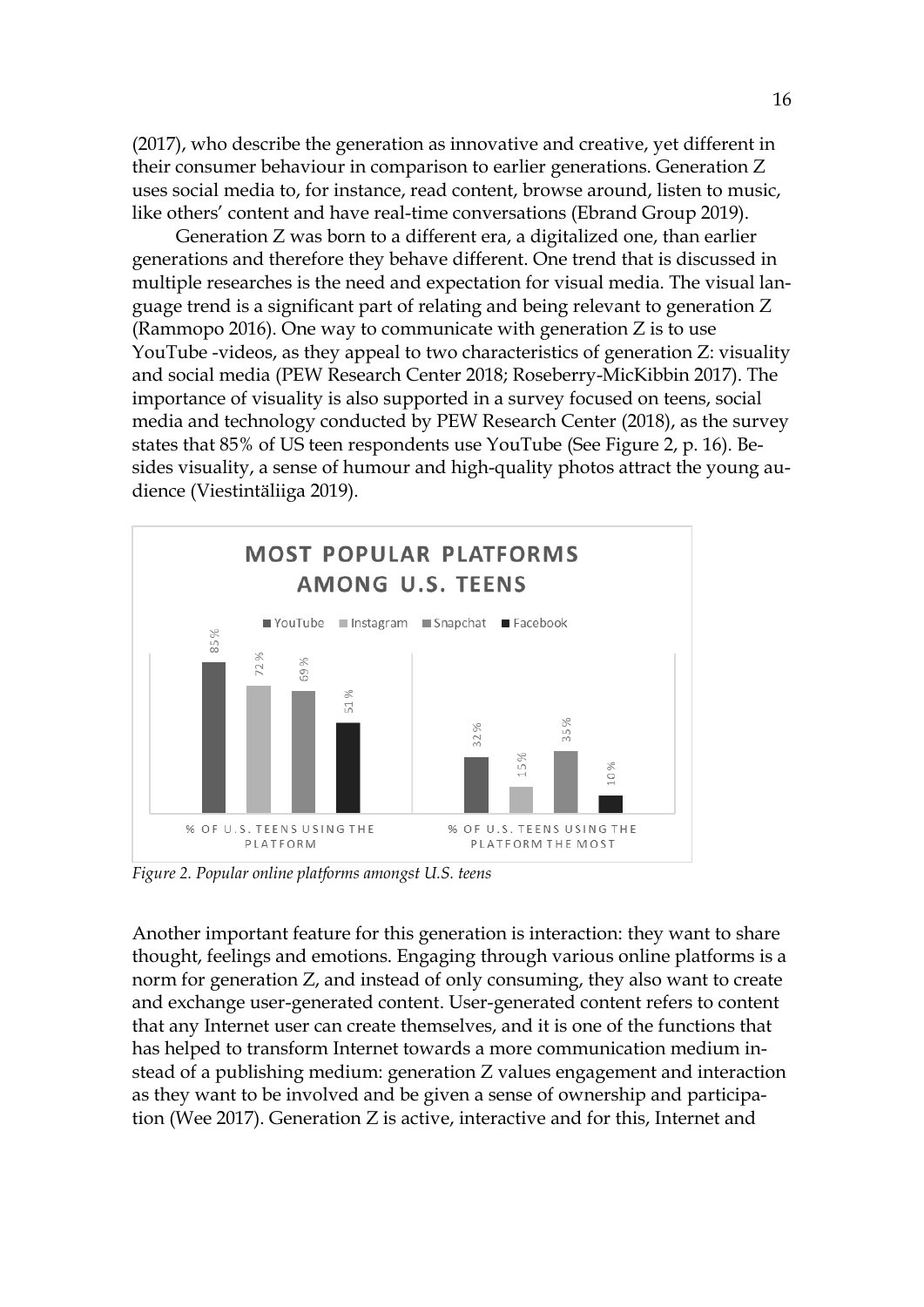moreover social media are the perfect fits. (Chitat & Holosko 2016; Vesnic-Alujevic 2013). According to a survey conducted by Ebrand Group (2019), 78% of Finnish teen respondents use social media to read and view content and to show their support to content by reacting to it some way, for example by a like or a comment. To most of the respondents, social media enriches and completes their social life. Same assumptions were found in PEW Research Center's (2018) study: the youth uses social media to communicate with friends and family, and also to meet and communicate with new people that share the same interests.

## <span id="page-14-0"></span>**2.2 Digital marketing**

The growth of the Internet over the past decade is one of the most widely used examples to help explain globalization. The globalized world has correspondingly provided the opportunity to have a digital platform as a communication tool in common. This has also enabled marketing and communication to expand from their traditional natures to digital platforms as well (Fierro & Gavilanez 2017). Marketing and communication that takes place in digital environment is not dependent on geographical locations or time constrains – development of technology and digitalization are providing businesses and communities with new, wider opportunities (Blair et al. 2015).

Digital marketing was a known concept already in the 1990s, although during that time it mostly referred to the act of a business advertising their product or services to customers through digital channels (Fierro & Gavilanez 2017). Then around the year of 2000, with Web 2.0 there was no overhaul of technology as the name might suggest, but more a shift in the way that websites are created. This allowed the web to become a social place, it was an enabler for online communities and social networking without boundaries (Kingsnorth 2016).

Since then, the definition of digital marketing has evolved – according to Fierro & Gavilanez (2017), digital marketing nowadays creates experiences that engage consumers. Similar definition was given by Kannan & Li (2017), who described digital marketing as a set of activities and processes facilitated by digital technologies for creating, communicating and delivering value for customers and other stakeholders. Digital marketing consists of several tools presented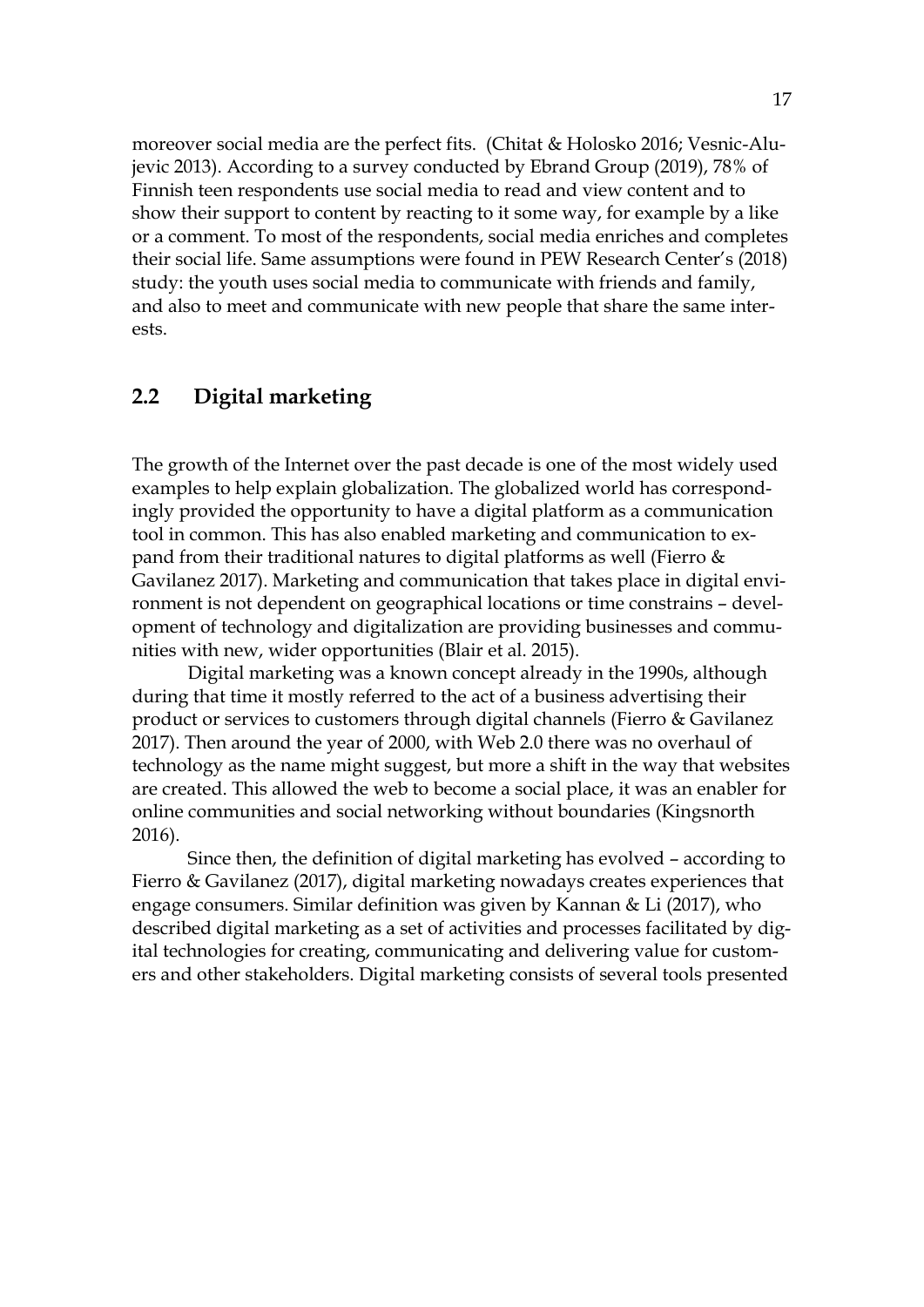

in the Figure 3 (p. 18) below, which help organizations to stay connected to customers and consumers (Professional Institute of Marketing Strategy 2020).

*Figure 3. Digital marketing tools.*

Digital marketing is a broader concept than just advertising a product with the intension of increasing sales; it is adaptive process that technology improvements have enabled, where businesses and organizations can cooperate (create, communicate, deliver, sustain value) with their stakeholders (Kannan & Li 2017). Lamberton & Stephen (2016) stated that since the beginning of the century, digital platforms have shaped marketing, offering new ways to reach, inform, engage, sell to, learn about and provide for customers. Digital technologies have allowed marketing to create value to consumers through new customer experiences and two-sided interaction (Blair et al. 2015), and digital marketing is almost compulsory tool to have in order to compete in the market. Lamberton & Stephen (2016) even argued that we currently live in "post digital" era of marketing: marketing is not divided into traditional marketing, digital marketing, or anything else. Instead, we are "at a point in practice where digital marketing is just marketing, simply because almost all marketing activities a firm might consider now can have some kind of digital aspect" (Lamberton & Stephen 2016, p. 168). Digital marketing channels can be split into three categories: owned, paid and earned. Owned digital marketing channels refer to, for instance, an organization's website and their e-mail advertising; paid digital marketing includes digital advertising and paid social media posts, and earned digital marketing channels and assets include media coverage of one's organization, online reviews and social media posts by others (HubSpot 2019).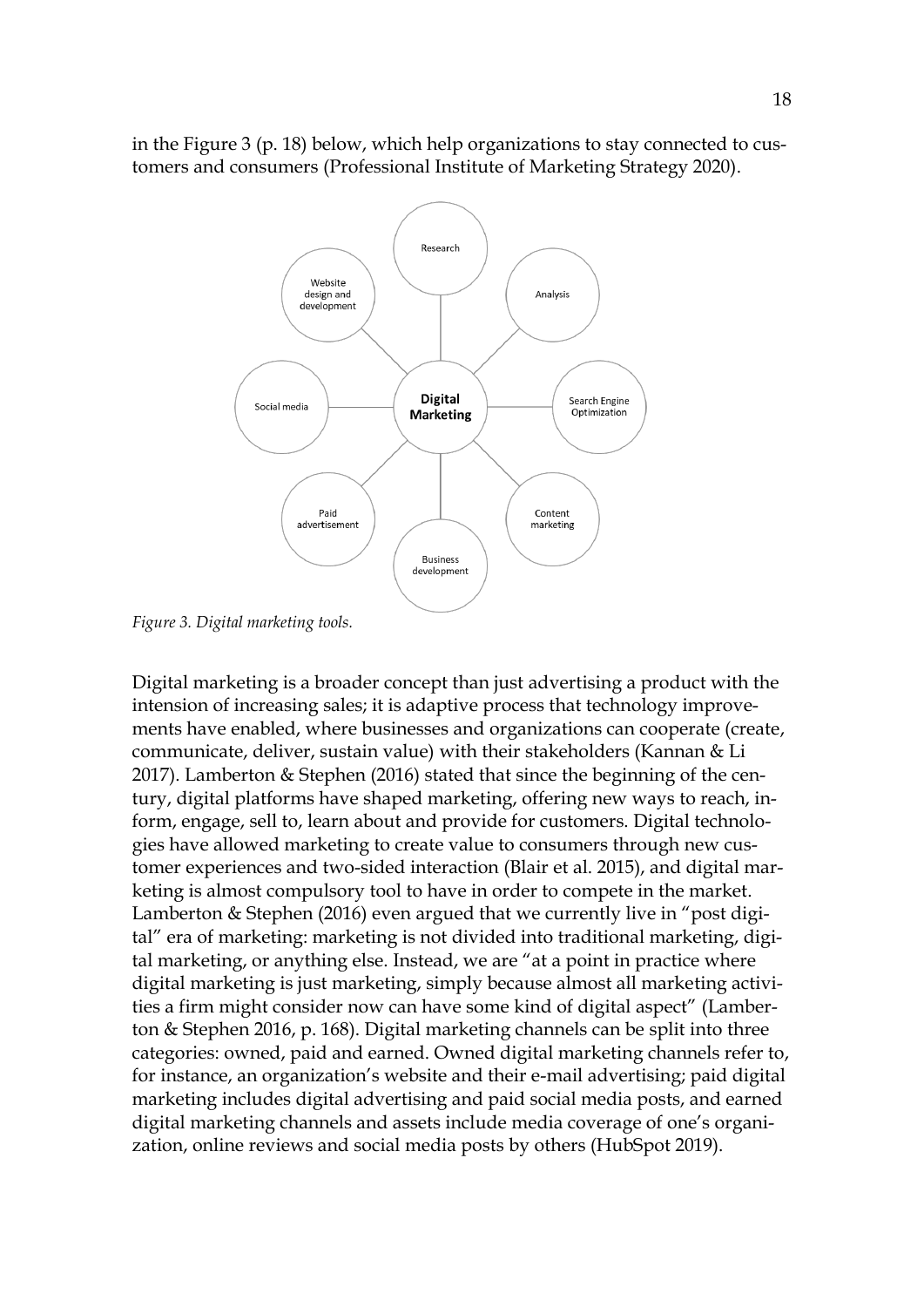Digital technology is revolutionizing the way people consume media, creating opportunities for more interactive opportunities such as multimedia offerings and two-way communication. The development of digital marketing strategies offers large amount of potential for brands and organisations, such as:

- Interactivity. Internet enables even real-time conversations, which can generate a positive experience of the brand, which can result in successful, long-term relationships with high engagement.
- Visual communication. Digital marketing enables the use of different photo- and video-based tools. This is an attractive way of reaching audiences that can lead to greater engagement.
- Communities. Digital channels provide a unique opportunity for organizations to connect with their audiences and users. This connectivity can improve the user-experience and enhance the relationship with the service and the brand or organization itself.
- Virality. Digital channels also make expansion of any content possible. Taking the model of WOM (word of mouth) communication, viral communication becomes relevant due to connectivity and shareability of online platforms that enhance the content spreading (Machado & Davim 2016; Yang & Coffey 2014).

## <span id="page-16-0"></span>**2.2.1 Social media marketing**

Digital marketing refers to using digital channels, devices, and platforms build or promote your marketing message. Digital marketing can serve as an 'umbrella' term, because it encompasses many marketing techniques. One of the main techniques of digital marketing is social media.

Social media marketing can be simply defined as the use of social media channels to promote a company and its products (Nadaraja & Yazdanifard 2013). Social media platforms allow big networks of people to connect by sharing information and experiences and this has influenced the ways customers behave (Fierro & Gavilanez 2017; Lamberton & Stephen 2016). Social media marketing is also cost effective and enables wider reach: organizations can reach audience without temporal or locational limitations. Nadaraja & Yazdanifard (2013) summarized five big advantages of social media marketing as following:

- Cost-effective
- Social interaction
- Interactivity
- Targeted market
- Customer service.

Research in recent years has discussed the various objectives that social media marketing can successfully cover, or at least help improve, such as stimulating sales, increasing brand awareness, improving brand image, generating traffic to online platforms, reducing marketing costs, and creating user interactivity on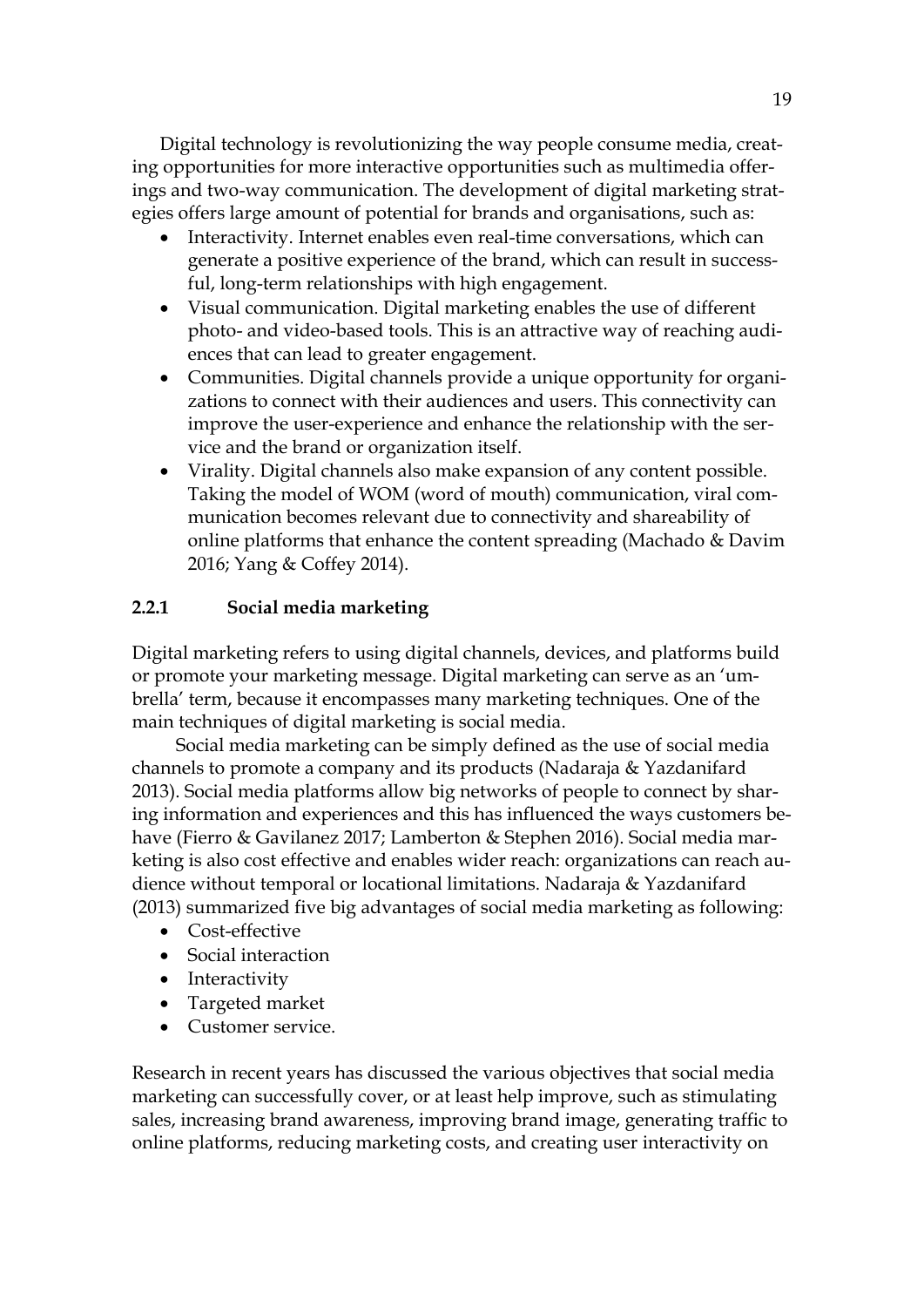platforms by stimulating users to post or share content (Drury 2008). Most of all, social media as a part of digital marketing has enabled better engagement and interaction than before.

According to Drury (2008, p. 274), "marketing is no longer one dimensional; it is now a two-way process engaging a brand and an audience. Marketing within social media is not just about telling and giving a message, rather it is about receiving and exchanging perceptions and ideas." The same argument was stated by Machado & Davim (2016), describing social media as a great opportunity to establish meaningful, dynamic relationships across variety of platforms and users. Social media is the best channel to communicate with 13-15 year-old youth, audience that appreciates high-quality picture, humorous and versatile texts, content that their friends recommend and various contests and giveaways (Viestintäliiga 2019).

Social media marketing has its downsides, too. According to Nadaraja & Yazdanifard (2013), two-way communication requires a lot of time and commitment. Besides being time and effort -consuming, social media platforms enabling interaction and communication also means that negative feedback can take place and be quite damaging to a brand image and reputation, if not handled correctly. Trademark and copyright issues also need constant monitoring on social media platforms, and organizations need to be aware of trust, privacy and security issues as well.

**Social networking sites** offer great brand awareness opportunities, where organizations can create targeted, paid campaigns for their chosen marketing segment. Liu & Ying (2010) define social networking sites as web-based services that enable consumers to create a public or semi-public profile within a platform, find and engage with other users and see who other people are also communicating with. According to a recent survey (Viestintäliiga 2019), almost 60% of Finnish youth uses social networking sites three to five hours a day on their smartphone.

Social networking sites likes Facebook, Instagram, Snapchat and Tumblr enable an opportunity for organizations to influence youth's self-expression, sociability, community engagement and creativity (Livingstone 2008). According to Evans et al. (2018), especially youth likes to follow their favourite brands on social networking sites.

**Visual media sharing** is a powerful tool in used in social and digital marketing. the centre of multiple social platforms, YouTube being amongst the most well-known. Besides YouTube, also Instagram, Vine and Snapchat are video- or image-focused sites. Digital creatives are given more scope to produce engaging online advertising campaigns, thanks to new ad formats and increased use of videos. As discussed before, generation Z is keen on using visual channels and tools and expect visual communication from organizations in order to be relevant and catch their interest.

Deciding what visual media platforms works for one's goals and needs depends on their situation: who is their target audience? How big of a factor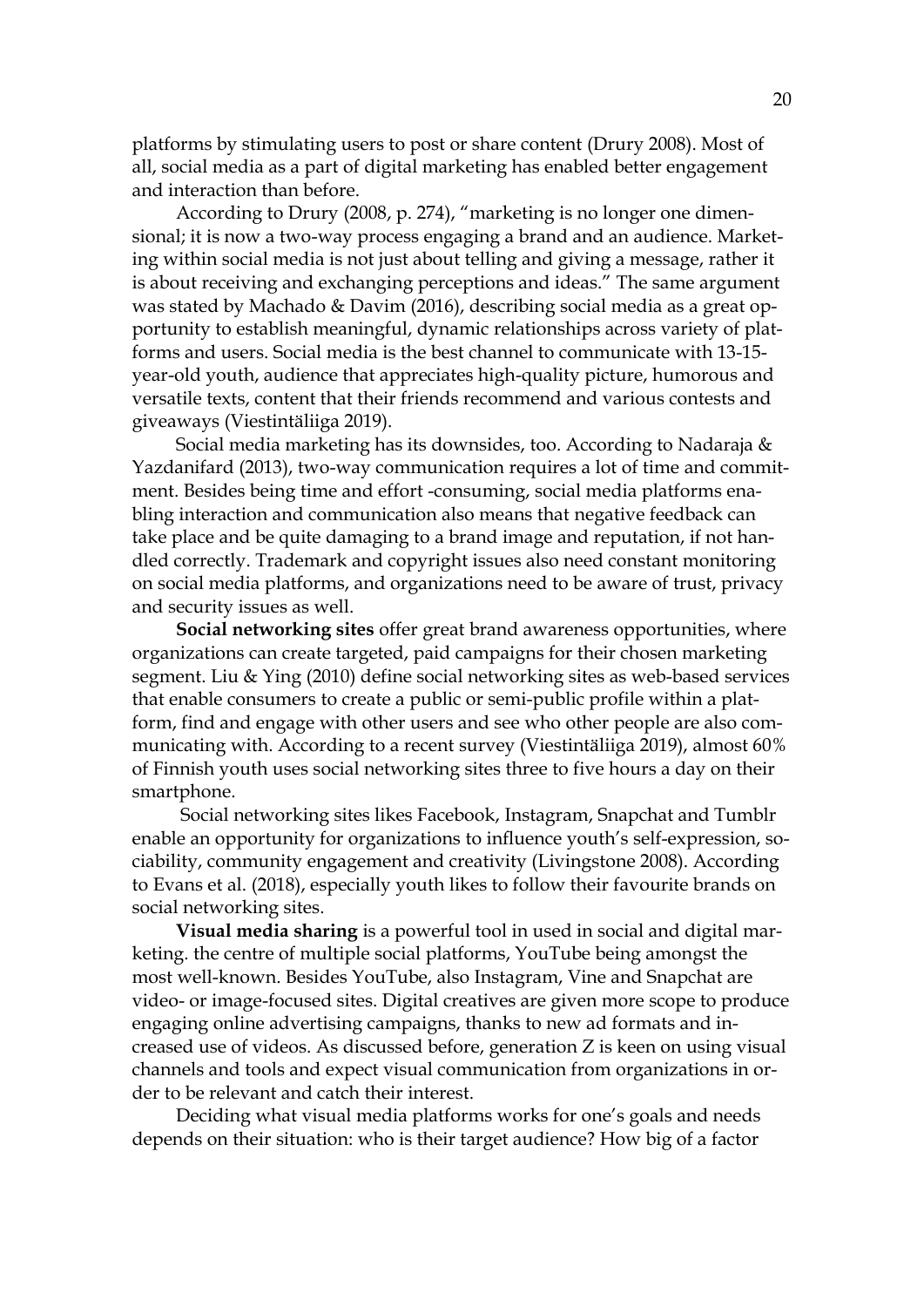ease of access is? Can the platform be integrated with other social media platforms? (Kingsnorth 2016).

**Content marketing,** which lot of people also see equal to social media marketing, refers to the process of creating valuable, relevant content to attract, acquire, and engage your audience. According to Marketo (2014), marketing automation company, benefits of content marketing include:

- building awareness for your brand/organization
- establishing preference for your brand/organization
- reaching more customers with lower costs.

Content marketing refers to the creation, publication and distribution of organization's own content. Content marketing allows companies to become publishers and attract the attention of their specific target audience. A research done by Marketo (2014) revealed that 71% of consumers trust brands that provide useful information without directly trying to sell something and 85% of consumers trust brands that use content to share information. More about content marketing and especially content created by consumers is discussed in a later chapter, "User-generated content".

We are currently living in an era of customer empowerment; consumers are in increasing amounts contributing through various digital platforms by creating their own content. This process is described as user-generated content creation, and there are numerous ways in which consumers can create and distribute content, such as photos, videos, testimonials, tweets, blog posts and reviews – anything that consumers create about the brand rather than the brand creates of itself (O' Hern & Kahle 2013).

## <span id="page-18-0"></span>**2.2.2 Social media platforms**

As presented earlier in Figure 2 (p. 16) and discussed earlier in this research, the most commonly used social media platforms among high school aged teens are YouTube, Instagram, Snapchat and Facebook. In Finland, 75% of teenagers actively use Instagram and 72% actively use Snapchat. For media consumption, up to 95% of this age group use YouTube videos (Tilastokeskus 2019). According to Meltwater (2019), a media intelligence company, 92% of Finnish teens use YouTube regularly, and 66% of them use Facebook. Furthermore, Instagram is one of the fastest growing channels in Finland, with an 5% increase from the previous year.

*Facebook* was founded in 2004 and reached a million users during its first year. It is an online social media and social networking service that has been actively updating its functions: within 15 years, it has added photos, mobile-version, video option, chat and messenger, like and other reaction -buttons. Facebook currently serves over 2 billion monthly active users, and the company also own WhatsApp and Instagram, two other networking platforms. 96% of Facebook users access the site via mobile device (Facebook 2019; Omnicore Agency 2019).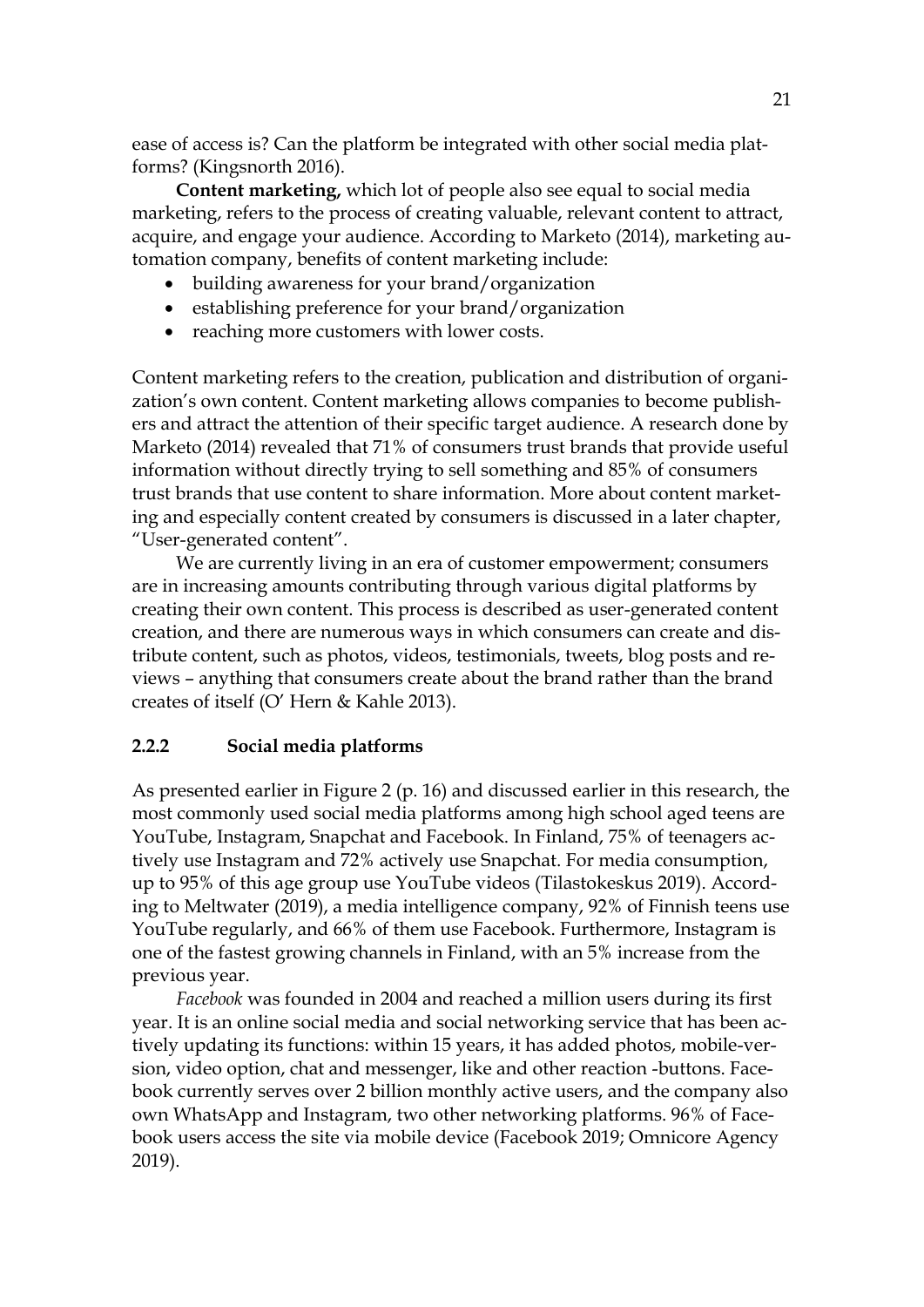*Instagram* is a photo and video-sharing social networking platform owned by Facebook Inc. Instagram was launched in 2010, and it allows users to share and edit photos, stories, videos: Instagram has a direct message as well as comment section -options, but the visual content is what the platform is known for. In 2018, Instagram reached 1 billion monthly active users. 72% of teens use Instagram and there is over 500 000 active influencers on Instagram (Instagram 2019; Omnicore Agency 2019; Statista 2018). According to a survey conducted by Viestintäliiga (2019), Instagram is the second most used social media platform among 13-15-year-old Finns.

*Snapchat* is a multimedia messaging app, launched in 2011. The concept of the platform is photos, videos and messages that disappear after a short period of time, and therefore is mostly used with smartphones rather than laptops or tablets. In the end of 2018, Snapchat had approximately 310 million monthly active users. 75% of Snapchat users are under 34 years old, and 40% of U.S. teens prefer Snapchat over any other social media platform (Omnicore Agency 2019; Snapchat 2019; Statista 2019). According to a survey conducted by Viestintäliiga (2019), Snapchat is the most used social media platform among 13-15-year-old Finns.

*YouTube* is a video-sharing platform and out of the four introduced social media platforms, the least versatile. YouTube enjoys tremendous popularity among the youth audiences, and its position as an influencer platform is discussed more later in this research: it is the second most visited site in the world. YouTube was launched in 2005 and it is owned by Google. YouTube currently has about 2 billion monthly active users, and 95% of global Internet users use YouTube (Omnicore Agency 2019; YouTube 2019).

#### <span id="page-19-0"></span>**2.2.3 E-WoM and influencer marketing**

The youth creates their identity, social skills and self-concept during their teenage years. Peer relationships and interactions play a vital part in it, encouraging a youngster to engage in a certain type of behavior. There are two groups that especially influence teenagers' attitudes and actions: their own social circle and people or celebrities they look up to: so-called influencers (Manzoni et al. 2015).

Advancements in digital technologies and use of Internet have enabled better accessibility, reach and transparency. Organizations can use the power of social media and other digital technologies to listen, engage and influence their preferable audience (Sharma & Srivastava 2017). WoM, **Word-of-Mouth,** is a powerful communication tool that refers to any positive or negative statement made by customers experiences about a product or company, which is made available to a massive reach of people. E-WoM, electronic Word-of-Mouth, is the process of such statements taking place in digital environments: for instance blogs, forums, networking sites, reviews are all tools used by consumers to get, share and communicate their opinions and experiences about a given organization and its products or services. It refers to any positive or negative statement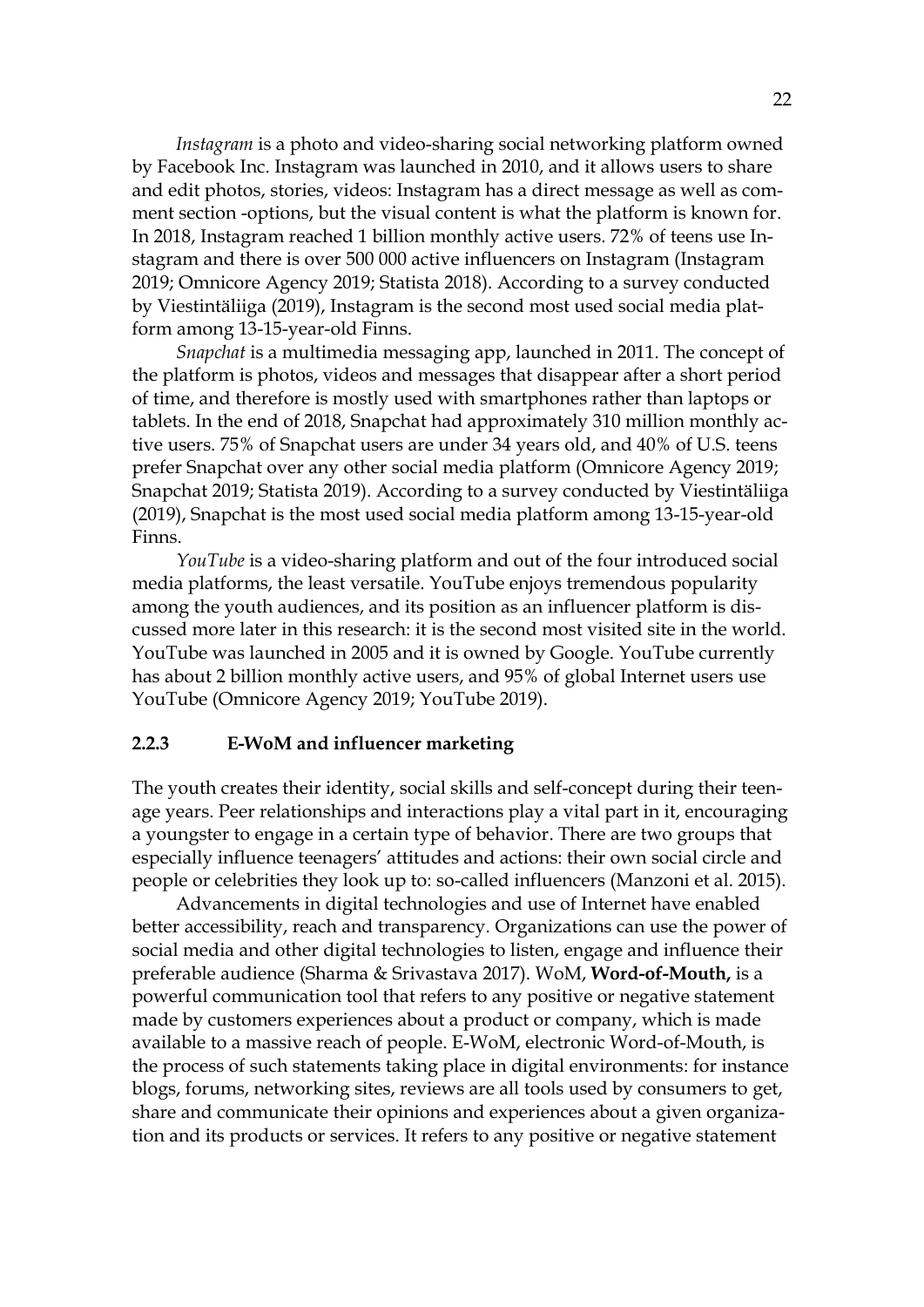made by potential, actual, and former customers about a product or company via the internet (Naz 2014; Torlak et al. 2014).

WoM is a good way for organizations to catch the attention of their audience. If WoM message is read by its receiver, it will create awareness and possibly lead to further actions, such as seeking additional information. e-WoM encourages consumers to share their opinions with other consumers. The additional benefit of e-WoM is the ease with which any message can be shared and discussed thanks to social media networks. (Naz 2014; Sharma & Srivastava 2017).

A study conducted by Das et al. (2016), about 65% of the respondents aged between 18 to 25 check online reviews on social media. The same age group seemed to be very active to share their experiences and influence the buying behavior of others. Similar conclusions were conducted by Yang & Coffey (2014), who first recognized interactive audiences to be younger (13-year difference to non-interactive audience), more engaged online, and have visibly high e-WoM value. Social influence seems to have a strong impact on adolescents' choices and attitudes (Iyengar et al. 2009), which is why organizations that succeed in positive WoM among generation Z and youth in general can benefit from social media platforms.

In addition to Word-of-Mouth and its influence among teenagers, another tool to communicate and direct the attitudes and actions of for instance generation Z is influencer marketing. According to Yurdakul-Şahin and Atik (2013), young people are influenced by famous people more than any other segment.

**Influencer marketing** refers to a form of marketing that focuses on using specific leaders to drive the organization's message to the audience: influencers represent the organization by sharing content on personal platforms or as the "face" of the organization through various platforms (Glucksman 2017). Some researchers view influencer marketing as a form of Word-of-Mouth marketing as well, since it is based on the same principle of "real people" sharing their opinions about a certain organization and brand (Byrne et al. 2017). Kadekova & Holiencinova (2018) pointed out that influencers are not just marketing tools, but social relationship assets. The rise of social media has opened more channels for organizations to connect with their audience and using brand influencers as a marketing tool has broken the wall between the organization and the consumer, and social media influencers can be viewed as a modern phenomenon with a powerful impact on especially the younger generations (Glucksman 2017; Kadekova & Holiencinova 2018).

According to Glucksman (2017), influencer marketing has been one of the biggest marketing and PR trends in the recent years. Social media influencers are third-party endorsers who shape the attitudes of their audience through blogs, tweets, photos, and other social media elements – other types of influencers are for instance industry experts, bloggers and content creators. Young consumers can admire influencers for both their physical as well as personality traits, and look to create their own identity by consumption and support of personality traits and values of influencers that they see as an ideal version of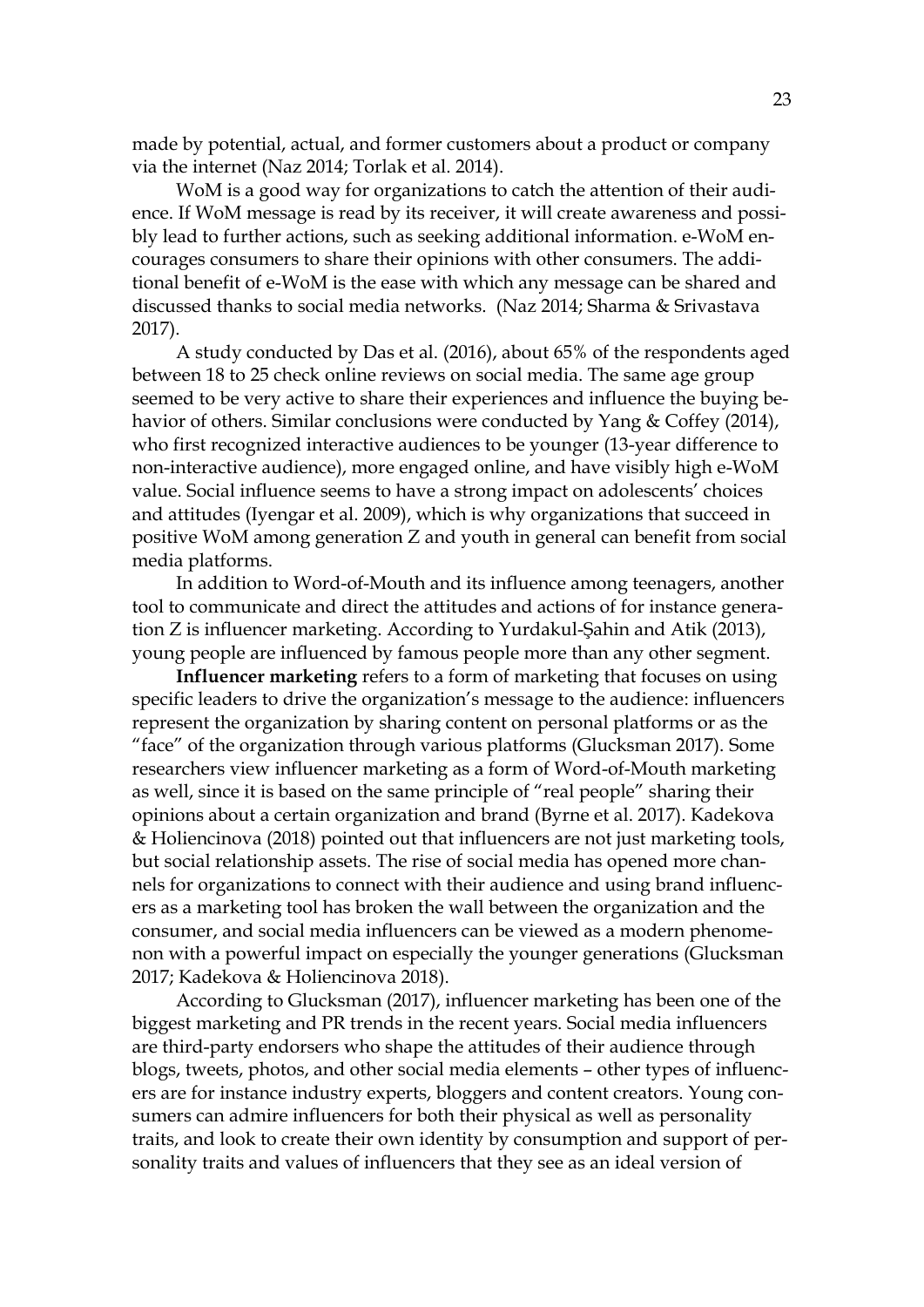themselves; generation Z looks to reach and communicate their ideal self by adopting and supporting the values and ideologies of a certain influencer ( Xiao et al. 2018; Yurdakul-Şahin & Atik 2013).

One of the most popular platforms for online influencers is YouTube; in the U.S., it outperformed all other online networks when it comes to reaching young audiences (Xiao et al. 2018). According to Xiao et al. (2018), YouTube influencers are more popular among teens than mainstream celebrities, and Kadekova & Holiencinova (2018) studied that generation Z's main reasons to follow influencers are inspiration, fun and reviews.

#### <span id="page-21-0"></span>**2.2.4 User-generated content**

Social media marketing has enabled more integrated, two-way marketing communication than before as consumers actively engage with brands through various social networks and create data about their related experiences (Liu et al. 2019). User-generated content refers to content that users contribute themselves: either the production of completely new and original content, or the editing of existing content. In addition to the creation of content, the concept also involves sharing and distributing it, as the content must be accessible to public or a group (Naab & Sehl 2016; Östman 2012). User-generated content can be measured for example by volume: how frequently it takes place among customers, and by valence: the feelings and ideas within such posts (Colicev et al. 2019). User-generated content brings value in shape of more targeted marketing, better brand communication and deeper customer engagement, and surveys have also proven it has a positive impact on brand image, purchase intentions and sales (Liu et al. 2019).

User-generated content is especially influential among millennials and generation Z: they create own content in shape of photos, videos and text as a form of self-expression (Needham 2008), and they view user-generated content as the most authentic, credible and trustworthy form of information (Stackla Consumer Content Report 2019). In addition, organizations that use user-generated content in their marketing mix are encouraging more engagement with the audience, building trust and enhancing brand-customer relationship, and providing SEO value (York 2016). It has been researched that user-generated content has a stronger relationship with audience satisfaction and a stronger informative effect that FGC, firm-generated content, and that audience appreciates organizations that encourage the creation of user-generated content (Colicev et al. 2019).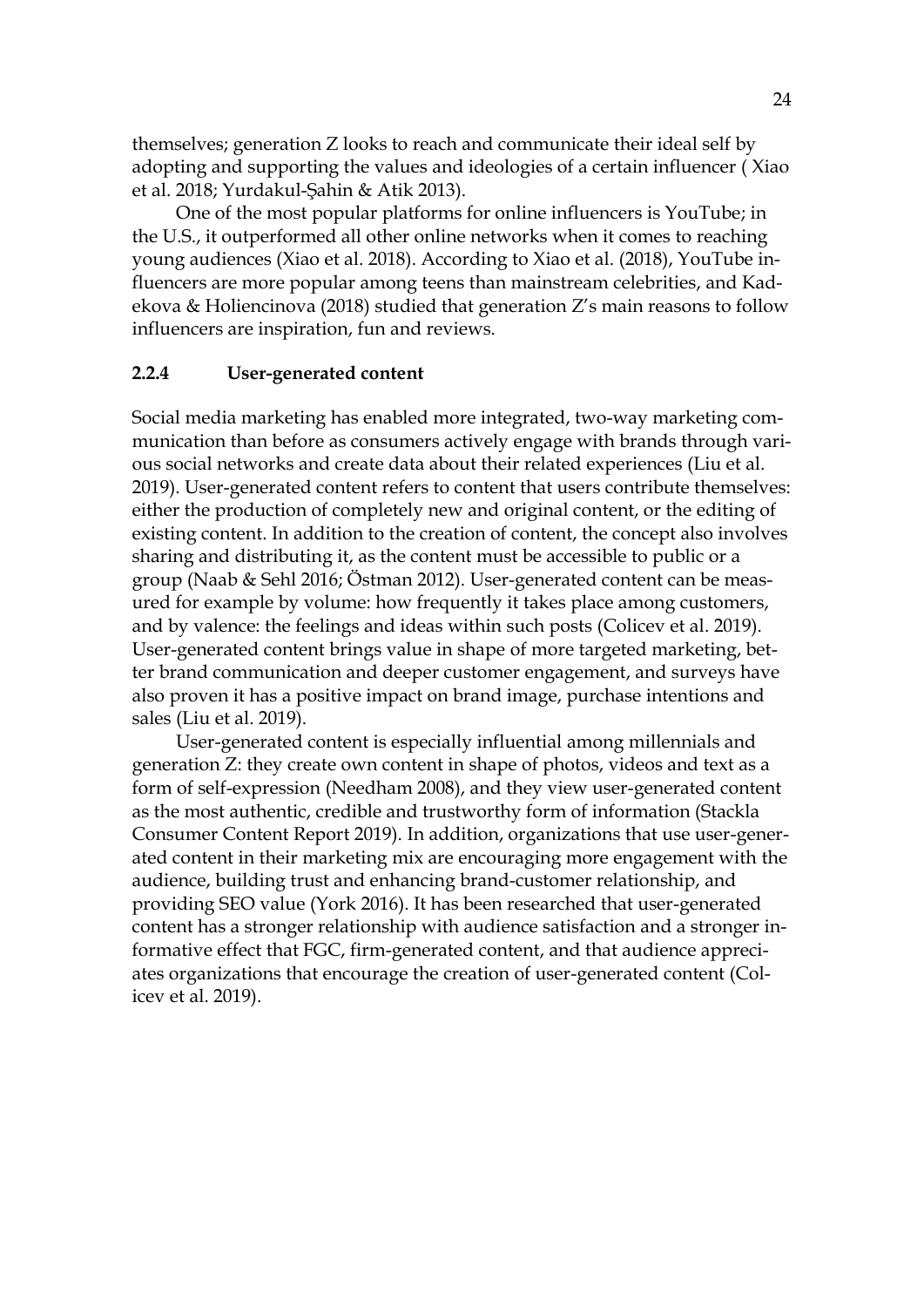## <span id="page-22-0"></span>**3 RESEARCH METHODOLOGY**

## <span id="page-22-1"></span>**3.1 Case organization**

As mentioned earlier, this research and thesis were created to support a possible future project of helping generation Z and more specifically upper level students aged 13 to 15 to be more active through a schoolwide or even nationwide movement. The project is still in process, but a pilot of it is ought to be released during the year 2020.

The organization behind this project is a Finnish sport association. This association is the governing body of the given sport in Finland, and it is in charge or organizing the national competitions as well as the Finnish national teams. The sport was introduced in Finland around 80 years ago and it is one of the most popular team sports around the globe.

The organization has previous experience of participating in nationwide movements that target youth and the growing issue of Finnish youth not being active enough. The Director of Communications states that the reasonings for this future project are purely social: the project is not about maximizing profits or recruiting new players to the sport, but addressing and participating in the growing issue of youth not being active enough and the increased number of immobility and even obesity among youth and teens (Aamuset 2018).

#### **GOALS AND OBJECTIVES**

The primary goal of the organization is to help youth get active and increase their movement through enjoyment, sense of belonging and spending time with friends. Even though it is the governing body of the given sport in Finland, this project does not focus on the talents of the youth or their ability to play the sport.

The project aims to inspire upper level students to take part in a schoolwide set of events where they can play a sport with their friends, support their own school, enjoy the atmosphere of the events (DJ:s, voluntary competitions for special prizes) and be active "without noticing". According to the Director of Communications, the dream situation would be that students continued with this sport on their leisure time even after the project was over: all they need is a playground (found inside and outside in every city in Finland) and couple friends.

#### **COLLABORATORS**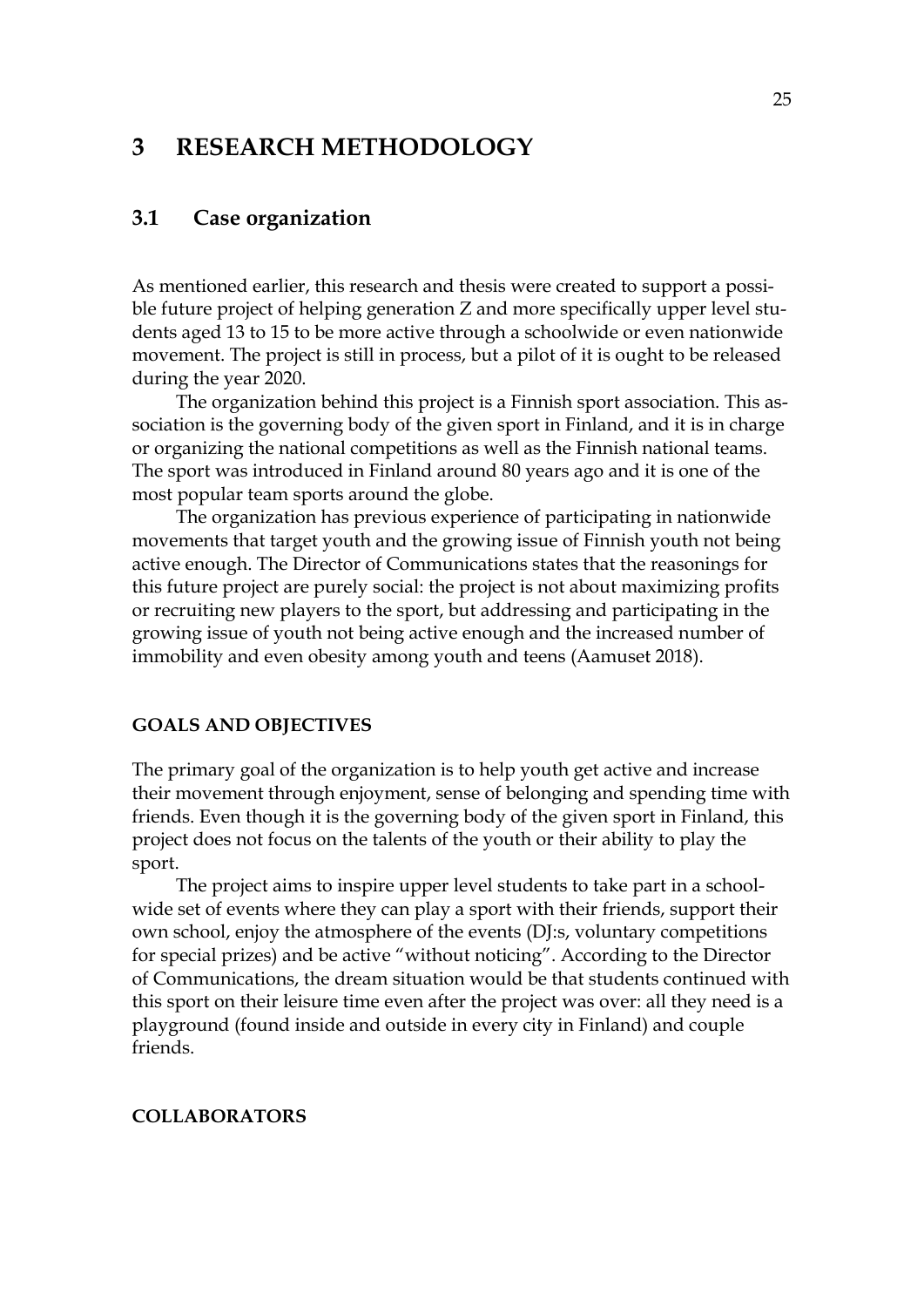To complete the project, the organization will naturally need to collaborate with upper level schools in Finland. This will likely be the decision of the principal and the teachers – if they see the value in the project.

Partaking schools do not have to organize any equipment other than a school gymnasium: the organization will deliver all the additional material and equipment.

Other potential collaborators would be other sport associations in Finland that share the concern for the immobility and inactive lifestyle of today's youth. Collaborating with parties such as the Olympic Committee, the National Sport Council or the Finnish School Sport Federation would, for instance, allow the organization to raise awareness and receive financial or other assistance. Besides this, other businesses interested in collaborating and helping to assist the project should be researched and contacted; for many businesses this could bring important brand value as they're partaking in a national topic regarding our youth.

#### **POTENTIAL ISSUES AND CONCERNS**

Because the organization is the governing body of the sport in Finland, most people associate it solemnly with the professional side of the sport. Its public reputation revolves around the national teams and national competitions, which are both related to competitive sports. To general public, the organization might seem distant and irrelevant, if one is not already familiar with the sport.

To tackle the potential problems, it is important to collaborate with other organizations or institutes to spread the idea of the project early enough. The organization needs to present themselves as the supporting party of the project – the real focus is not the organization itself, or even the sport, but instead the students and their wellbeing. This research studies the tools and functions that may help the organization to successfully reach out to generation Z and engage with them. It is vital for the project that not only the school board gets involved, but that the students themselves understand the project and want to participate in it.

#### **PREVIOUS PERFORMANCE**

As mentioned, the organization has been involved in youth campaigns before. Since 2015, they have been collaborating with a big Finnish company in the food industry to set up events for elementary schoolers. During the last four years, over 60 000 children have participated.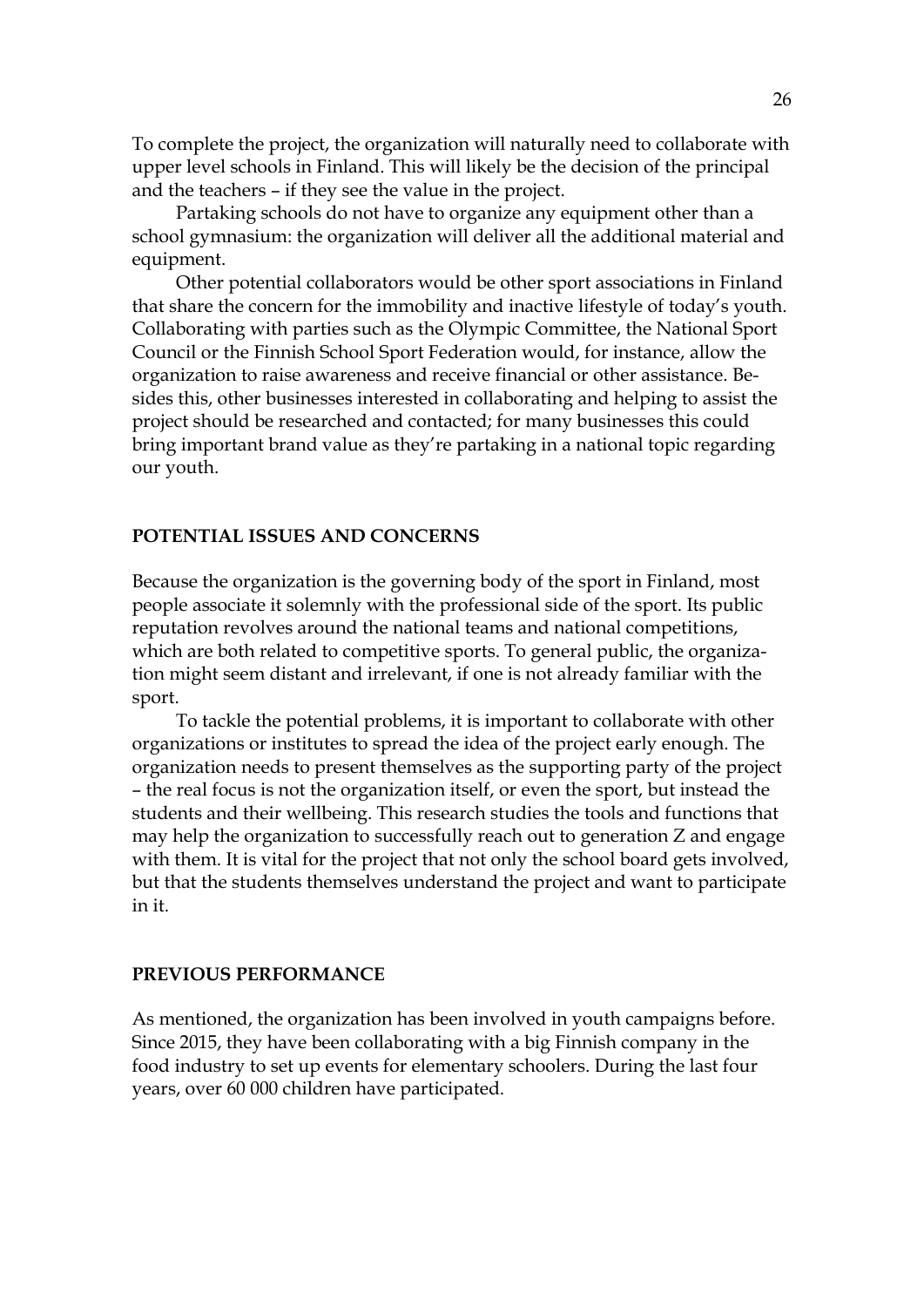## <span id="page-24-0"></span>**3.2 Qualitative research method**

Qualitative research is one type of scientific research. Scientific researches have typically few goals: they collect evidence and produce findings that were not determined in advance (Mack et al. 2005).

Qualitative research is an umbrella term, covering various techniques and philosophies. Simply put, qualitative research studies people's opinions and attitudes. Qualitative research method is used when large amount of information from a small number of people or organizations is wanted. Qualitative research studies people's subjective experiences, beliefs, enabling people to tell their story in a natural setting (Hennink et al. 2020; Wong 2014), and it provides information from a human perspective of a given issue (Mack et al. 2005).

Qualitative research aims to answer questions such as "why" and "how", and describe and explain variations, relationships, individual experiences and group norms. Where quantitative research aims to confirm hypotheses about a phenomenon and test a theory, qualitative research rather seeks to identify and explore a phenomenon for further research. Qualitative research is more open by nature, as it does not push the respondent to choose between fixed responses but rather share their own experiences and opinions. Qualitative research data is typically textual (Mack et al. 2005; Wong 2014).

The characteristics of qualitative research method are summarized in Table 2 below (Hennink et al. 2020; Matck et al. 2005). For this research, qualitative research is the right fit as the aim is to understand generation Z in a deeper level and find out their experiences and needs to serve not only organizations but future researches as well. Understanding how generation Z views organizational content on social media and what kind of needs and expectations they have will enable organizations to create more targeted and relevant content and advertisements. This research is not testing an existing theory, but aims to receive valuable, individual information on generation Z and more specifically 13-to-15-year-olds.

| <b>QUALITATIVE RESEARCH</b> |                                         |
|-----------------------------|-----------------------------------------|
| Objective                   | To gain understanding of experiences,   |
|                             | behaviour, motivations, beliefs         |
| Purpose                     | To understand why and how               |
| Data                        | Textual                                 |
| Studied sample              | Small number of people/organizations    |
| Data collection method      | Interviews, focus groups, observations, |
|                             | content analysis                        |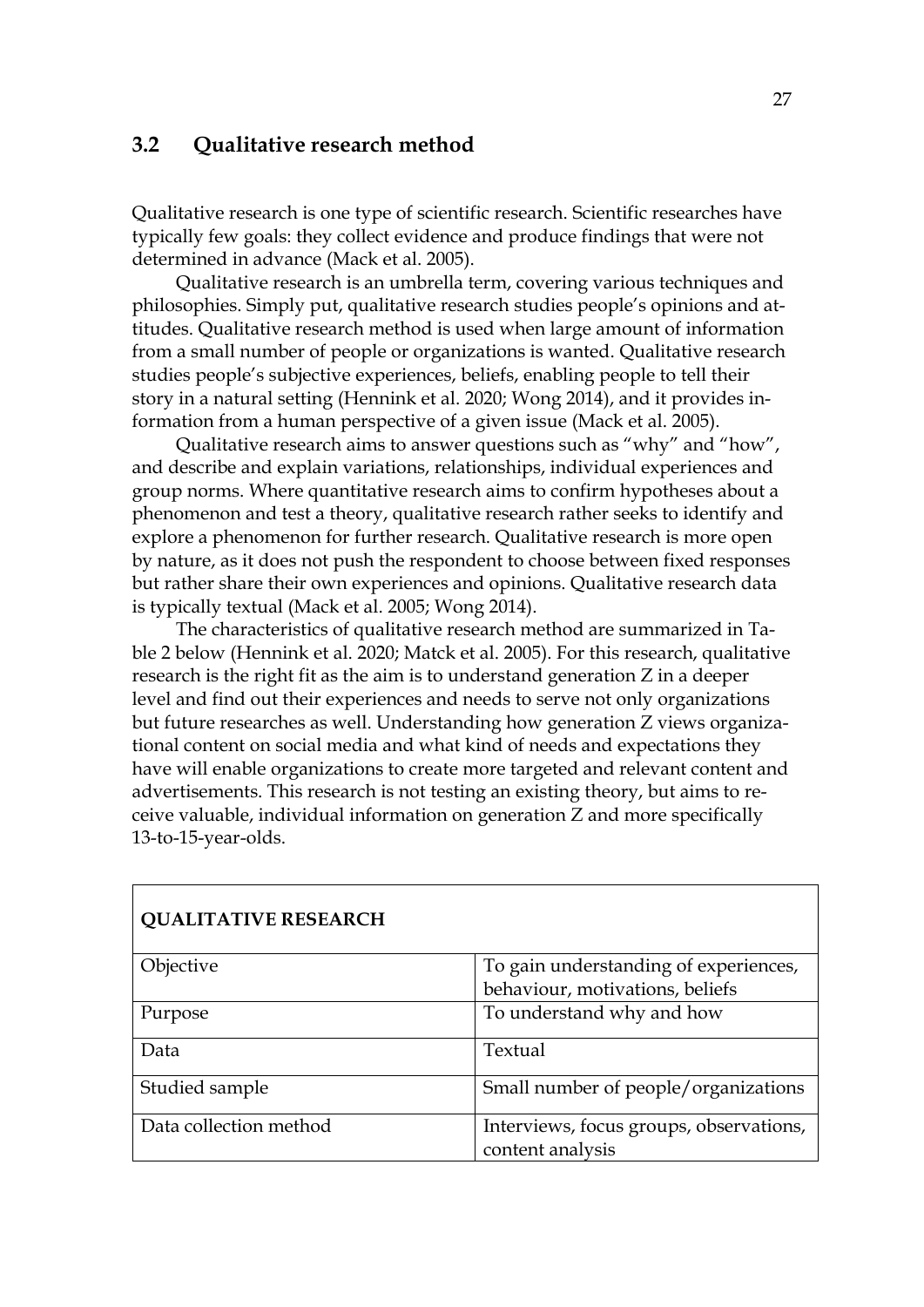### <span id="page-25-0"></span>**3.3 In-dept interviews**

There are several methods of qualitative research, most well-known including participant observation, in-dept interviews and focus groups. The methods typically generate data in shape of field notes, video or voice recording and transcripts.

The qualitative research method chosen for this research was in-dept interviews. In-dept interview refers to a one-on-one discussing specific topics. In the interview setting, the goal is to make the interviewee feel comfortable to share their experiences and beliefs – however, it is not a two-way conversation but rather an open platform for the interviewee to share their subjective views (Hennink et al. 2020).

By choosing in-dept interviews, the focus was more individual experiences and feelings rather than the group norms. The in-dept interview questions were mostly open-ended, the interviews themselves semi-structured: there were three different respondent groups, so the layout for each varied. Additionally, the questions reshaped during the interview, reacting to the insights and responses of the respondent.

## <span id="page-25-1"></span>**3.4 Respondents**

10 people were interviewed for this research. Five of the respondents were adults, either specializing in marketing communications or youth work. Five of the respondents were representatives of generation Z, teens aged between 13-15 years old. The three groups (marketing communication specialists, youth work specialists, and generation Z representatives) were all interviewed in one-onone setting that took place either face-to-face or through a Skype call. All interviews were recorded and additionally, some hand-written notes were taken during the interviews.

Like mentioned above, the questions varied a bit among these three respondent groups, in order to get the most valuable information. The interviews with adult respondents lasted from 38 minutes to 55 minutes, and the interviews with generation Z lasted from 15 to 20 minutes.

The interviews were conducted anonymously, and without addressing the respondent's gender. For adult respondents, the focus was their relevancy to generation Z and marketing communications, and with the youth respondents, only their age was a notable feature. These were also the factors behind choosing the specific respondents.

Below is a summary of the interviews.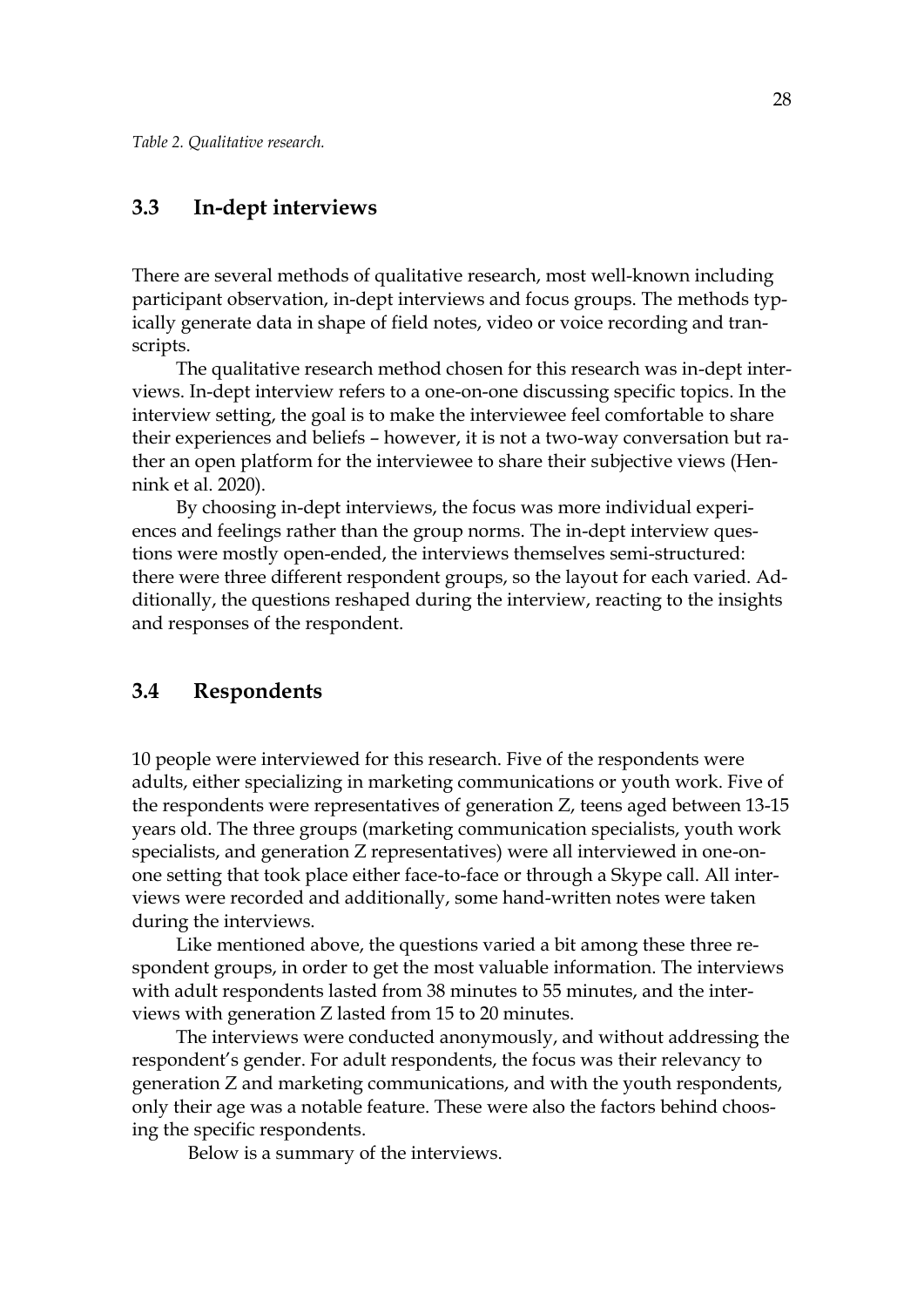| Respondent                                                                                                                                           | Interview                                              |
|------------------------------------------------------------------------------------------------------------------------------------------------------|--------------------------------------------------------|
| Adult 1 (A1), youth work specialist.<br>The respondent is a teacher in the<br>Finnish school system for 13-year<br>olds.                             | 12 <sup>th</sup> December 2019.<br>Length: 38 minutes. |
| Adult 2 (A2), youth work specialist.<br>The respondent has been a principal<br>in a Finnish middle school and in<br>school life for twenty years.    | 13th December 2019.<br>Length: 40 minutes.             |
| Adult 3 (A3), communications spe-<br>cialist. The respondent has conducted<br>a survey on youth social media usage<br>in Finland.                    | 5 <sup>th</sup> December 2019.<br>Length: 55 minutes.  |
| Adult 4 (A4), marketing communica-<br>tions specialist. The respondent<br>works in one of the biggest marketing<br>agencies in Finland.              | 9th December 2019.<br>Length: 42 minutes.              |
| Adult 5 (A5), communications and<br>youth activity specialist. The re-<br>spondent has coordinated sport-re-<br>lated events for schools nationwide. | 19th December 2019.<br>Length: 38 minutes.             |
| Generation Z 1 (G1), 13 years old, lo-<br>cated in the southwest of Finland.                                                                         | 3rd January 2020.<br>Length: 15 minutes.               |
| Generation Z 2 (G2), 15 years old, lo-<br>cated in the southwest of Finland.                                                                         | 3rd January 2020.<br>Length: 17 minutes.               |
| Generation Z 3 (G3), 15 years old, lo-<br>cated in the southwest of Finland                                                                          | 3rd January 2020.<br>Length: 20 minutes.               |
| Generation Z 4 (G4), 14 years old, lo-<br>cated in the southwest of Finland.                                                                         | 3rd January 2020.<br>Length: 18 minutes.               |
| Generation Z 5 (G5), 14 years old, lo-<br>cated in the southwest of Finland.                                                                         | 3rd January 2020.<br>Length: 15 minutes.               |

*Table 3. In-dept interviews.*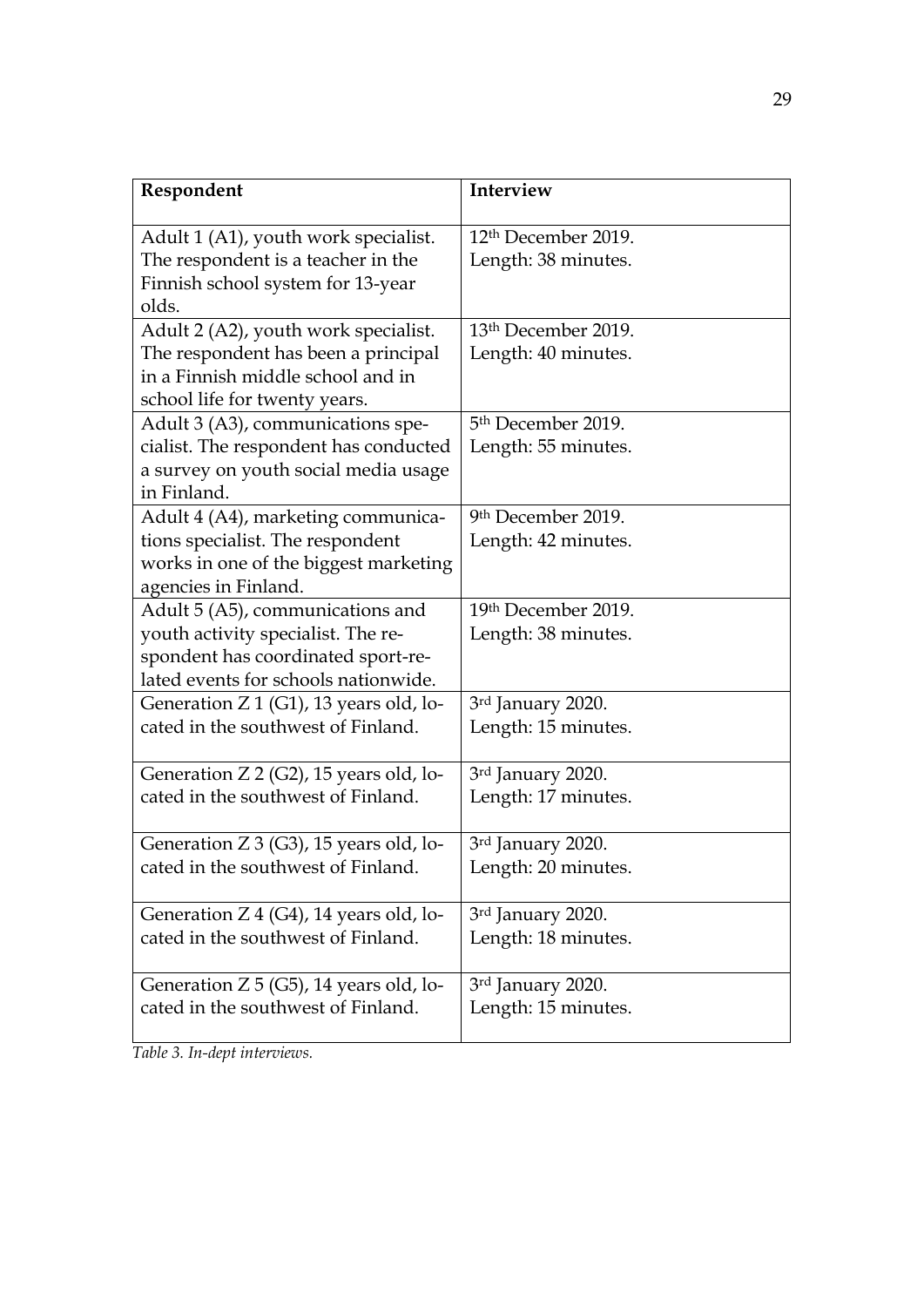# <span id="page-27-0"></span>**4 RESULTS**

In this chapter, the main findings of the research are presented.

The qualitative data conducted through in-dept interviews was analysed in the following way;

- 1. The recorded data was transcribed and written out.
- 2. Data was coded: words, phrases and sections regarding same subjects were labelled with same colors.
- 3. Labels were divided into themes. Emphasis was on repeated information and information that matches previous literature, but also on surprising findings that were found important and somehow value-adding.
- 4. Re-evaluating the labels (are they within the right themes) and re-evaluating the themes (which ones are the most important).
- 5. Presenting the seven most important themes in this chapter

First, some general findings about generation Z and social media are introduced, followed by more specific trends and needs of generation Z in digital environment, such as visuality of content, impact of YouTube influencers, cruciality of rapidly evolving and changing content, their wish to be heard but not necessarily seen, and the whole shift from face-to-face interactions to online communities.

## <span id="page-27-1"></span>**4.1 Characteristics of generation Z**

In the very beginning of the interview, all of the 10 respondents were asked to to think of words that come to mind and how they would describe generation Z and more specifically the youth aged between 13 to 15 years old.

Among the five adult respondents, all mentioned this generation exceptional relationship to technology. They were described as "diginatives", as a generation that was born with a smart phone in their hand. According to A2,

"Generation  $Z$  is online all the time and actually it is quite difficult to even draw the line between them being online or offline. Even when they're offline, their phones are in their pockets or right under their pillows, ready to be used at any second. It is like it's part of them".

Similar argument is discussed by A3, who stated that

"those smart phones in their hand, it comes naturally for them. They started using them a lot earlier compared to earlier generations and this also means it's easier for generation Z to use them (the smart phones)".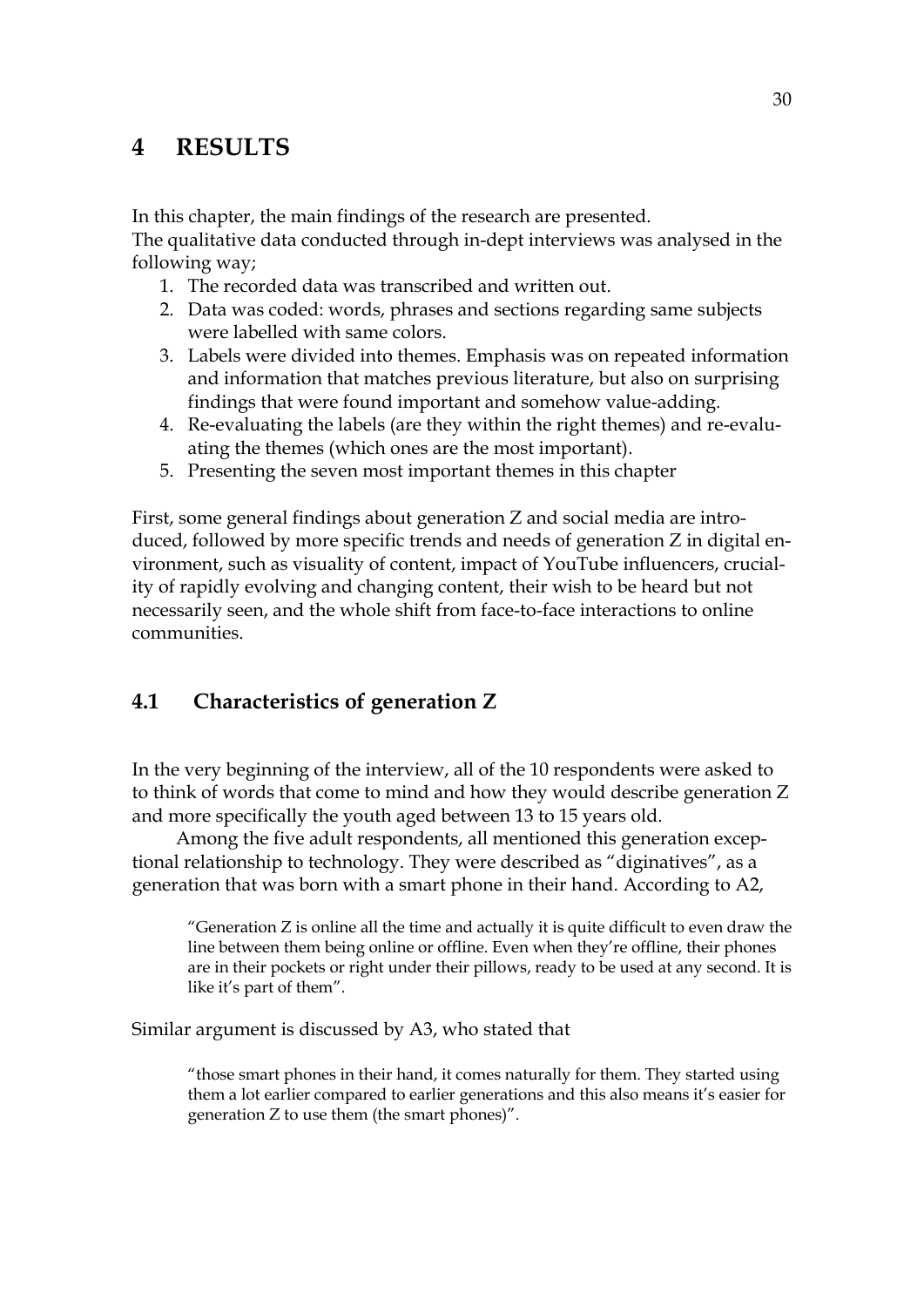Four of the five adult respondents brought up social media when asked about generation Z's characteristics and needs.

"This generation uses, for example, Snapchat for daily communication instead of the traditional tools like text messages or e-mails." (A4)

"Social media is a part of their daily lives. They spend so much time there. The community has shifted from face-to-face environment, where you spend free time together, to being online and having groups and communities there." (A1)

"Social media shapes this generation's way to communicate. They are so agile with new applications." (A3)

"Social media plays such a big role in their lives. Their self-confidence and value can be very dependent on their presence on social media: the likes and comments they get..."  $(A2)$ .

"I feel like me and my friends are always on our phones and on social media." (G3)

All respondents, adults and generation Z, agreed that at least to some extent, this generation finds group decision-making and others accepting their choices important. Respondent A2 pointed out that it is not only this generation:

"They are human like everyone else. Group chats and such, they can create some peer pressure, but the same was for all earlier generations – the coherent decisionmaking just took place in a face-to-face environment."

The generation Z respondents were very integrated in their responses to the matter. All respondents said that whereas they are capable of making their own decisions, they tend to ask for an opinion and preferences of those close to them as well. G3 stated that

"We think about others' opinions a lot whether we admit it or not... at least we ask for opinions of others."

"We live in an era of individualism – but, one's individualism often ends up being in accordance and similar to the people around them. This goes beyond generations: needs for acceptance and sense of belonging is there." (A2)

Respondents A4 and A5 also argued in a very similar way, calling the question a tough one and pointing out that this generation seems to have more courage in themselves, but on the other hand, their choices are often very generic.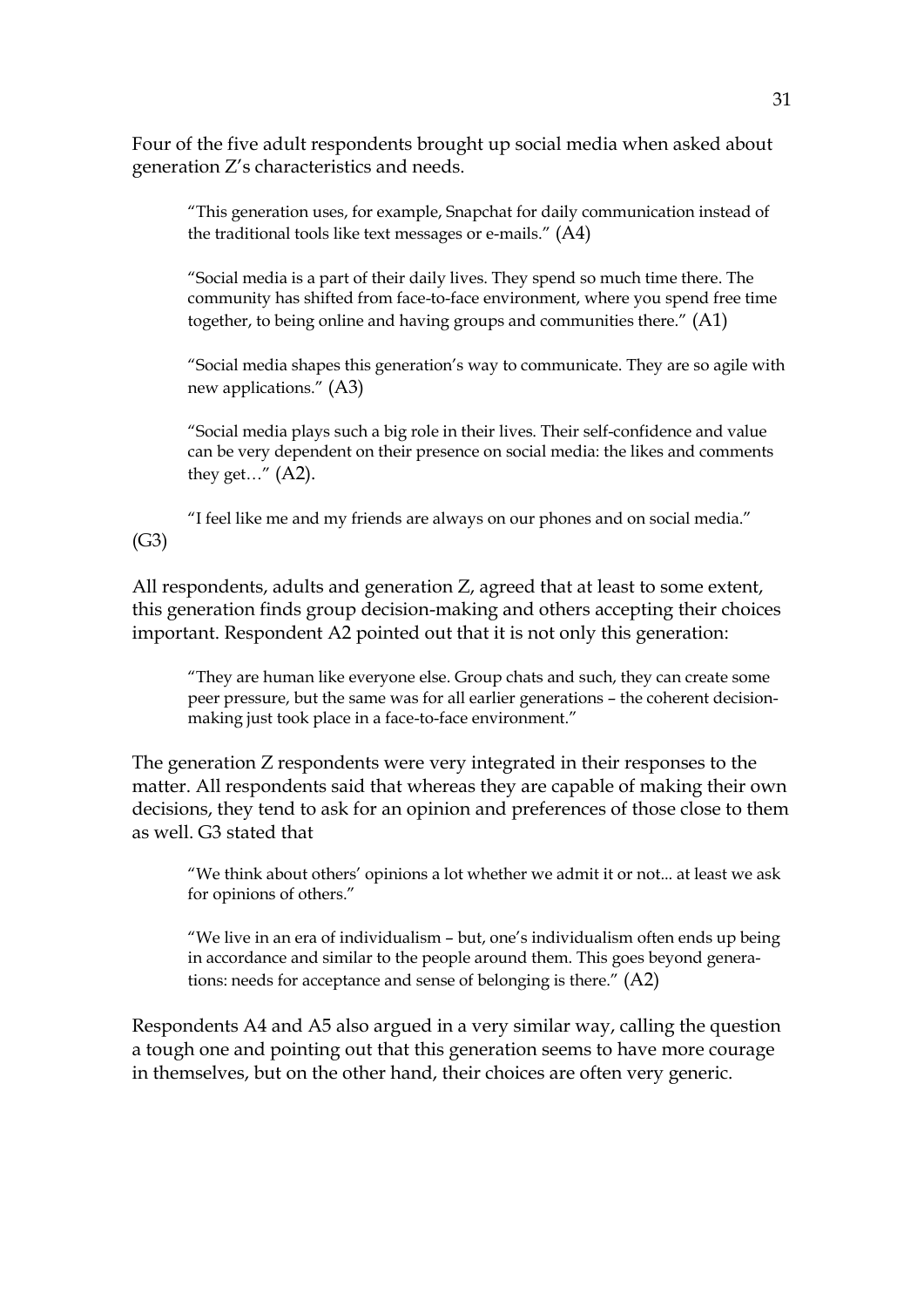A characteristic discussed by respondents A1, A2 and G1 was this generation's consciousness about their own and their friends' rights. A1 called the generation "world conquerors": they know their rights, are proud to express them and furthermore, stand by their friends' rights as well, looking out for the wellbeing of themselves and their close ones.

"This generation has a strong urge to get be involved in their friend's situations. They easily get offended for others and are very quick to defend their friends." (A2)

"To describe myself… well, I always stand by my friends. I look out for their rights and wellbeing." (G1)

"Generation Z acts within group norms, and their behaviour and preferences can change quite rapidly. They are enthusiastic about using social media and time will tell if they will overdose on it, or if just grows into people, almost as a part of their humanity." (A5).

Other characteristics and features that respondents used to describe generation Z included self-imposed, conscious and enlightened (they know to look for information), social, happy and brave.

## <span id="page-29-0"></span>**4.2 Social media as a marketing communications channel**

When asked about social media as a marketing and communications channel, all respondents agreed there are both benefits and threats to it. All respondents agreed that social media enables more actions for organizations than before, and when implemented right, it can bring remarkable benefits for organizations.

"There exists a broad set of positive and helpful things in social media."  $(A2)$ 

Benefits of social media as a marketing and communication channel for organization included following thoughts:

- It is fast social media speeds up the communication
- Wider reach one can talk to people around the globe. This was mentioned as a benefit by both adult as well as youth respondents.

"Social media allows people around the world, not depending where they physically are, to have discussions and search for information." (A3)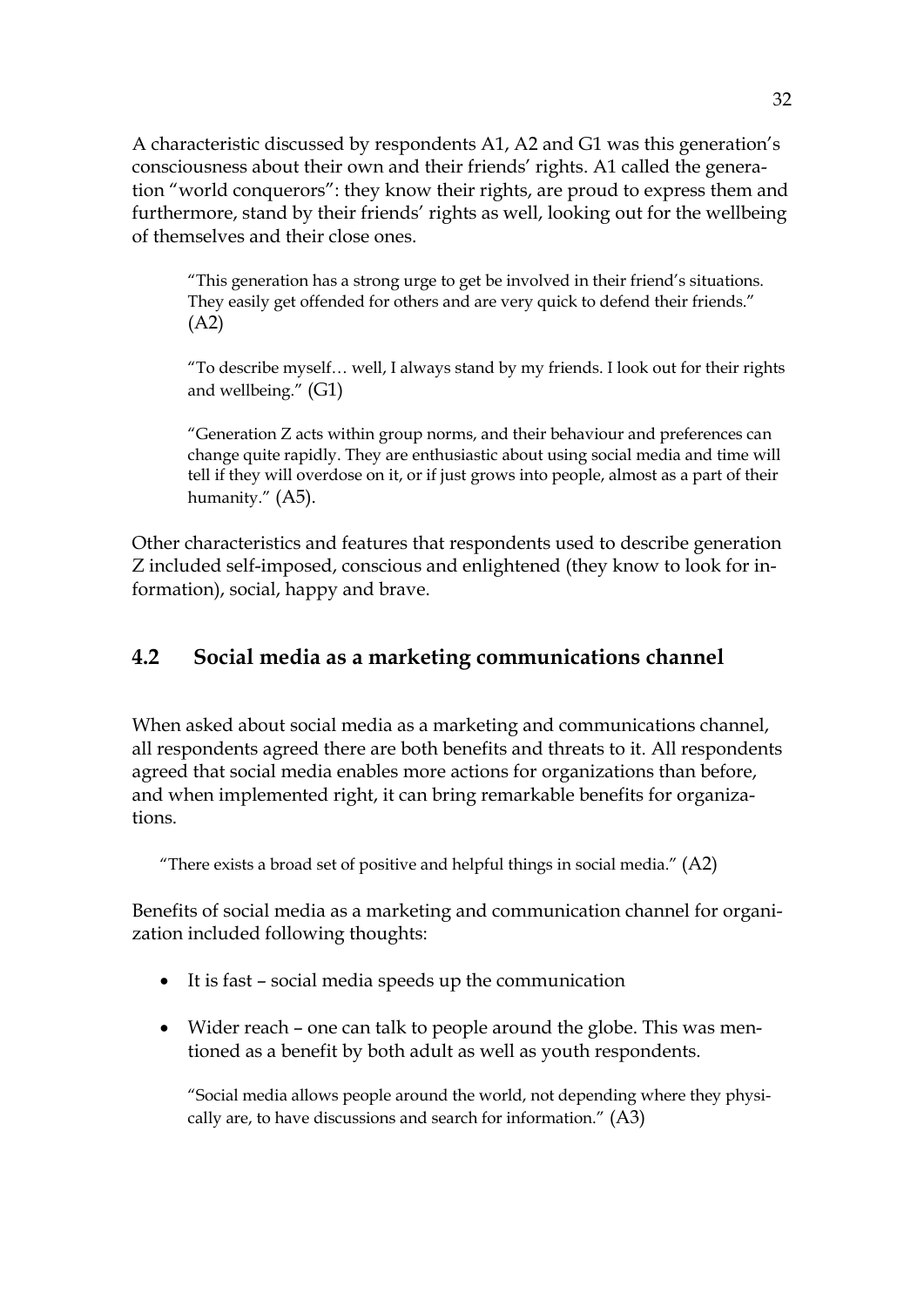"It is easy to get in touch with whoever."  $(G5)$ 

"Social media is a great place to reach generation Z, just make sure you are using the right channels." (A1)

• Target audience – you can talk directly to those who need to hear you, as people from young to old are likely to use some form of social media. This was recognized also during the interviews;

"People from age 6 to 60 can have profiles, so your audience is probably there."  $(G5)$ 

"Everyone can use it, yet you have the possibility to limit your audience however you want." (A5)

"You can talk to your audience without having to physically be in the same place. And for this generation Z, a survey we conducted states that they rather talk to organizations on social media than through any other channel." (A3)

• Responds to people's social needs. Especially generation Z respondents highlighted that they use social media daily to communicate with their friends.

"All of my friends are easy to reach through there (social media)."  $(G4)$ 

"I use social media because that's where my friends are at. We hang out on social media." (G3)

"Social media fulfils people's social needs: talking, being part of something. It enables us to create point and relationships of interactions." (A3)

• Makes brands more accessible – according to the interviewed marketing communication specialists, social media brings organizations and companies closer to their audience and this supports better two-way communication.

"There are some different principles depending if the company is B2C or B2B. Anyway, having social media accounts makes brands easier to approach. People feel like they have a chance to communicate or co-create content, they feel closer to the brand and with that, are more likely to take action." (A4)

"You do not need to be out there giving flyers. People can find your brand and get to know what you're about without extra hassle." (A3)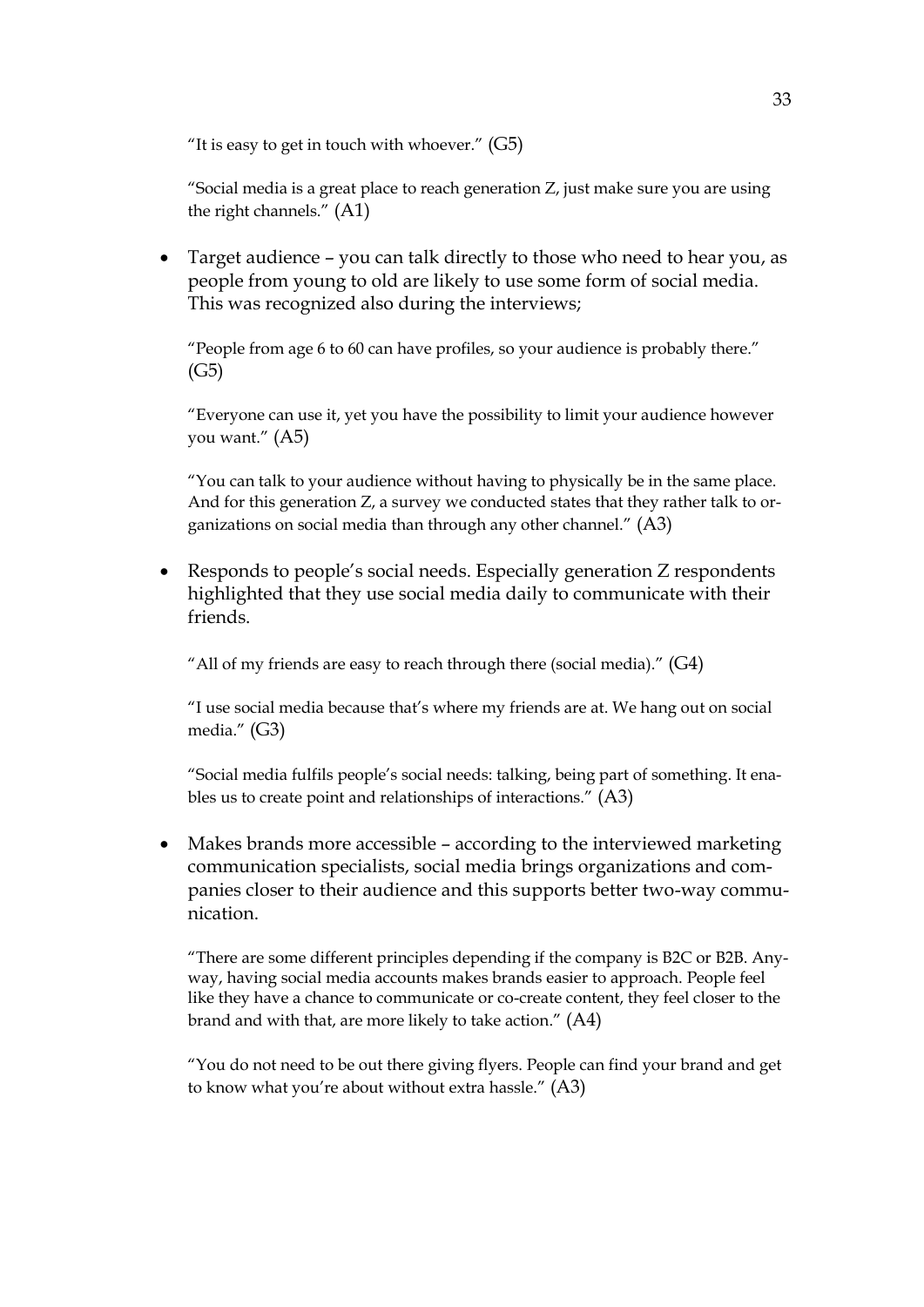Besides being a beneficial marketing communication tool, social media was viewed as an advantage in every day of generation Z from multiple aspects. Respondents, for instance, mentioned that social media enables people to express themselves by creating and publishing their own material; social media can be used as a personal portfolio of things that one values or is interested in.

There were also certain threats that respondents found in using social media as a marketing communication tool.

The inequality of accessing social media was mentioned by respondent A2; everyone might not have the same access to smart phones and therefore social media. Therefore, companies should not only rely on digital channels for marketing and communication.

Three of the youth respondents, G2, G3 and G4, mentioned that ads can be get annoying at times: seeing too many advertisements on your social media feed by the same company, or seeing advertisements that are not in any way intriguing will make the respondents skip the posts right away, cause them to unfollow the brand, or create an overall negative image of the company.

"Ads that are just trying to sell me something without any deeper meaning or content are really annoying". (G2)

"Content has to have an additional feature to it for me to get interested. That it does not just have a picture of a piece of clothing, directly trying to sell me something." (G3)

Ads are not, however, only seen as a negative subject among generation Z. A3 mentioned the shift among the youth towards more open-minded and positive attitude towards companies online during the recent years. This point of view was also supported by two generation Z respondents, revealing that the attitude towards advertising on social media varies a lot within the generation and youth does not feel homogeneous about it.

"Gen Z, they more willing to follow companies on social media than before. But with this open-mindedness also comes critical thinking: it needs to be something interesting for them." (A3)

"Some ads bother me, but some are really good and funny so then I spend time checking them out. A good has another feature to it, not just trying to sell." (G3)

"I do not find advertising annoying, except if it goes too far and I see the same ad all the time. All in all, it does not bother my life." (G5)

With this in mind, one more beneficial aspect of social media as a communication tool for organizations is that social media enables creating ads where the main message can be decorated by interesting content.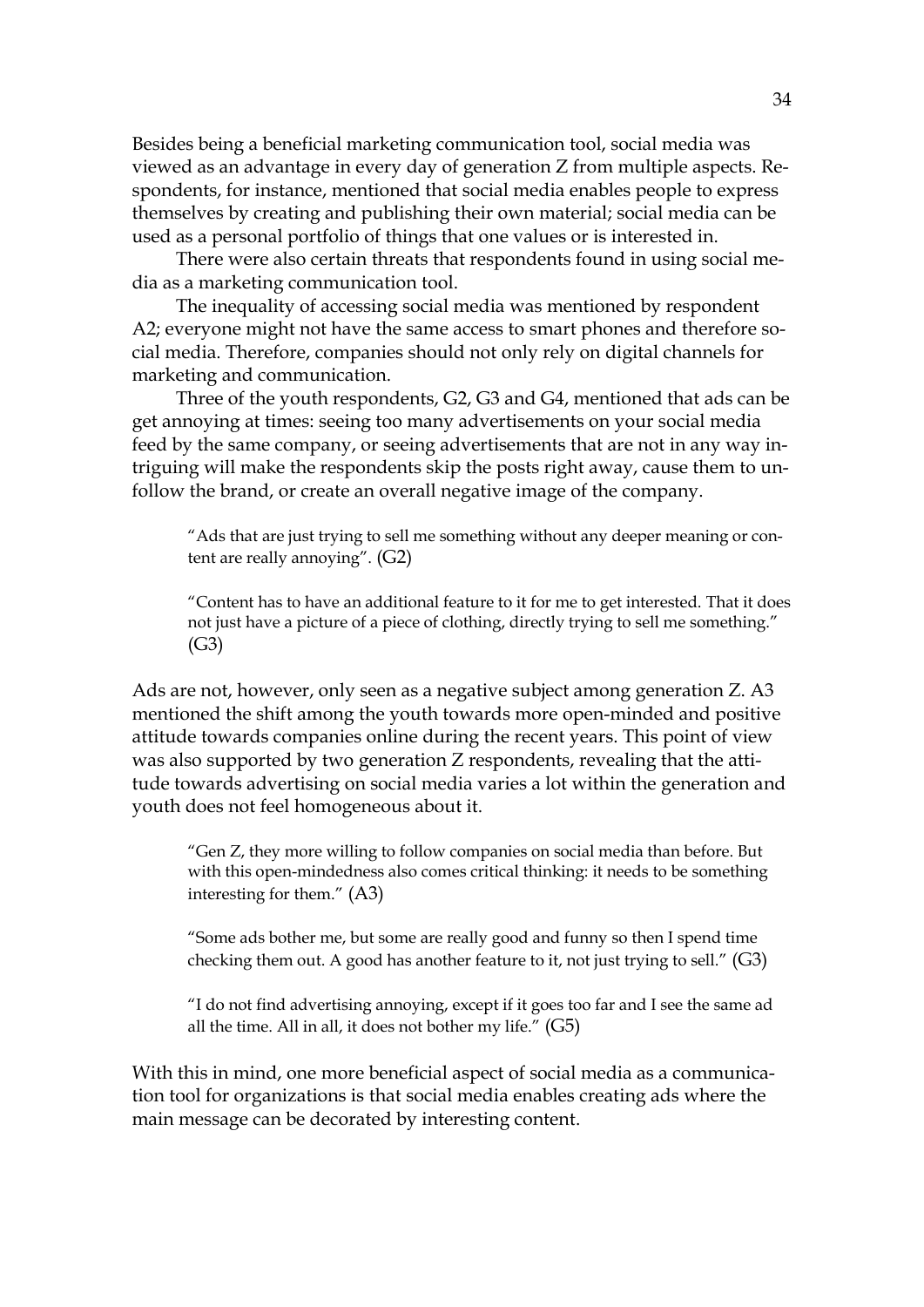This is one of the most crucial findings of this research and was brought up in different forms by multiple respondents.

"Social media can decorate the real message. You can not tell the youth straight up: be more active! or buy these shoes! – you need to "fool" them, so to say. Create content and hype around the subject, go around the main message and get their attention and interest with something relevant to them." (A2)

As an example of the main message being almost secondary to the sense of belonging and doing what the hype is about, respondent A4 used climate change riots as an example.

"The content is so crucial. It needs to match their values, equality, sustainability. If they have the "why"; why to follow or support a certain brand or movement, the organization has done well. The main message could even be secondary, think for example climate change riots. Of course, it's their values as well, but also the feeling of community, being part of something with your friends. The feeling of not being left out."  $(A4)$ 

Respondent A4 gave another example of the Finnish tax administration, Verohallinto, and how they have managed to create viral, interesting content around a subject generally viewed as unappealing and lecturing.

"No matter how dry or uninteresting the main message is, you can frame it and come up with a new point of view. Use pure humour, separate yourself from the mass, the real information can be almost secondary. Create a new point of view or a way to tell your message. Great example is Verohallinto; no one is really a fan of their messages, no one finds taxes interesting. Yet they've turned it around on social media, they have a brilliant Instagram account where their interesting content has been going viral." (A4)

### <span id="page-32-0"></span>**4.3 From face-to-face hangouts to online communities**

In Chapter 6.1, the characteristics and trends of generation Z that the respondents shared during the in-dept interviews were introduced. The adult respondents were also asked to compare generation Z to earlier generations and examine what possible differences there exists between today's youth and those of earlier generations.

The answers were in line with each other and furthermore, were supported by views of the generation Z respondents themselves even though the same question was not presented to them. Out of 10 respondents, seven discussed how digital environment (including tools such as chat rooms and messaging platforms) are replacing traditional face-to-face hangouts, such as afterschool hobbies and spending time outside with friends.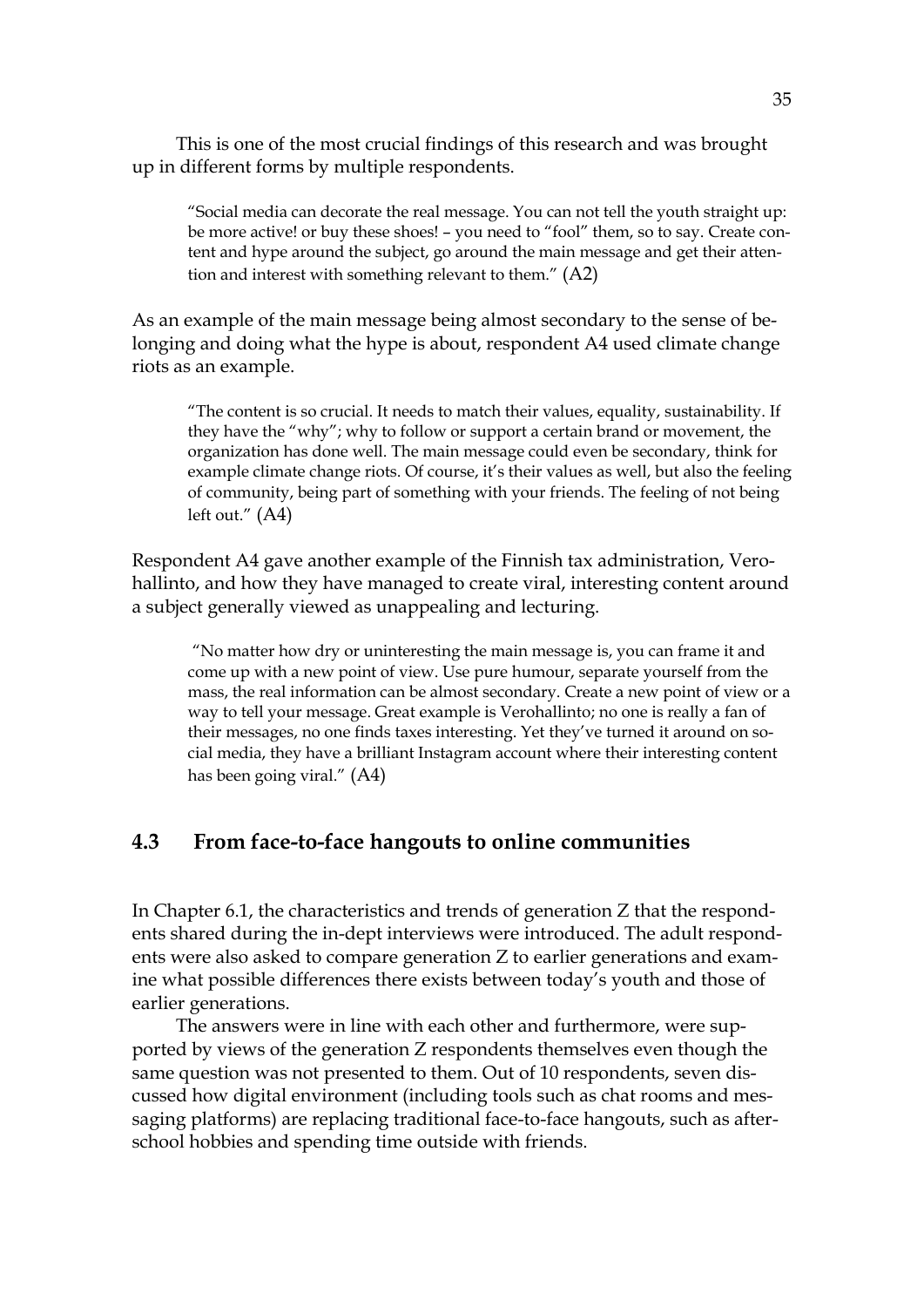These findings fully support the idea that organizations and companies, such as the case company X in this research, should use social media to market their activities and upcoming events for the youth. Social media has a lot of potential to first be the tool that helps organizations first become visible to generation Z, and furthermore play an integrated part in the activities or events. Using social media should not stop after organizations get the youth's attention, but the opposite: it should remain part of the project during and even after the happenings or activities are over. If organizations succeed in creating an active online audience, even a community for generation Z through social media, the youth could potentially take action outside of social media as well.

"Belonging to a group is important to youth this age. They make decisions in online groups and communities – they are very influenced by what their friends do or think." (A1)

"When there are group chats and such, that it where group decisions also happen. In earlier generations it was face-to-face environment". (A3)

"It (social media) is everyday life for gen Z. Compared to earlier generations, smart phones and digital channels have replaced some after-school hobbies and clubs. Being online is more common that being involved in some sort of school-related activity. But that means that there is potential to use social media to encourage youth to join hobbies and activities." (A2)

The generation Z respondents recognized the same trend among themselves. The youth respondents were asked to comment on a Finnish survey that states that generation Z spends three to five hours a day on their smart phones on social media. Four of the five respondents agreed that this is a typical daily amount for them, and G1, G3 and G4 brought up the subject of online communities replacing physical hangouts:

"Yes, I use social media that much. I use it mainly because that's where my friends are at, nowadays we do not go spend time together outside, we hang out on social media". (G3)

"During our free time we do not really go outside the house or have any special activities, so it's easy to just take your phone and spend time with it. I also spend lot of time in group chats while I'm sitting in a car, on my way to sport practises." (G4)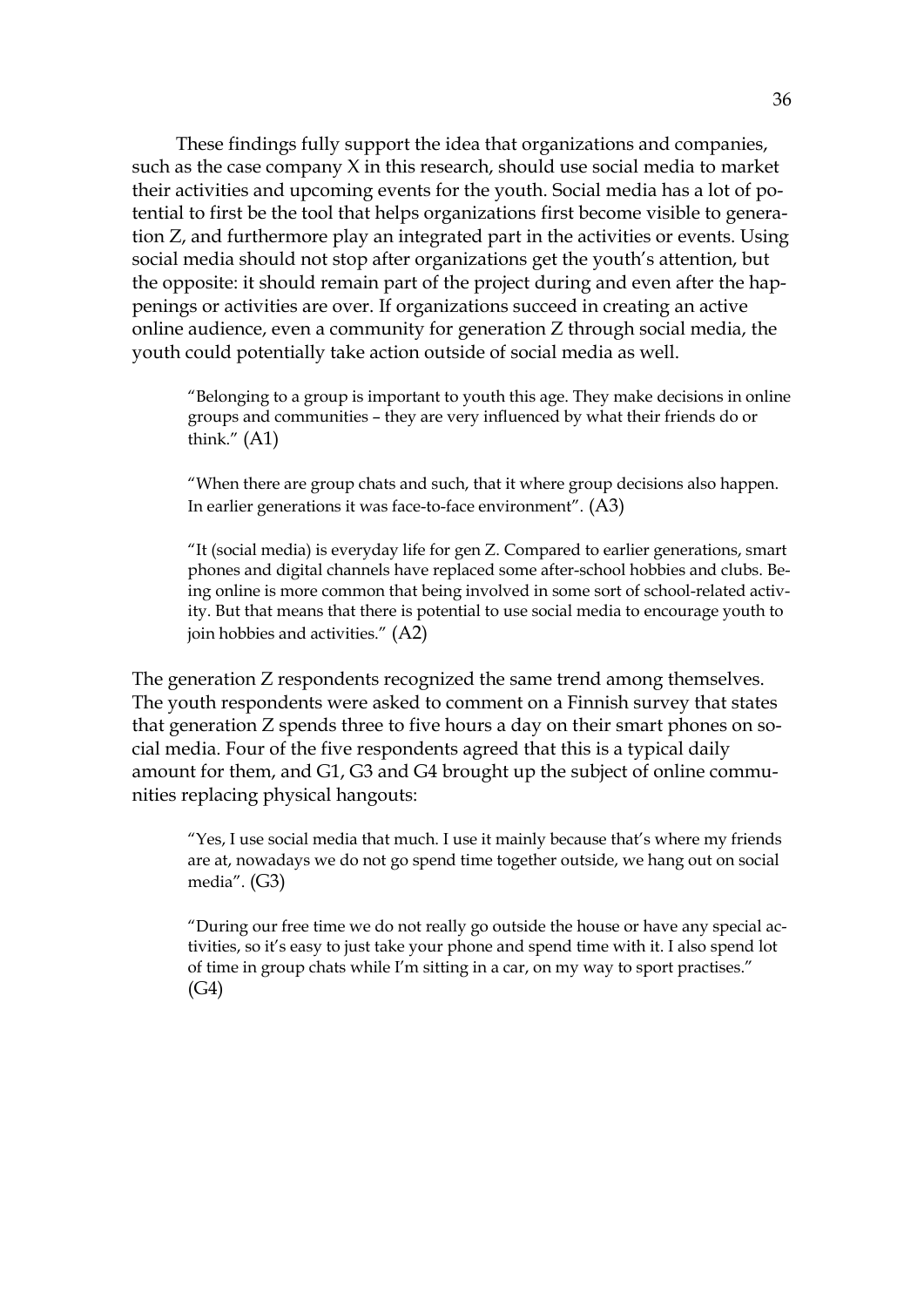## <span id="page-34-0"></span>**4.4 Right channels and right content: gen Z gets bored easily**

"I would get into the world of YouTube. Depending of course what you want to communicate about. The first step is finding out where your target group really is, instead of making assumptions. And then getting active on those channels.". (A5)

"It requires a lot of work from organizations and brands, to make their message relevant to the youth. This generation is not necessarily against brand messages, but it needs to be relevant, it needs to speak to them. So that does put a lot of pressure to create the right content to the right channel." (A4)

The data gathered during the interviews about the right channels to communicate with generation Z was in line with the previous literature. There were certain channels that most adult respondents and youth respondents brought up and some channels that could have potential in the future. One adult respondent, A2, did not respond to the questions regarding the right channels. A2 said that their knowledge about current social media channel trends is not strong enough and did not want make guesses.

Below is a summary of the nine respondents who discussed the best channels for communicating with generation Z.



*Figure 4. Best social media channels to interact with gen Z.*

The chart shows that all nine respondents mentioned YouTube and Snapchat as the best channels to reach out to youth, and all but one mentioned Instagram as well. Two respondents mentioned Facebook, but two respondents also mentioned Facebook as a channel they would definitely not use for interacting with the youth.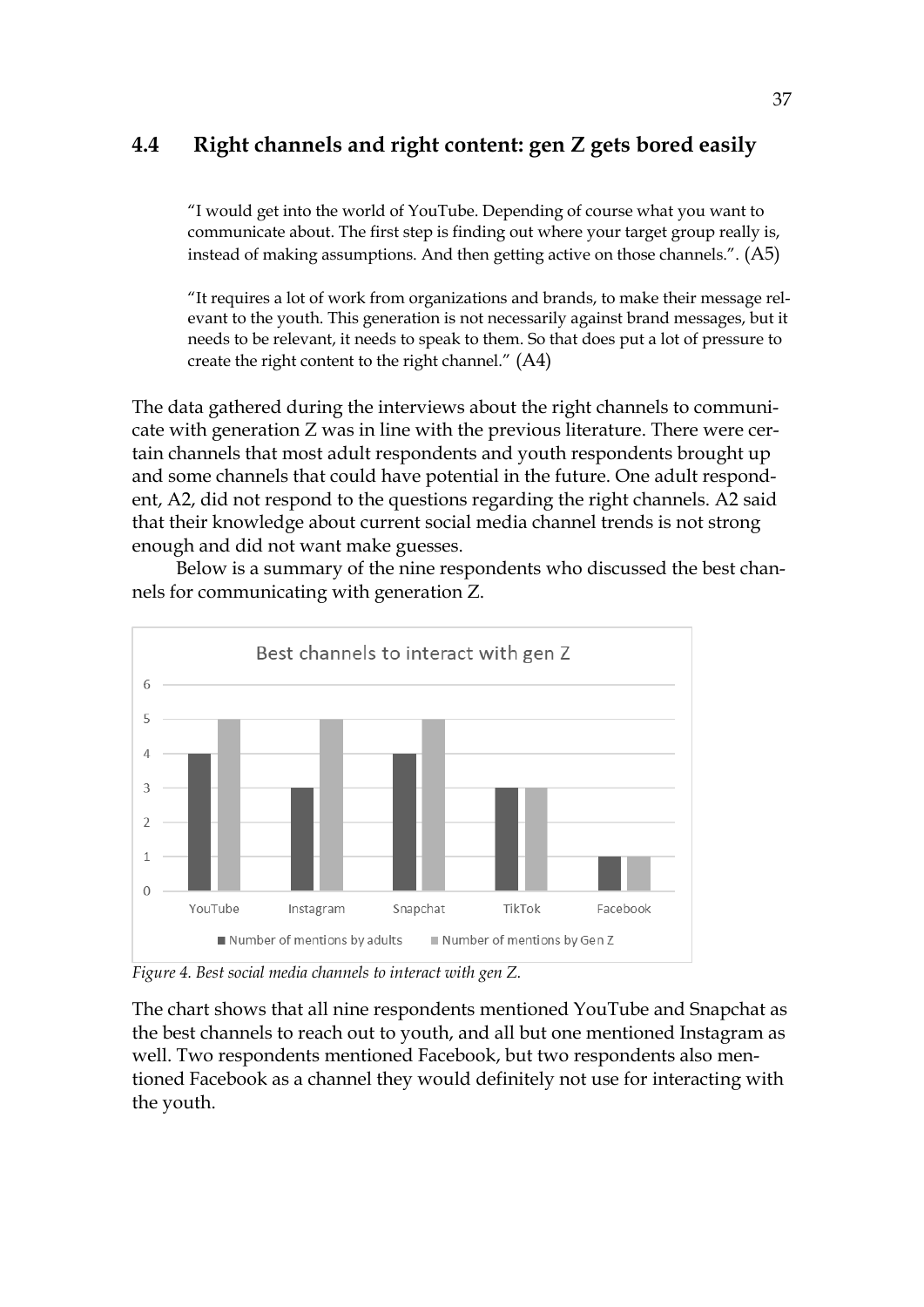Three generation Z respondents said they use TikTok, and it was also mentioned by three adult respondents. Among the adult respondents, TikTok was seen as a channel of the future.

"One of the upcoming channels that has been getting a lot of attention is TikTok. It is sort of a niche channel, but I like how the music is included, because music is in some sort of form quite relevant for all of us." (A3)

Besides the channels mentioned above, most respondents also mentioned WhatsApp as a commonly used cross-messaging platform. In its current form, it does not represent a typical social media channel as the publications on WhatsApp cannot ever be made public; they are always limited to a certain person or group of people. Respondent A4 mentioned the upcoming big launch, where advertising will become possible on WhatsApp platform.

"In 2020, the rumor says that WhatsApp ads are coming. It is impossible to say yet, how they are going to be viewed by public, but of course as a huge platform for communication among all ages, there exists a great potential for companies as well." (A4)

Besides using the right channels, various other important matters were brought up during the in-dept interviews. Firstly, some of the respondents discussed that the content on these platforms need to be updated regularly, as today's youth has a short attention span and gets bored very easily if they do not feel entertained.

Additionally, the channels themselves should be reviewed regularly: new platforms are established so often and the youth adapts to them so fast, that even the right channels can vary within a short period of time. Being active and finding the relevant channels were brought by all of the adult respondents.

"Activity seems to be very important. Lot of the youth in our survey said new content multiple times a day is good for organizations – something new at least daily." (A3)

"One must regularly update the content and messages: offer interesting, evolving content that keeps the generation on their toes. Avoid boredom." (A2)

"There are certain channels that very "IN" in a moment – but they change fast." (A1)

"Gen Z, like youth typically does, acts within the group norms and their behavior and preferences can change quite rapidly. They reshape their preferences quickly, so whenever there is something new tech-wise, they will be on it right away." (A5)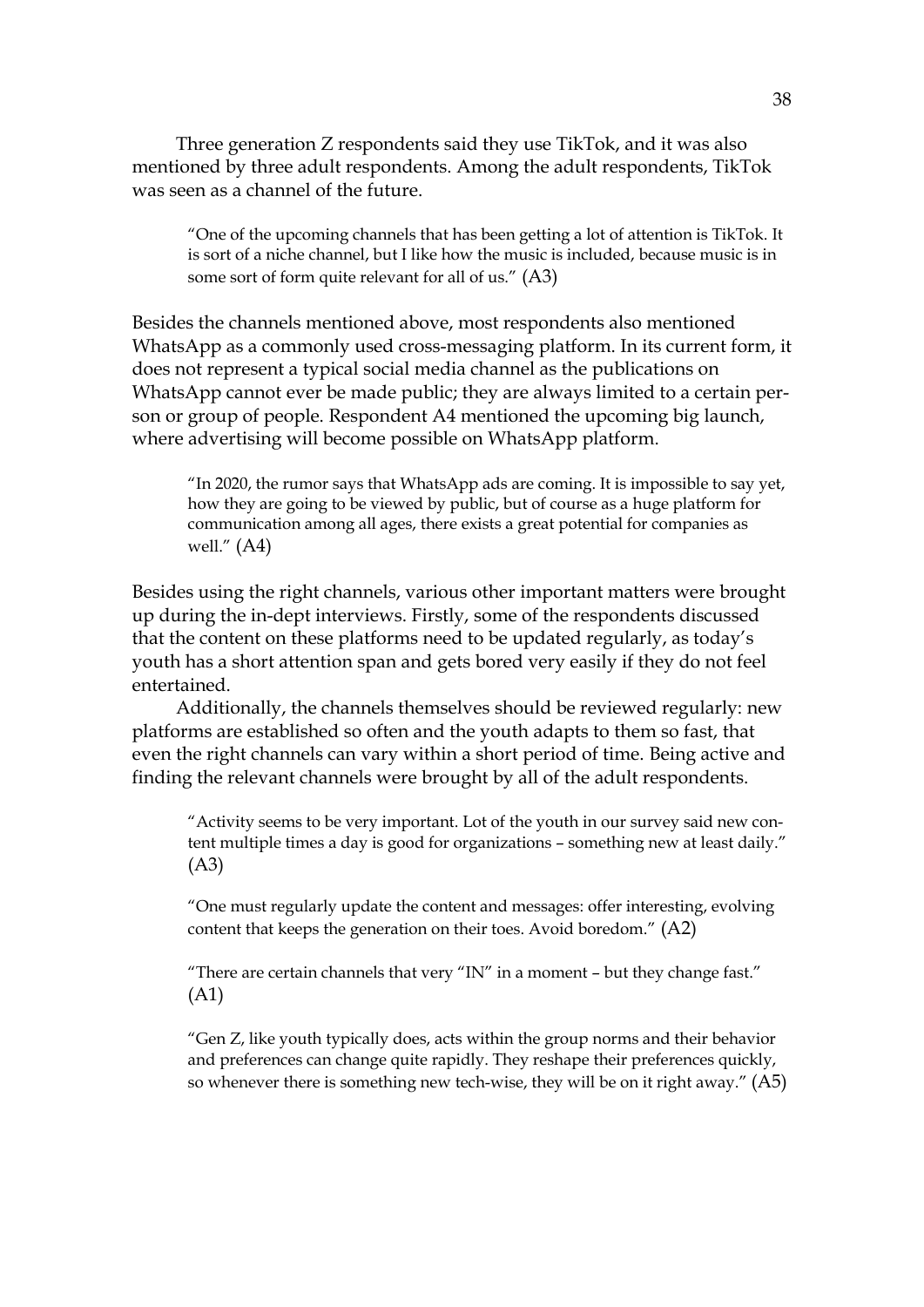"Multichannel marketing is important. Youth likes to find the next new thing to conquer – companies need to be ready shift between channels. If you focus only on one social media channel, you will late quite soon." (A4)

When asked to describe what kind of content generation Z should be presented with, respondents A2, A3 and A5 discussed the need for low authority. Generation Z will not respond to organizational messages or interact with organizations, if they feel like organizations are trying to impact their views with authority.

"Do not lecture the youth. In a way, you need to get on their level – do not use high authority. Rather keep your messages funny than to serious and formal." (A5)

"You should always talk to youth with the idea that they are equivalent. Companies can not position themselves up high, giving orders to youth with high authority. Talk to youth as individuals, ask their opinions, value their values. Take them along: do together, instead of separating yourself and telling them what to do." (A2)

Another important feature of organization's published content discussed during the in-dept interviews was humor. Respondent G4 said "*content should never be negative*", and other respondents also mentioned humor often being a sign of successful post.

"Some ads are really good and funny; I will spend lot of time checking them out". (G3)

"Humor-filled content was one of they most voted answers in our survey, among 13 to 15-year old's, regarding good social media posts." (A3)

"Keep your messages funny. The youth has a good sense of humor and they can relate to such content better." (A5)

## <span id="page-36-0"></span>**4.5 Visuality**

With Instagram, YouTube and Snapchat being the most popular social media channels among generation Z, it is easy to recognize the raising trend of visual content. Developments in social media channels have enabled the content to become more and more eye-catching, and visuality seems to be one of the biggest requirements that generation Z expects from advertisements and quality content in general.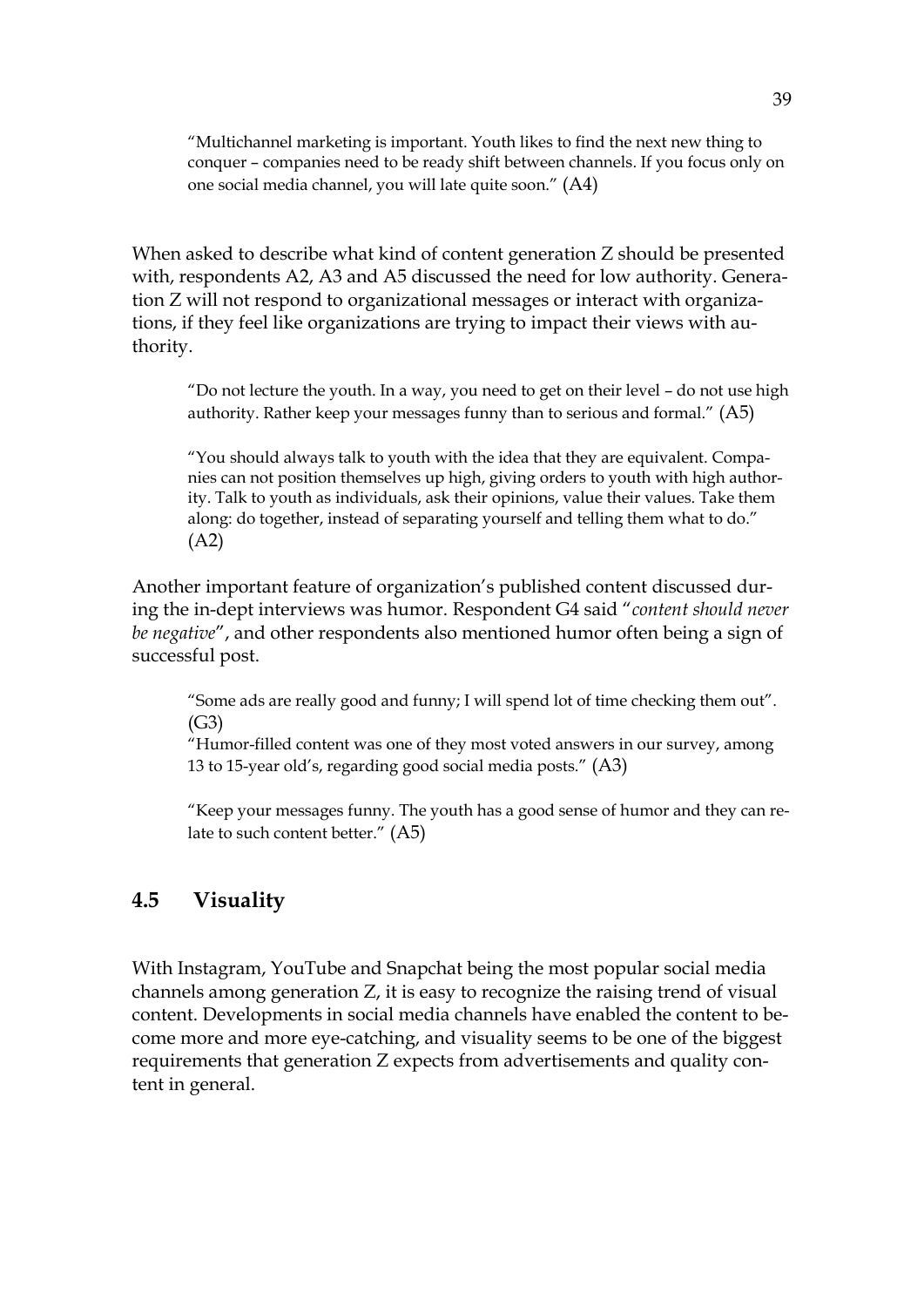When asked whether the youth prefers written or visual posts, all five generation Z respondents said they prefer visual content. They explained it, for example, with the following statements;

"I've never been a big reader. For me, visuality is important. Beautiful content catches my eye." (G2)

Respondent A4 mentioned visuality as one of the biggest differences between generation Z and earlier generations in their digital behavior. According to A4, earlier generations use e-mails, phone calls and WhatsApp messages for communication, whereas generation Z often uses Snapchat for daily communication and even on WhatsApp, audio messaging is rather popular.

"This is interesting to me, as our generation still writes quite often. Generation Z, on the other hand, us visual content for basic daily communication as well." (A4)

Respondents A1 and A3 also discussed the importance of visuality when it comes to catching the attention and interacting with generation Z.

"Visuality plays a big role in youth expressing themselves on social media. With all these platforms focusing on photos and videos, the youth can create mini-art and express themselves." (A3)

"Generation Z spends a lot of time just browsing through the social media channels. You are not given a lot of time to convince them with your content: what seems to work well is visual content. For example, the first three to five seconds of your video are crucial – making the first impression interesting is the best way to catch their attention." (A3)

"Less text and more visual content like photos and videos… that seems to work for getting the information through with this generation." (A1)

### <span id="page-37-0"></span>**4.6 Importance of influencer marketing**

As mentioned earlier in this research, social media influencers have a powerful impact on younger generations and they seem to be one of the biggest trends in modern digital marketing and PR (Glucksman 2017, Kadekova & Holiencinova 2018). The data collected from in-dept interviews supported these claims, as all the adult respondents agreed influencer marketing plays a big role in communication with generation Z, and all youth respondents said they follow some social media influencers.

When asked about influencers that the youth follows, all respondents mentioned YouTubers. Some of the generation Z respondents also admitted that the behavior of influencers has impacted their behavior or attitudes and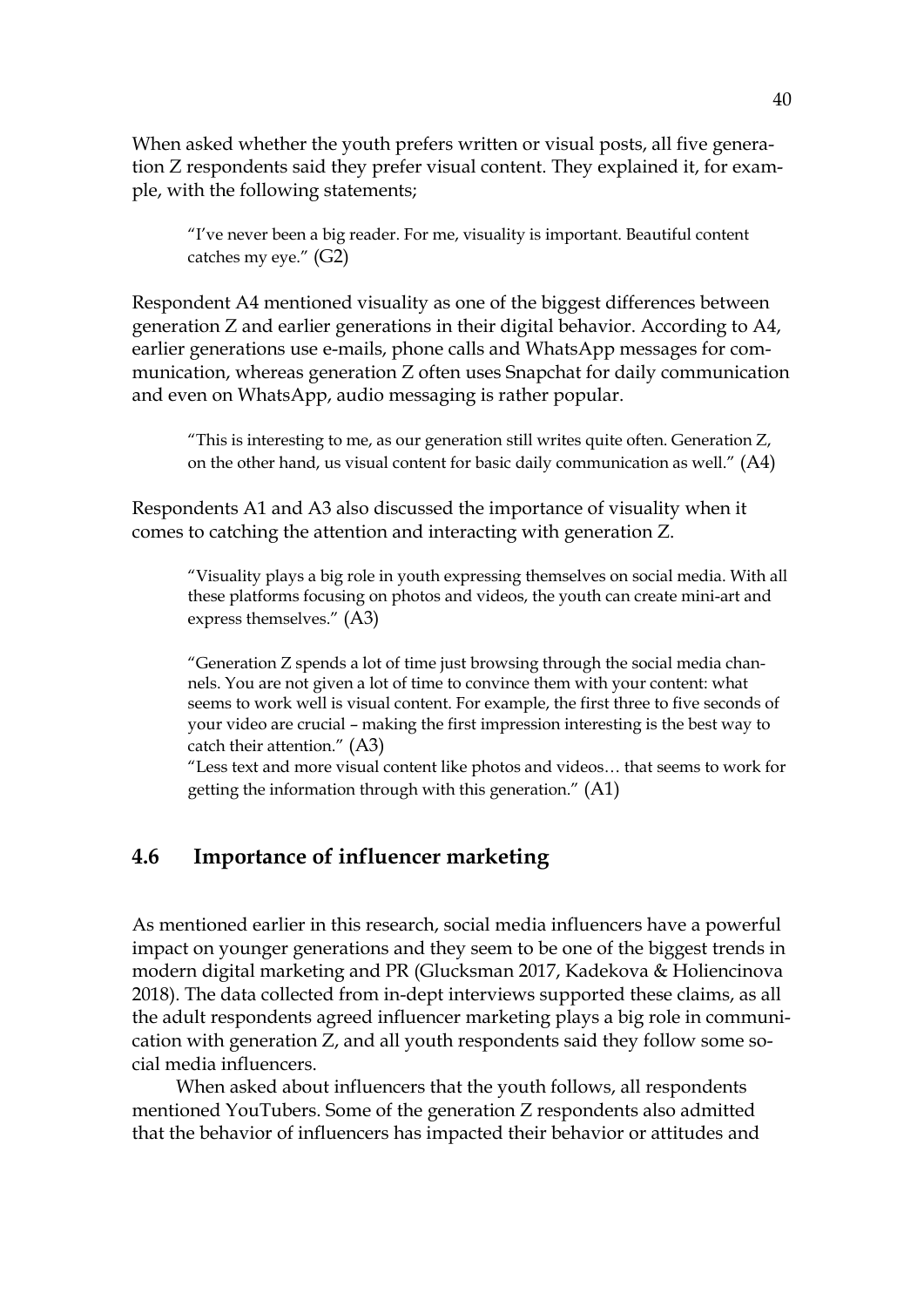that they're more open to ads when the information comes from a third-party source.

"I follow YouTubers, such as Miisa. Their behavior and interests may have impacted me, at least to where I have started looking for more information of a specific thing they are talking about. I would trust an ad by an influencer more than an ad straight from the organization – it is more authentic." (G2)

"I follow some, such as Justimus Films. I feel like their content affects my behavior. I am more open to paid content when it comes from someone from the outside, like a YouTuber, rather than the organization itself only." (G1)

"I follow a lot of influencers. Athletes, YouTubers like Roni Bäck. I do not think their opinions shape my opinions, but they can direct me to get interested in something I did not know about before." (G4)

"I follow some, such as YouTubers. They have motivated me to, for example, be more active and do more sports. They do not affect my decision-making, but they can encourage me to search more information about something they're talking about." (G5)

Even though role models have played crucial parts among youth for decades, there has been a transition. According to respondent A5, for earlier generations the role models were somewhat "unreachable", whereas nowadays they can be even same age with the youth. Social media has brought the role models closer to their target audience and made easier to relate to. Similar thoughts were shared by respondent A4, who said

"I think gen Z views lot of these influencers as, if not friends, at least acquaintances – someone they feel like they know. And I think it's a great thing, they feel like they're safe with such role models and it can also help with possible senses of loneliness."

This phenomenon of youth viewing influencers as more reachable and closer to themselves is supported by how respondents viewed not only influencer marketing, but also e-Word-of-Mouth, e-WoM, marketing. When asked to analyze which one of these marketing tools is more crucial within generation Z, four adult respondents said the tools go hand in hand; influencer marketing may be the first and original source if interest, but it quickly spreads to a circle or group of friends and evolves into e-WoM.

"When the first person in a group hears something from an influencer, the impact of the YouTuber is significant. For the circle of friends afterwards, it is probably WoM that really brings the subject to life." (A5)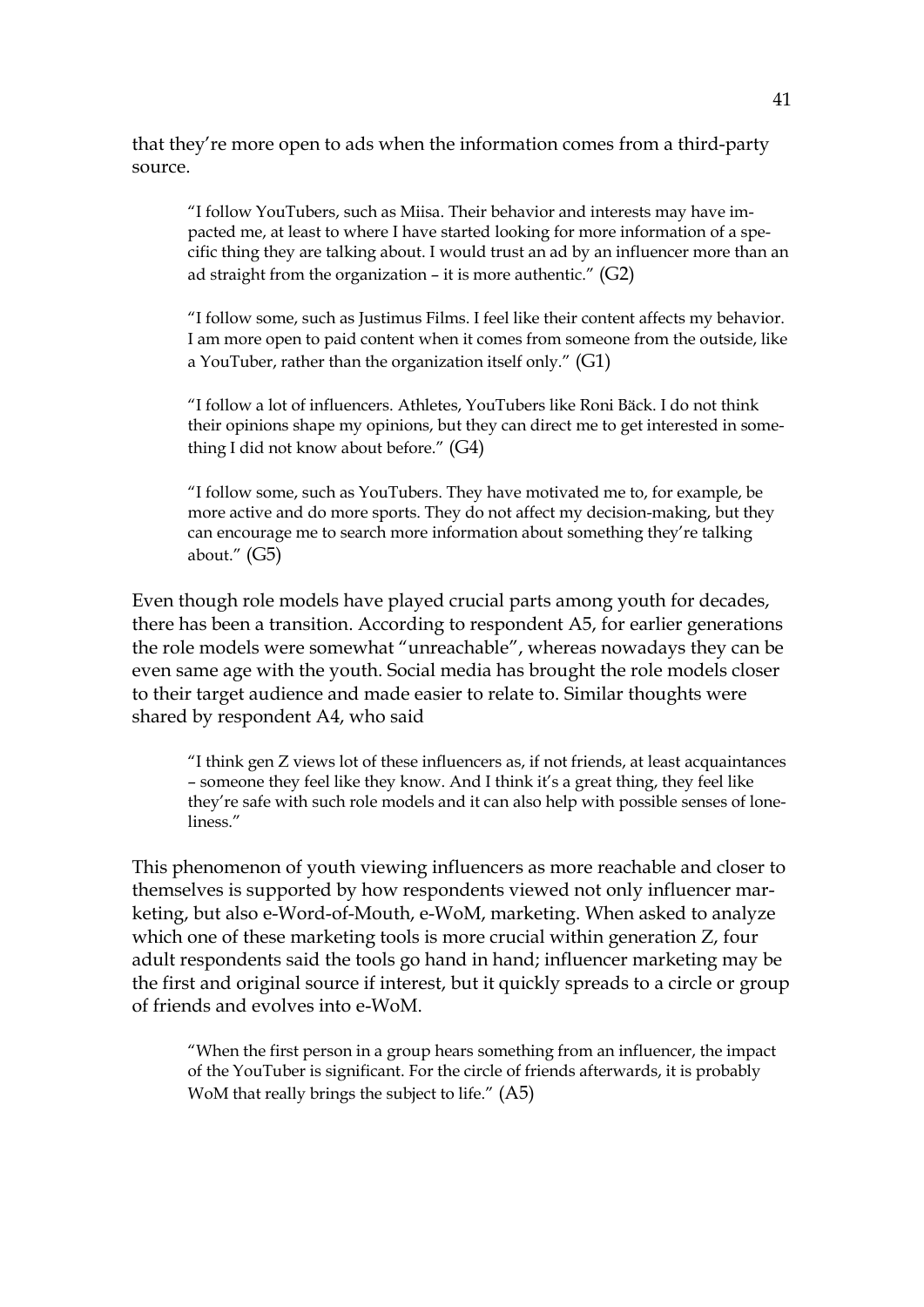"Maybe a YouTuber does or says something that creates the original interest in the subject. But then the real, proper steps of action, they will take place with recommendations from a friend or as a group decision." (A1)

"I strongly believe in influencer marketing. I think it serves as the pusher for WoM: youth grabs the idea from somewhere, maybe from an influencer, and then starts talking about it and sharing opinions". (A2)

There were some crucial points related to effective influencer marketing that the respondents brought up. One of them was finding the relevant influencers: even if a specific YouTuber is famous, if they do not correlate to the target group, the youth will not pay attention.

"Influencer marketing is remarkable. But the question is, who is relevant to your target group? If you market a sporting event, bringing an athlete may not be the smartest move. It will be only those already familiar with the sport that can relate to such influencer. Someone a bit more out of the event content but otherwise relevant to the age group could potentially encourage more people to take part." (A2)

"Having influencers in marketing campaigns is a big thing. It gets attention, and it gives depth when it's not just "boring organization adults" telling the target group what to do. But the big question is the relevancy: you need to actually study the target group and analyze who the right influencer would be. Some influencers might be famous, but if they are not familiar within the target group, it's a money wasted." (A5)

Another subject that raised during the in-dept interviews was the authenticity and content that the influencers deliver. According to respondent A3 and a survey his team conducted; half of the paid collaborations seem fake to 13-15-yearold youth. However, even if content is viewed fake at times, youth is so into following trends, it will get some attention and the message will spread widely among the target group.

According to respondent A4, the direction with relevant content is right: in the early stages of influencer marketing, influencers were agreeing to any kind of paid collaborations which was eventually judged by the audience. Now it seems that influencers are learning from this and making more considerate choices, which furthermore means better engagement with their audience.

"In the early stages, influencers were taking any kind of collaborations without really thinking of their values. Then followers started giving feedback: they are not interested in this kind of content: it does not match their values or interests and the reasons they originally followed this influencer. Audience was getting annoyed, which resulted in influencers being more aware and pickier with the organizations they cooperate with." (A4)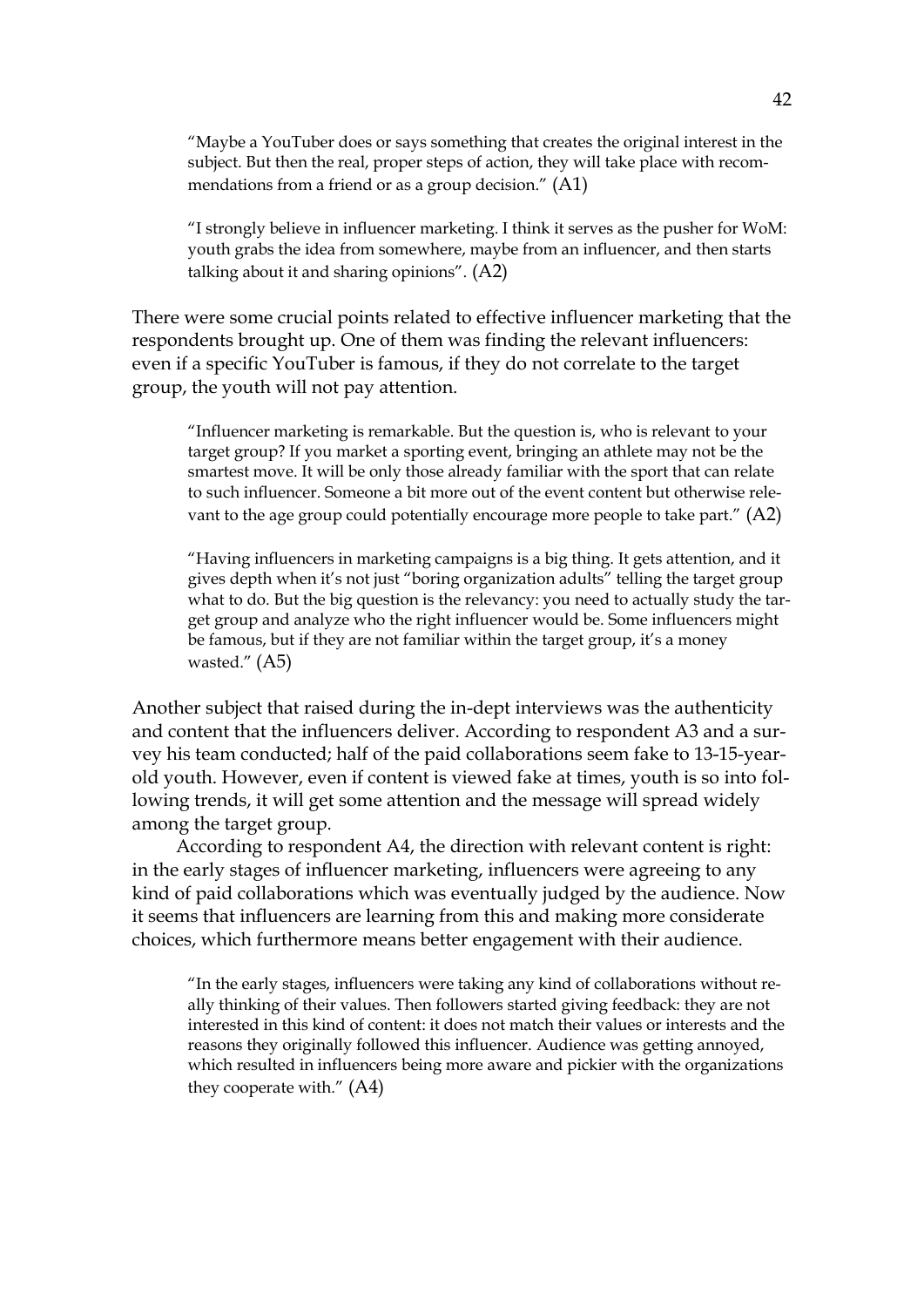### <span id="page-40-0"></span>**4.7 Gen Z wants to be heard, not seen**

One of the marketing communications tools that was discussed during the indept interviews was use-generated content. Previous literature discussed the importance of user-generated content among youth: earlier research pointed out that today's youth has a lot of thoughts and emotions that they want to show, and they expect two-way interaction where they are also valued.

The results of the in-dept interviews partly supported the earlier literature. It is important to youth that their values are met, and that the content that organizations create is relatable and interesting to them: and this can be best achieved by listening to what generation Z does want and need. However, most of the respondents were quite unanimous that this age group does not yet necessarily want their own content to be shared publicly: they want to be heard, but not yet seen.

Earlier in this chapter the importance of relevant content was discussed, and the generation Z respondents highlighted the importance of content that matches their values: they want organizations to know what kind of content they want. This concept was put in words by respondent A4,

"I think it's important for youth, to be a part of it. They want to feel like an organization hears them, respects their values and develops their actions according to youth's feedback. Maybe not necessarily at that age (13-15-year-old) create their own content yet, but definitely have a word in the content they consume."

Respondent A3 agreed that user-generated content may not be the most effective tool among this age group.

"I would say youth this age, they're not the people who post daily on public platforms. That is popular among a bit older youth; generation Z on the other hand, they like to scroll through and follow. They will use Snapchat to share stuff within their own circle of people. They discuss send photos on Snapchat rather than share them on Instagram feed. So, I think they could be a little reluctant and hesitant to share their own content on a public platform, even if they were encouraged."

This seemed to hold the truth, as all of the five generation Z respondents said that if there was a social media campaign where an organization encouraged them to create a certain kind of content, such as participate in a jump rope challenge and post the video online for a chance to win a prize, they would not participate.

"I would not participate. It's just not for me. I do not want my own content to be shared in public." (G1)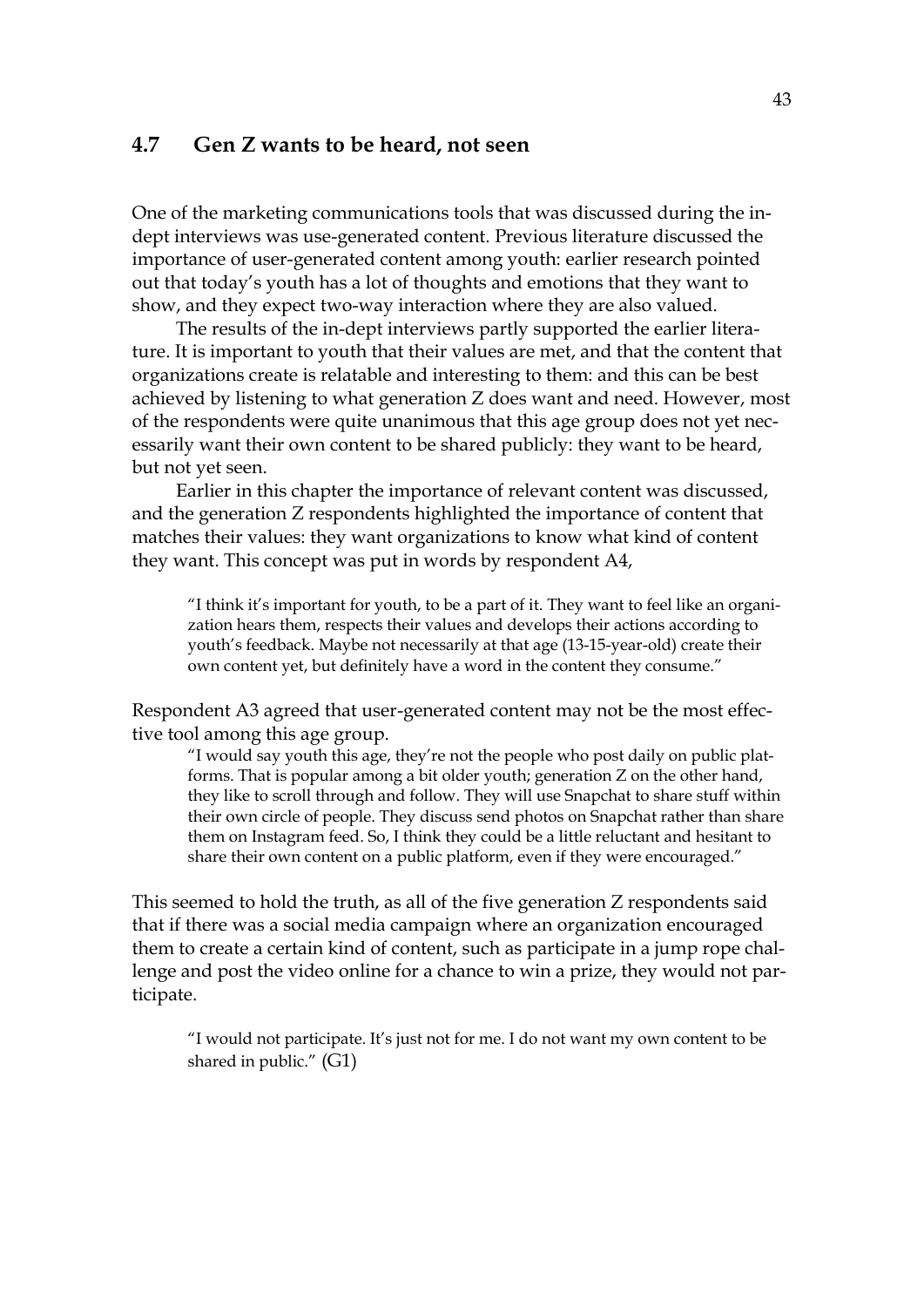"That sounds very commercial: only companies benefit from it by getting more coverage. I guess if the prize was something I really wanted, I would consider joining… but I would not want them (the company) to share my material, though." (G2)

"There are lots of challenges like that going on right now. I do not really see the point in it, so I have not participated. It does not bother me when others do, though. I just do not want my own content to be shared." (G4)

"Personally, I would not participate, but I like following such challenges." (G5)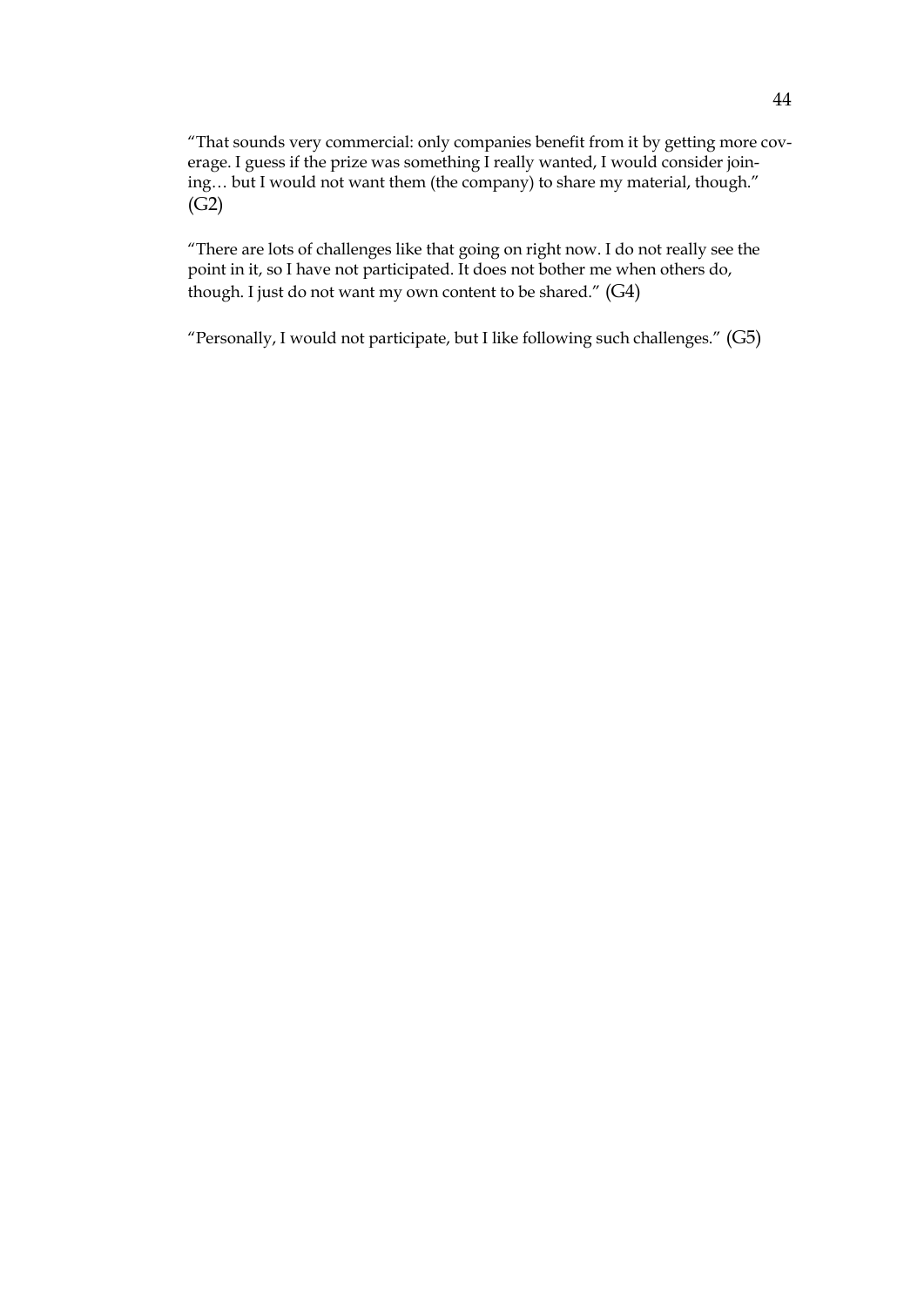## <span id="page-42-0"></span>**5 DISCUSSION**

This master's thesis aimed to examine and understand the needs and attitudes of generation Z on digital platforms and find out how organizations could more effectively engage generation Z into a two-way interaction with the right marketing communications.

This final chapter responds to the original research questions based on the earlier literature and the data collected through in-dept interviews and introduces managerial implications for the case organization as well as other organizations that want to market and communicate to generation Z. Additionally, some limitations of the study and suggestions for future research are suggested.

## <span id="page-42-1"></span>**5.1 Theoretical implications**

There exists immense amount of previous literature about digital marketing and social media as a marketing communications channel. Organizations and companies cannot evade the fact that digital channels bring benefits to marketing strategies that did not exist before; the opportunity to reach audiences no matter the geographical location, to target specific audiences, to enhance twoway interaction and real-time communication are among the benefits that developments in technology enable us. Social media has especially become an integral part of life for most teens, and it is one of the key trends that shapes the whole generation Z (Gaidhani et al. 2019).

There also exists previous researches about generation Z, however most of the literature focuses on either their personality traits or their adaption to workplaces. This information could be used to create a basic understanding of generation Z's preferences and needs, but the in-dept interviews regarding their attitudes towards organizations using digital channels as a way to market and communicate presented value-adding data.

One main research question and two supporting research questions were presented in the beginning of this thesis. The previous literature collected, together with data from the interviews aimed to answer to the following questions:

RQ: *How being born to a technologically advanced society is reflected in the needs and attitudes of generation Z?*

The impact of technology is the biggest separator between generation Z and earlier generations (Gupta & Gulati 2014). The findings of this research support previous literature: generation Z is very agile when it comes to using new tech-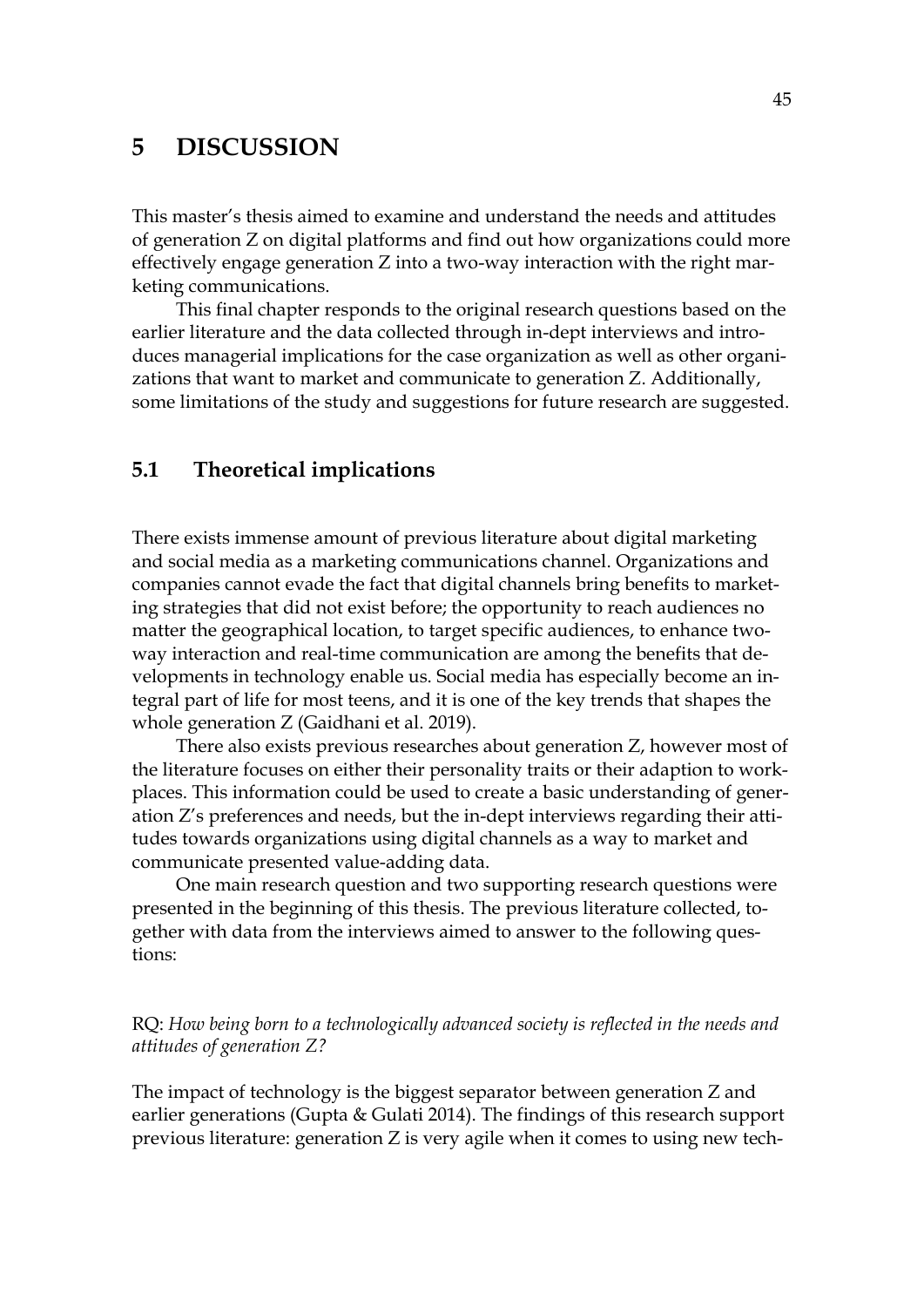nologies, they adapt to new digital tools effortlessly and they are eager and interested to try them. Generation Z are called diginatives, and they typically spend hours a day browsing through digital, especially social media, platforms. Generation Z is "tech-savvy", and the line of being online and offline is sometimes blurry as they always carry a smartphone with them (Jeys 2019).

Developments in technology and the raise of social media has shaped the way the youth interacts. Sense of belonging and the acceptance of friends still play the same important role as among previous generations, but the hang outs have shifted from face-to-face, after school activities to online communities, WhatsApp chats and Snapchat photo messages. Generation Z spends three to five hours a day on social media applications, and two of the biggest motives were communication with friends and entertainment.

Snapchat, Instagram and YouTube are the most popular platforms among generation Z, and the use of these platforms has also influenced the way they communicate; instead of written text messages and e-mails, representatives of generation Z prefer visual communication, such as short videos and photo messages. This is a visible difference compared to earlier generations and the interviewees were unanimous about the existence of this trend.

In the theoretical framework, generation Z's need for constantly evolving, relevant and entertaining content was brought up (Roseberry-McKibbin 2017). The findings supported this statement, as they show that generation Z has the upper hand: they can decide what kind of content they make use of. Therefore, the youth expects the content to be relevant and versatile and if it's not, they get bored. Generation Z needs to be entertained and triggered with new content all the time across the right channels.

#### Supporting RQ: *What are the key characteristics of generation Z in a digital environment?*

One of the major characteristics describing generation Z is their need for creativity and visuality. Generation Z prefers visual content over written text (Rammopo 2016), and they expect visual communication from organizations as well as their circle of friends.

When communicating with organizations, generation Z should be addressed with low authority (Peres 2018), instead of trying to lecture and use power or position as a tool. Generation Z can be characterized with a thrive for equality, they know their rights and values and want to be respected as equal counterparts in two-way communication. Findings were in line with this literature, as multiple respondents agreed that generation Z holds strong values of equality.

In digital environment, generation Z is quite demanding. Due to the youth being so at ease with new technologies and adapting to changes, they expect to be surprised with fresh applications and content. This goes together with the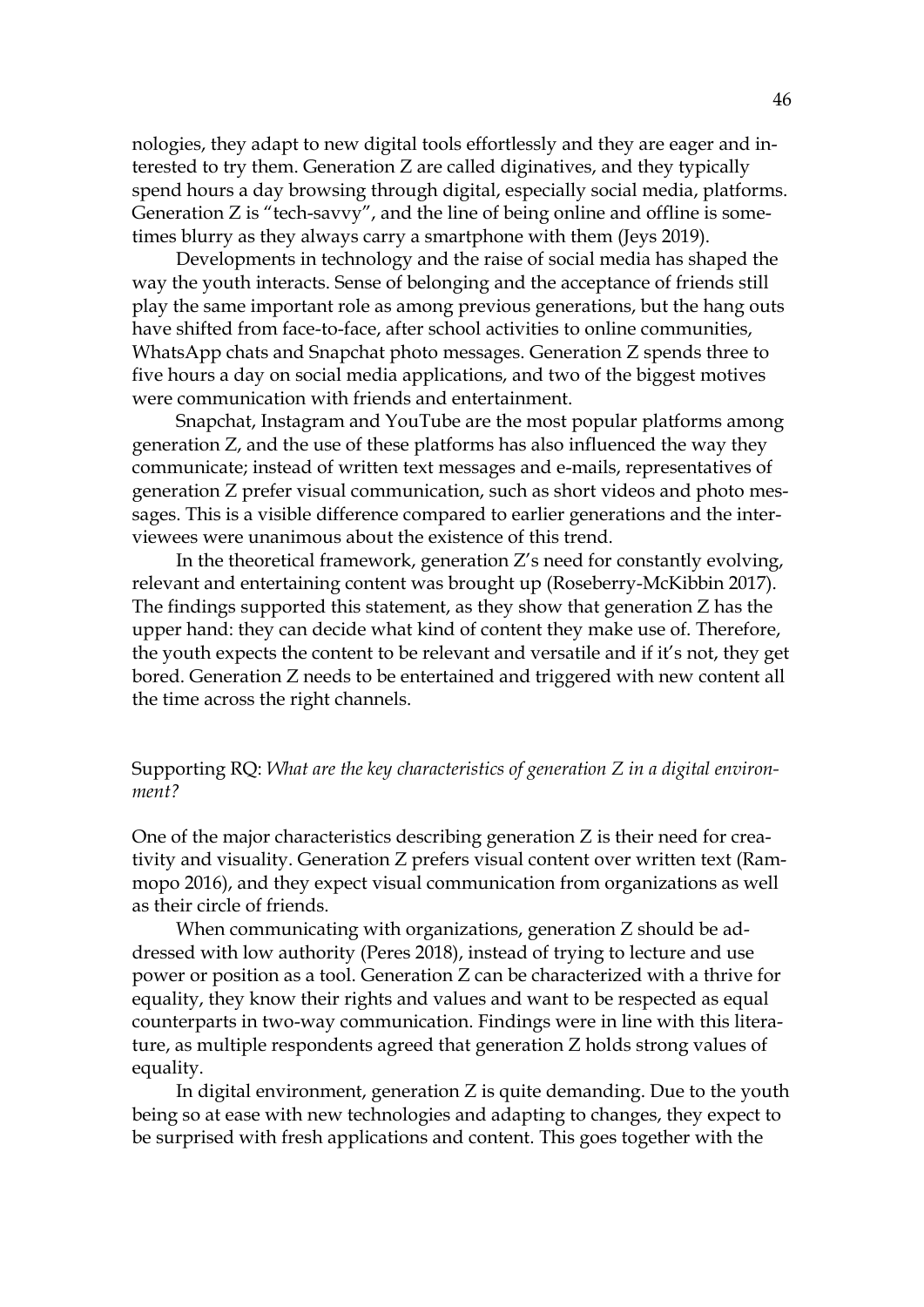generation's habit to get bored easily when it comes to digital world; they welcome change and are not afraid to take up on new technology developments. Although generation Z can be characterized as self-confident in a digital environment, the acceptance of their decisions and values among their circle of close ones still exists strongly.

Supporting RQ: *What is the impact of marketing tools (such as influencer marketing, eWoM and user-generated content) in interaction and two-way communication with generation Z?*

Previous research highlighting the raise of influencer marketing, especially through YouTube -influencers, was supported by the findings of this thesis. Influencers, third-party endorsers who reach out to their audiences through relevant social media channels, are one of the biggest trends of the recent years in digital marketing (Glucksman 2017). The rise of social media has enabled organizations to use third-party influencers, such as YouTubers, to generate positive awareness and impact the target group's behaviour.

Among the respondents, influencer marketing was viewed as the one single most efficient tool of marketing communications. The findings show that influencers have impacted the behaviour of generation Z and that they trust information and find it more authentic, when it comes from a third-party source. Influencers, also viewed as today's role models, are more approachable than before and therefore they're easier to relate to. All five generation Z respondents said they follow YouTubers.

Influencer marketing was often also viewed as the starting platform for another marketing communications tool, Word-of-Mouth. Social media has, again, enabled more powerful potential for such tool as the experiences and words can spread to massive amounts of people. Findings demonstrated that the opinions and values of friends and family still play a vital role in generation Z's opinions and behaviour, and e-WoM is a strong, beneficial tool for organizational marketing communication. What the findings also presented was that influencer marketing and e-WoM can potentially work in sync: to spread the word of a certain brand or organization, generation Z is very likely to hear about it first from an influencer. For example, a YouTuber introduces a service on their channel and it then becomes a spoken, familiar subject among the youth.

Although previous literature pointed that user-generated content is popular among generation Z, who value engagement and want to have a sense of ownership and participation (Wee 2017) the findings of this thesis did not support these claims. Although generation Z very much wants to be heard and expects organizations to deliver content that is relevant to them, they are not big on co-creation and having their own content shared publicly. They like to use content that matches their values and by supporting such content, generation Z feels like they are participating. But when it comes to user-generated content,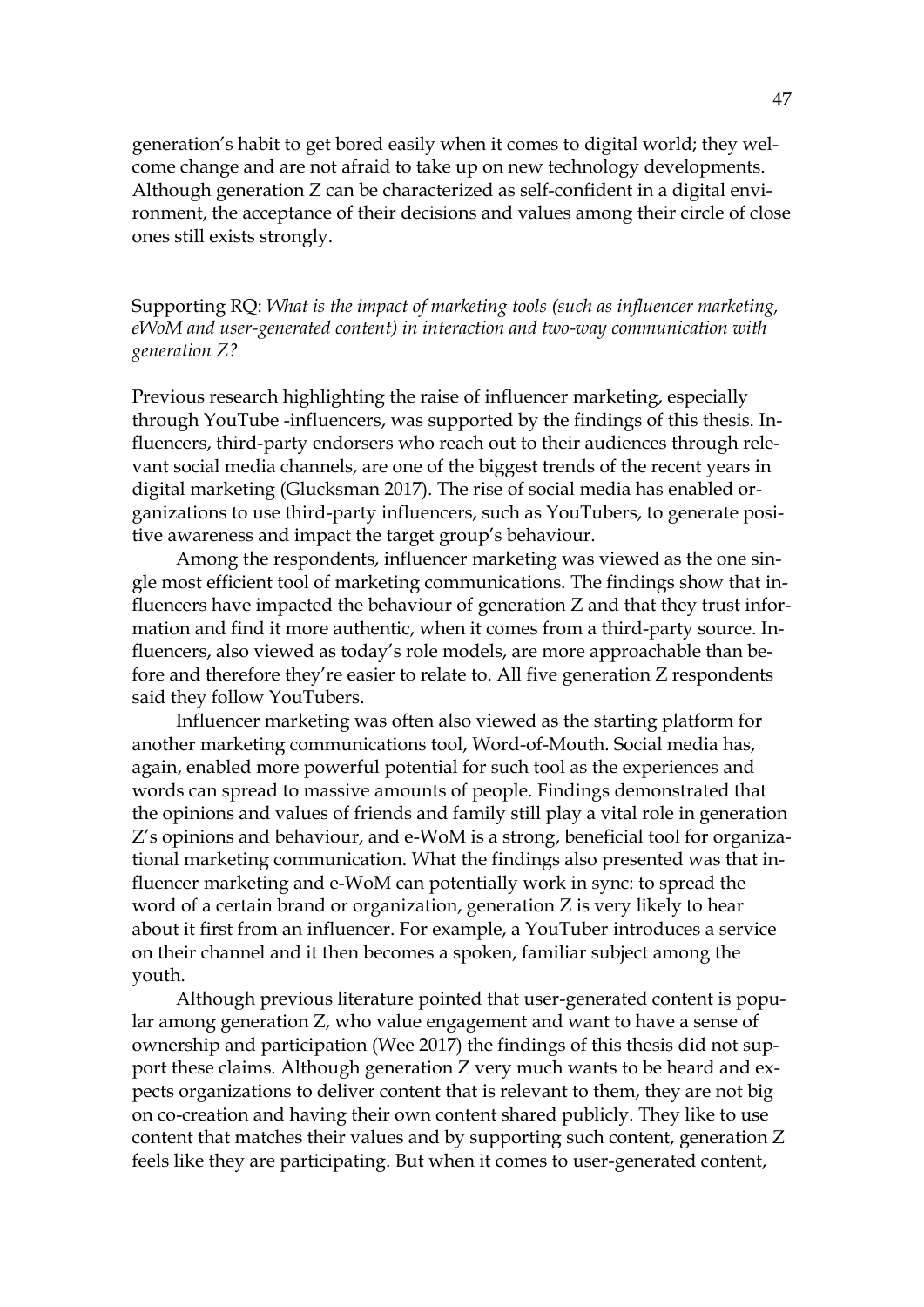generation Z respondents were very unanimous that they did not want to have their content shared on social media platforms other than their own accounts.

## <span id="page-45-0"></span>**5.2 Managerial implications**

This thesis aimed to help the case organization to recognize the tools and channels for reaching and communicating with generation Z. The findings could potentially give ideas for other organizations creating or developing their digital marketing strategy.

Social media is, without a doubt, a right channel for interacting with generation Z. Generation Z spends up to five hours a day on social media platforms, and almost a double the hours a day on their smartphones (Ebrand Group 2019; Viestintäliiga 2019). Generation Z has an emotional attachment digital channels and online society (Gupta & Gulati 2014), and they are more open to commercial content as long as it feels authentic, reliable and relevant. The findings also favour social media as the right channel to communicate with generation Z. It is crucial for organizations to research the right channels their target group uses and then create content that fits the specific channel in question.

When implementing a digital marketing strategy targeting generation Z, it is essential to pay attention to visuality and creativity. Generation Z uses social media platforms like Snapchat, Instagram and YouTube, which are heavily photo- and video-focused and written information comes secondary. Verohallinto is a great example of an organization that has been able to decorate the main message and create interesting, humor-filled content that catches the youth's attention and interest. Findings indicate that sometimes the main message is not the most important thing for youth, but instead it is the sense of belonging and standing up or supporting something with one's circle of close ones.

If an organization was to use influencer as a marketing tool, it is essential to understand what kind of audience can resonate with the influencer in question. For example, even though the case organization operates in the field of competitive sports and the upcoming project is also related to school sports, having an athlete as the face of the project may not be the only option. If the goal is to excite and engage all youth, not just those familiar with the sport, using an outside influencer could help the youth to resonate better.

Generation Z is well aware of their rights and for them, equality is an important value. For organizations wanting to communicate with generation Z, it is important to use low authority and instead of just directing, take the youth along; hear their needs and preferences and respond to those.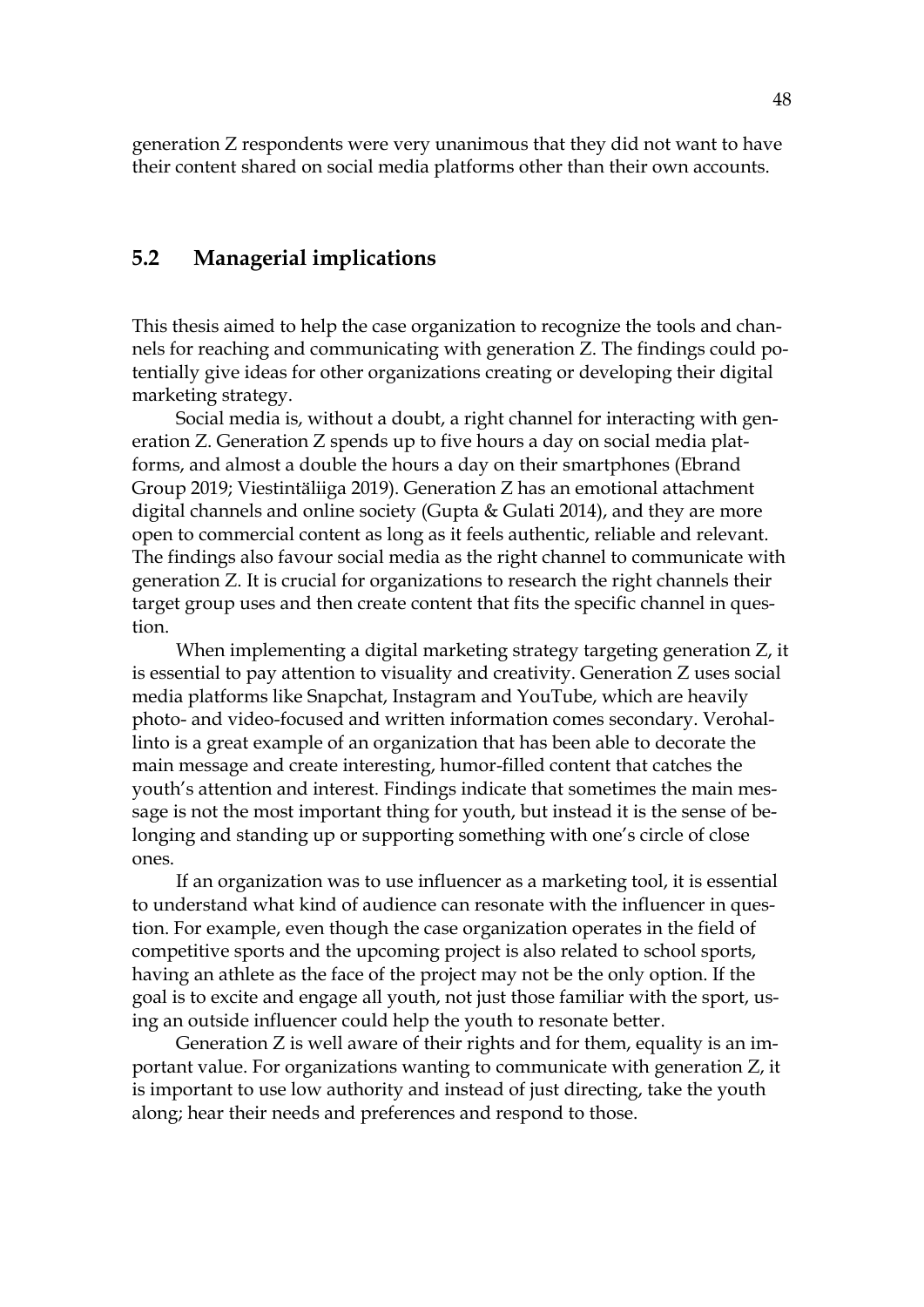## <span id="page-46-0"></span>**5.3 Limitations of the study**

There are several limitations in this research.

The data collected through interviews gives subjective answers: qualitative data is a summary of views and opinions of interviewees, not proven facts. The results are based on interviewees' feelings and are influenced by personal opinions.

The data is collected only within a limited geographical area (certain cities in Finland) and the background and personality differences of interviewees is not restricted. There could exist differences in viewpoints depending on the person's race, educational background, family background, geographical location; all the factors that are not taken into consideration in this research. Furthermore, all ten respondents were native Finns, so some findings, such as the most used social media channels, are likely to vary when compared to other nationalities and countries.

Although the case organization is a Finnish sport association and the pilot project is sport-related, interviewees' own background in sports is not considered. The goal is to find tools and channels that serve the generation Z as a whole, not just those with sport hobbies or interest in certain sports. It is likely that the attitude towards sport-related organizational advertising is dependent on the audience's own background in sports.

The sample size is small, and due to the limited scope, the results of this research are not generalizable. The results can give ideas for a new marketing strategy targeting the youth or serve as a base for further research in the field.

### <span id="page-46-1"></span>**5.4 Future research suggestions**

This research and its findings raised some ideas for further studies as well. As mentioned before, there exist studies of generation Z in a workplace and as an employee. However, there does not yet exist much of literature about their needs in terms of entertainment and engagement through social media: it is clear that generation Z prefers visuality and current social media channels such as YouTube and Snapchat also enable more visual material than before. Visuality itself, however, is not enough; the first impression, the relevancy, humor within the content, the value and the behaviour it provokes all play a role in creating engaging, prominent content for today's youth. There is potential in studying in detail exactly what kind of video- and photo-driven content, for example by A/B testing and finding out preferences, generation Z wants to receive.

Generation Z is not one big, unanimous generation. This research provides some ideals and tools for attracting and engaging with 13-to-15-year-olds through social media, but one generation can never be generalized to have the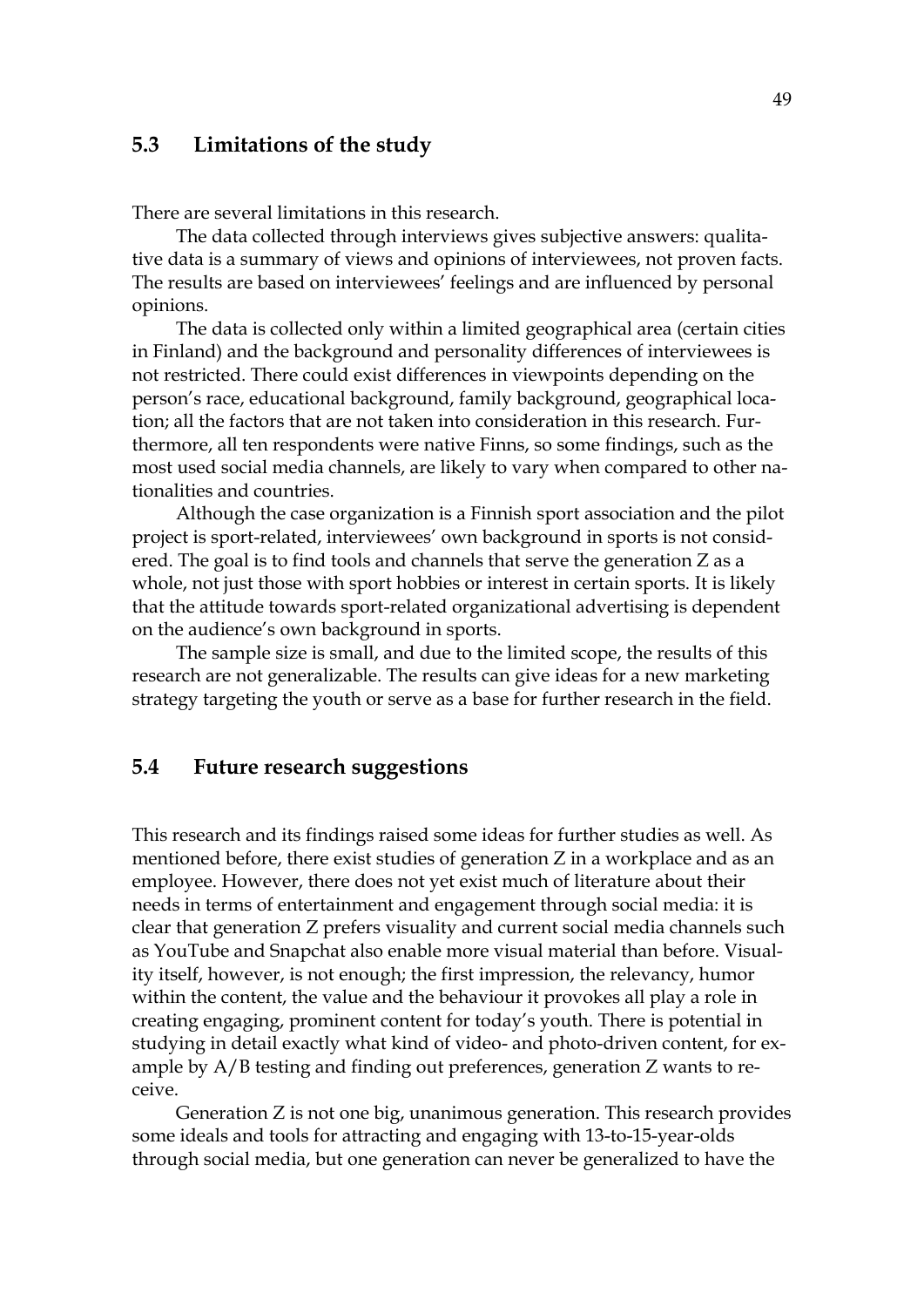exact same preferences and beliefs. To acquire more throughout understanding, there exists lot of opportunities to study the influence and impact that various variables, such as race, nationality and hobbies have on generation Z members. By deeper understanding generation Z, managers can furthermore split the generation into smaller, more targeted audiences and groups instead of reaching out to the whole generation with the same advertising content.

The popularity of influencer marketing has skyrocketed within the past years. Gaining deeper understanding of influencer marketing and the significance of influencers to today's youth is surely going to be researched more in the future. Influencer marketing is already reshaping the traditional setting of role models and audiences, as influencers are viewed to be more accessible, like acquaintances. The impact of influencers therefore goes beyond just advertising and boosting organizational sales: they can impact the beliefs, opinions and values of the target audience. Further research on influencers would provide valuable insights of all the benefits that may not be fully understood yet, and also what it requires from the organization's side to meet the needs of the target audience with the help of influencers.

On the other hand, the possible risks of influencer marketing could also be further researched: especially when generations grow older, they are likely to be more aware of situations where they are being influenced with the sole purpose of selling something. It will be crucial for organizations to have a deep knowledge and understanding of influencer marketing to avoid a situation where using a third-party person is viewed as too commercial.

In further researchers, both qualitative and quantitative data could be applied. The two research methods do not have to rule each other out, but instead support each other and give more detailed, versatile data.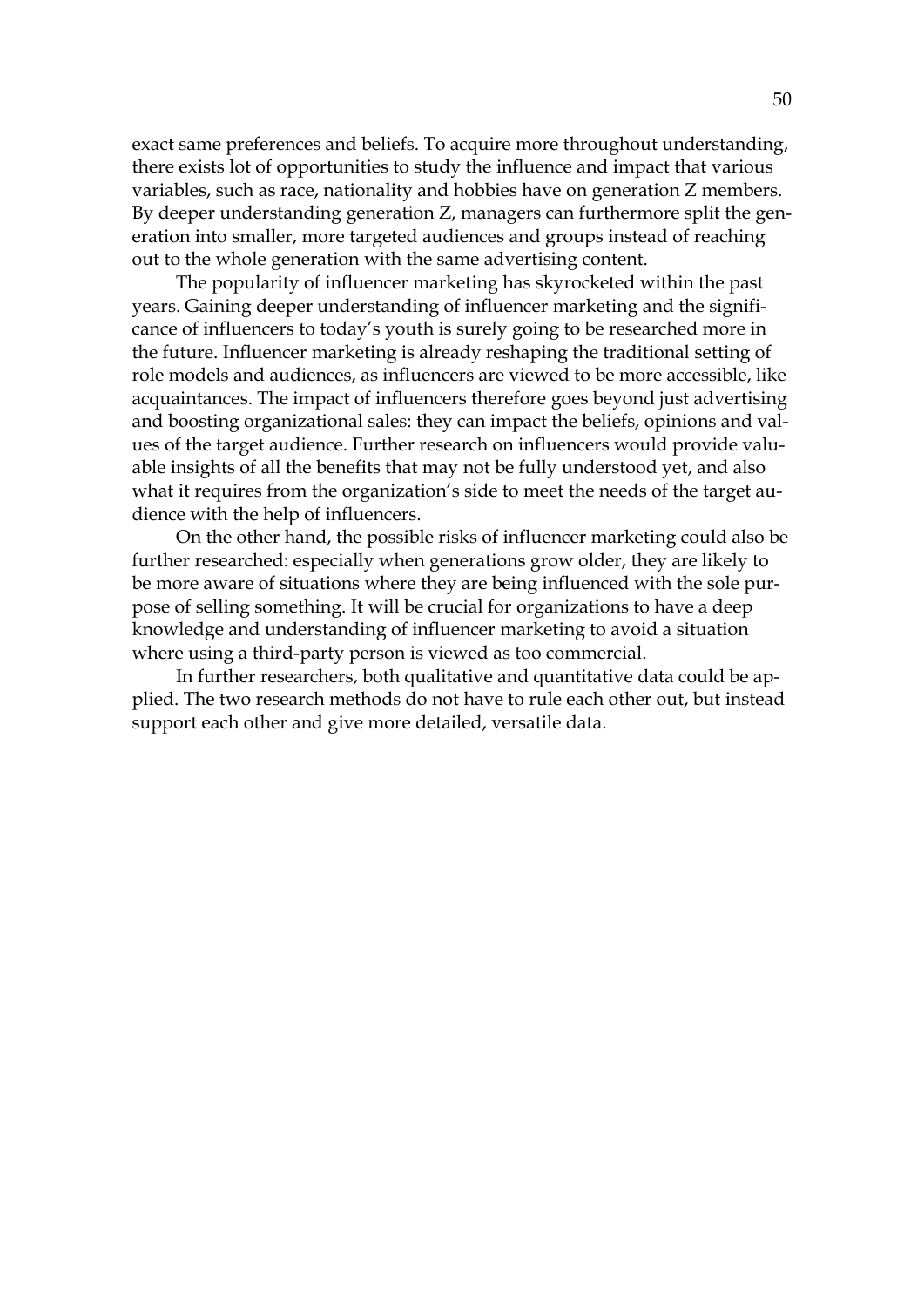# <span id="page-48-0"></span>**REFERENCES**

| Aamuset. 2018. Ylipaino näkyy lasten ja nuorten fyysisessä toimintakyvyssä.                                                                                                                                                           |
|---------------------------------------------------------------------------------------------------------------------------------------------------------------------------------------------------------------------------------------|
| [online] Available at:                                                                                                                                                                                                                |
| <url:https: aamuset.fi="" artik-<="" td=""></url:https:>                                                                                                                                                                              |
| keli/3949215/Ylipaino+nakyy+lasten+ja+nuorten+fyysisessa+toimin-                                                                                                                                                                      |
| takyvyssa>                                                                                                                                                                                                                            |
| Blair, S., Claster, P. & Claster, S. 2015. Technology and Youth: Growing Up in a<br>Digital World. Sociological Studies of Children and Youth, Vol 19. Emer-<br>ald Group Publishing, 2-46.                                           |
| CGK, Center for Generational Kinetics. 2016. Generational Breakdown: Info                                                                                                                                                             |
| About All of the Generations. [online] Available at:                                                                                                                                                                                  |
| <url:https: faq-info-about-generations="" genhq.com=""></url:https:>                                                                                                                                                                  |
| Chicca, J. & Shellenbarger, T. 2018. Connecting with Generation Z: Approaches<br>in Nursing Education. Teaching and Learning in Nursing, 13 (3), 181.                                                                                 |
| Chitat, C. & Holosko, M. 2016. The utilization of social media for youth out-<br>reach engagement: A case study. Qualitative Social Work, 16 (5), 680-697.                                                                            |
| Colicev, A., Kumar, A. & O'Connor, P. 2019. Modeling the relationship between<br>firm and user generated content and the stages of the marketing funnel.<br>International Journal of Research in Marketing, Elsevire, 36(1), 100-116. |
| Dolot, A. 2018. The characteristic of Generation Z. E-mentor, 2 (74), 44-50.                                                                                                                                                          |
| Drury, G. 2008. Should marketers engage and how can it be done effectively?<br>Journal of Direct, Data and Digital Marketing Practice, 9, 274-277.                                                                                    |
| Ebrands Group. 2019. Some ja nuoret 2019. [online] Available at:                                                                                                                                                                      |
| <url:https: some-ja-nuoret-2019-tulokset-julkaistu="" www.ebrand.fi=""></url:https:>                                                                                                                                                  |
| Evans, N., Hoy, M. & Childers, C. 2018. Parenting "YouTube natives": the im-                                                                                                                                                          |
| pact of pre-roll advertising and text disclosures on parental responses to<br>sponsored child influencer videos. J. Advert, 47, 326-346.                                                                                              |
| Facebook. 2019. [online] Available at:                                                                                                                                                                                                |
| <url:https: facebook="" www.facebook.com=""></url:https:>                                                                                                                                                                             |
| Fierro, I. & Gavilanez, J. 2017. Digital Marketing. Pensamiento & Gestión, 43,<br>220-240.                                                                                                                                            |
| Gaidhani, S., Arora, L. & Sharma, B.K. 2019. Understanding the attitude of gen-<br>eration Z towards workplace. International Journal of Management, Tech-<br>nology and Engineering, 9 (1), 2804-2812.                               |
| Glucksman, M. 2017. The Rise of Social Media Influencer Marketing on Lifestyle                                                                                                                                                        |
| Branding: A Case Study of Lucie Fink. Elon Journal of Undergraduate Re-<br>search in Communications, 8(2), 77-87.                                                                                                                     |
| Gupta, O. & Gulati, G. 2014. Psycho-analysis of Mobile applications usage                                                                                                                                                             |
| among Generation Z Teens. International Journal on Global Business Man-<br>agement & Research, 3 (1), 80-95.                                                                                                                          |
|                                                                                                                                                                                                                                       |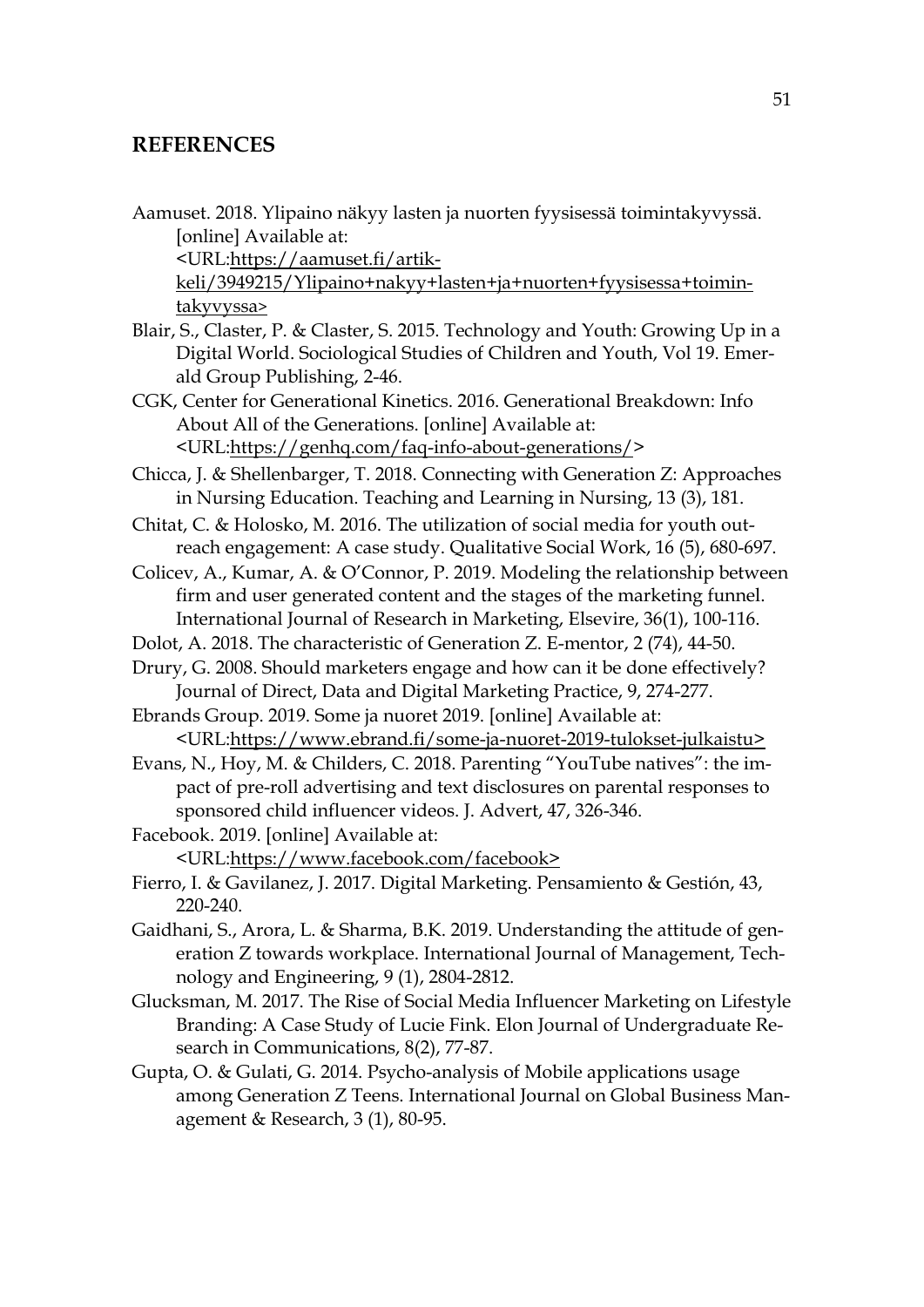- Hennink, M., Hutter, I. & Bailey, A. 2020. Qualitative Research Methods. SAGE Publications, 26-136.
- Hubspot. 2019. Digital Marketing. [online] Available at: <URL[:https://www.hubspot.com/digital-marketing>](https://www.hubspot.com/digital-marketing)
- Instagram. 2019. About Us. [online] Available at: <URL[:https://www.insta](https://www.instagram.com/about/us/)[gram.com/about/us/>](https://www.instagram.com/about/us/)
- Iyengar, R., Han, S. & Gupta, S. 2009. Do Friends Influence Purchases in a Social Network? Harvard Business School Marketing Unit, paper no. 09-123.
- Jeys, H. 2019. Generation Z. Conference and Common Room, 56 (2), 44-45.
- Kadekova, Z. & Holiencinova, M. 2018. Influencer Marketing as a Modern Phenomenon Creating a New Frontier of Virtual Opportunities. Communication Today, 9(2), 90-105.
- Kannan, P.K. & Li, H. 2017). Digital marketing: A framework, review and research agenda. International Journal of Research in Marketing, 34 (1), 22- 45.
- Karjaluoto, H. & Mustonen, N. 2015. The role of digital channels in industrial marketing communications. Journal of Business and Industrial Marketing*,* 30 (6), 703-710.
- Kingsnorth, S. 2016. Digital Marketing Strategy: An Integrated Approach to Online Marketing. Kogan Page Limited, 6-28.
- Kranzler, E. & Bleakley, A. 2019. Youth Social Media Use and Health Outcomes: #diggingdeeper. Journal of Adolescent Health, 64, 141-142.
- Lamberton, C. & Stephen, A. 2016. A Thematic Exploration of Digital, Social Media, and Mobile Marketing: Research Evolution from 2000 to 2015 and an Agenda for Future Inquiry. Journal of Marketing, 80 (6), 146-172.
- Liikuntaneuvosto. 2016. Lasten ja nuorten liikuntakäyttäytyminen Suomessa. [online] Available at:

<URL[:https://www.liikuntaneuvosto.fi/wpcon](https://www.liikuntaneuvosto.fi/wpcontent/uploads/2019/09/LIITU_2016.pdf)[tent/uploads/2019/09/LIITU\\_2016.pdf>](https://www.liikuntaneuvosto.fi/wpcontent/uploads/2019/09/LIITU_2016.pdf)

- Liu, X., Hyunju, S. & Burns, A.C. 2019. Examining the impact of luxury brand's social media marketing on customer engagement: Using big data analytics and natural language processing. Journal of Business Review.
- Liu, Y. & Ying, X. 2010. Review of Social Network Sites: Definition, Experience and Applications. Proceedings of the Conference on Web Based Business Management, 749-752.
- Livingstone, S. 2008. Taking risky opportunities in youthful content creation: teenagers' use of social networking sites for intimacy, privacy and self-expression. New media  $\&$  society, 10(3), 393-411.
- Machado, C. & Davim, P. 2016. MBA: Theory and Applications of Business and Management Principles. Springler Science & Business Media, 37-76.
- Mack, N., Woodsong, C., MacQueen, K., Guest, G. & Namey, E. 2005. Qualitative research methods: a data collector's field guide. Family Health International, 29-46.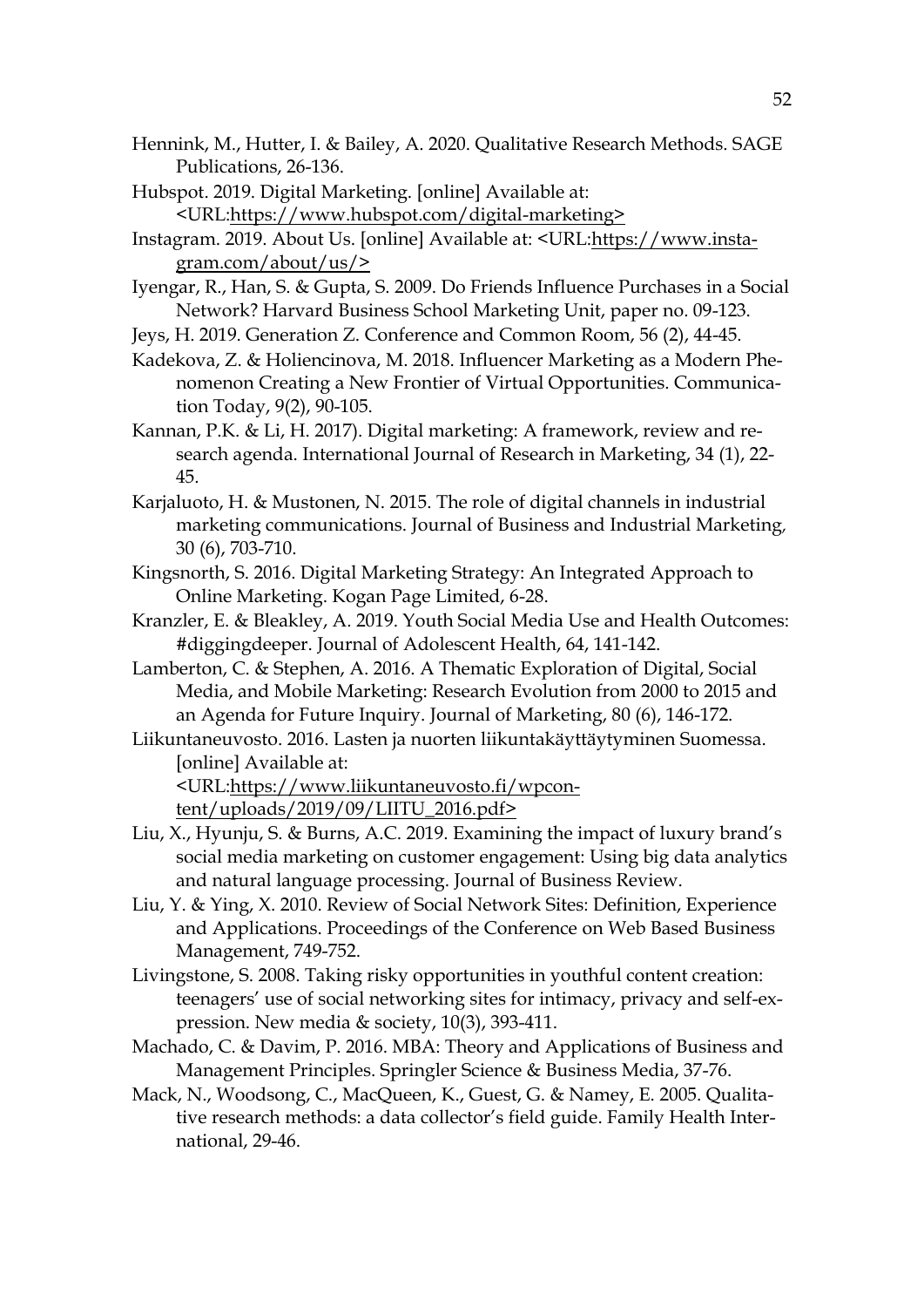- Manzoni, M., Lotar, M. & Ricijas, N. 2011. Peer Pressure in Adolescence: Boundaries and Possibilities. Research Methodology Report, 1-34.
- Marketo. 2014. The Definite Guide to Engaging Content Marketing. [online] Available at:

<URL[:https://go.marketo.com/rs/marketob2/images/DG2ECM.pdf>](https://go.marketo.com/rs/marketob2/images/DG2ECM.pdf)

- Meltwater. 2019. Somekatsaus 2019 suomalaisten sosiaalisen median käyttö. [online] Available at: <URL: [https://www.meltwater.com/fi/blog/suomalaisten-somen](https://www.meltwater.com/fi/blog/suomalaisten-somen-kaytto/)[kaytto/>](https://www.meltwater.com/fi/blog/suomalaisten-somen-kaytto/)
- Miller, K., Murphrey, T. & Alvis, S. 2018. Harnessing Interactive Technologies to Serve Generation Z. The Agricultural Education Magazine, 85 (1), 5-7.
- Naab, T.K. & Sehl, A. 2016. Studies of user generated content: A systematic review. Journalism, 18 (10), 2-37.
- Nadaraja, R. & Yazdanifard, R. 2013. Social Media Marketing: Advantages and Disadvantages. Kuala Lumpur: Research Gate, 1-10.
- Naz, F. 2014. Word of Mouth and Its Impact on Marketing. International Journal of Scientific and Research Publications, 4 (1), 1-4.
- Needham, Andrew. 2008. Word of mouth, youth and their brands. Young Consumers; Bradford, 9 (1), 60-62.
- O'Hern, M. & Kahle, L.N. 2013. The Empowered Customer: User-generated Content and the Future of Marketing. Global Economics and Management Review, 18, 21-29.
- Omnicore Agency. 2019. Facebook by the Numbers: Stats, Demographics & Fun Facts. [online] Available at:

<URL[:https://www.omnicoreagency.com/facebook-statistics/>](https://www.omnicoreagency.com/facebook-statistics/)

Omnicore Agency. 2019. Instagram by the Numbers: Stats, Demographics & Fun Facts. [online] Available at:

<URL[:https://www.omnicoreagency.com/instagram-statistics/>](https://www.omnicoreagency.com/instagram-statistics/)

Omnicore Agency. 2019. Snapchat by the Numbers: Stats, Demographics & Fun Facts. [online] Available at:

<URL[:https://www.omnicoreagency.com/snapchat-statistics/>](https://www.omnicoreagency.com/snapchat-statistics/)

Omnicore Agency. 2019. YouTube by the Numbers: Stats, Demographics & Fun Facts. [online] Available at:

<URL[:https://www.omnicoreagency.com/youtube-statistics/>](https://www.omnicoreagency.com/youtube-statistics/)

- Peres, P. 2018. Characteristics and Learning Needs of Generation Z. European Conference on e-Learning, 464-473.
- PEW Research Center. 2018. Teens, Social Media and Technology 2018. [online] Available at:

<URL[:https://www.pewresearch.org/internet/2018/05/31/teens-social](https://www.pewresearch.org/internet/2018/05/31/teens-social-media-technology-2018/)[media-technology-2018/>](https://www.pewresearch.org/internet/2018/05/31/teens-social-media-technology-2018/)

Priporas, C-V., Stylos, N. & Fotiadis, A.K. 2017. Generation Z consumers' expectations of interactions in smart retailing: A future agenda. Computers in Human Behavior, 77, 374-381.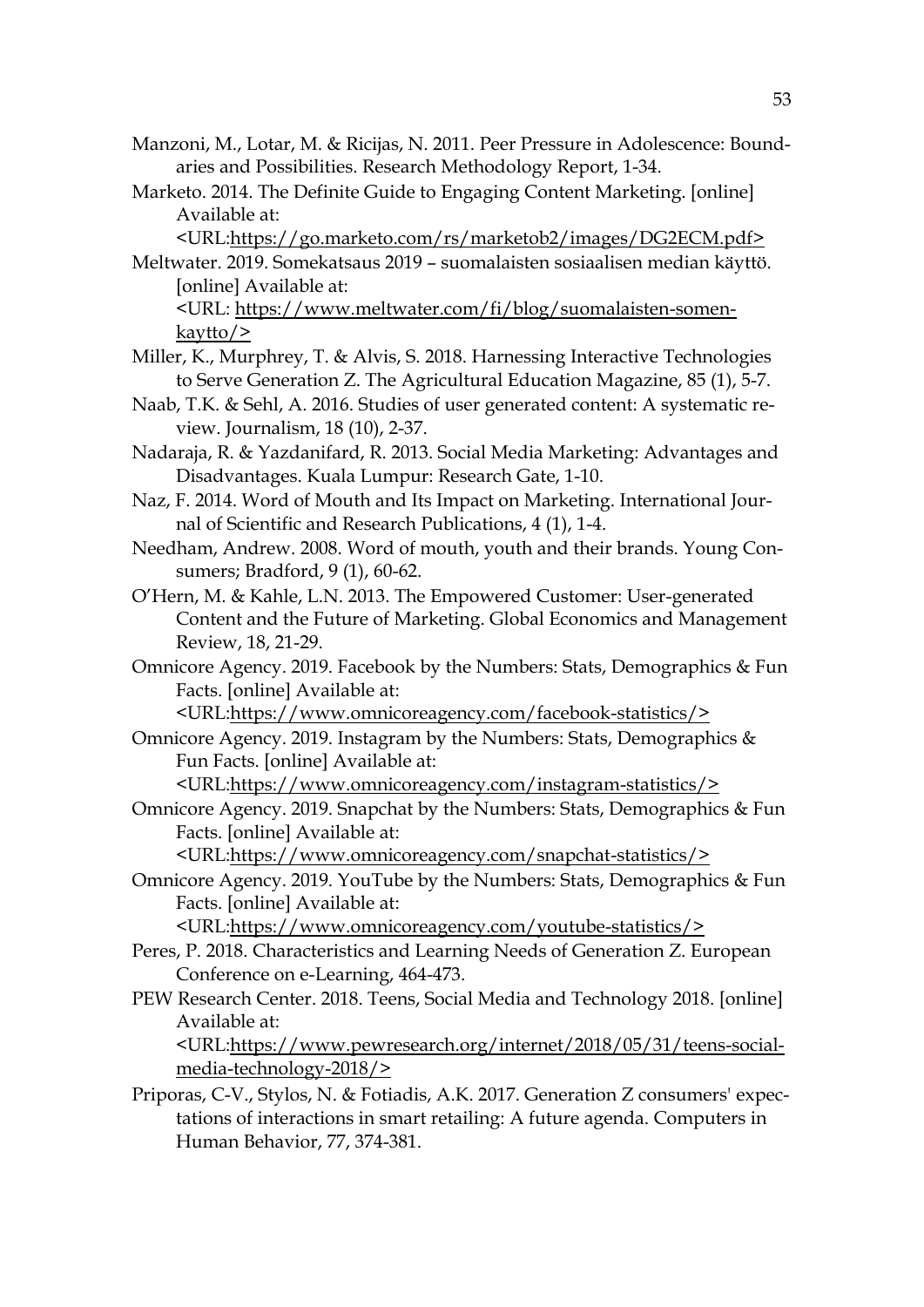- Rammopo, K. 2016. Generation Z: The new generation consumer. Bizcommunity.com.
- Roseberry-Mckibbin, C. 2017. Generation Z Rising. ASHA Leader; Rockville, 12, 36-38.
- Sahin, Y. & Atik, D. 2013. Celebrity influences on young consumers: guiding the way to the ideal self. Izmir review of social sciences, 1(1), 65-82.
- Sandeen, C. 2018. Boomers, Xers, and Millennials: Who Are They and What Do They Really Want from Continuing Higher Education? Continuing Higher Education Review, 72, 11-31.
- Sharma, R. & Srivastava, D. 2017. Measuring Customer Response to Word-of-Mouth Messages on Social Media: Development of a Multi-item scale. Journal of Creative Communications, 12(3), 185-204.
- Shatto, B. & Erwin, K. 2016. Moving on From Millennials: Preparing for Generation Z. The Journal of Continuing Education in Nursing, 47 (6), 253-254.
- Snapchat. 2019. [online] Available at: <URL[:https://www.snap.com/en-US>](https://www.snap.com/en-US)
- Southgate, D. 2017. The emergence of Generation Z and its impact in advertising: Long-term implications for media planning and creative development. Journal of Advertising Research, 57 (2), 227–235.
- Spooner, A. 2018. Reaching Generation Z: Many Businesses Are Rethinking Social Media. [online] Available at: <URL[:https://lansingbusiness](https://lansingbusinessnews.com/features/2018/12/reaching-generation-z-many-businesses-are-rethinking-social-media/)[news.com/features/2018/12/reaching-generation-z-many-businesses-are](https://lansingbusinessnews.com/features/2018/12/reaching-generation-z-many-businesses-are-rethinking-social-media/)[rethinking-social-media/>](https://lansingbusinessnews.com/features/2018/12/reaching-generation-z-many-businesses-are-rethinking-social-media/)
- Stackla. 2019. The Consumer Content Report: Influence in the Digital Age. [online] Available at: <URL[:https://stackla.com/resources/reports/the-consumer-content-re](https://stackla.com/resources/reports/the-consumer-content-report-influence-in-the-digital-age/)[port-influence-in-the-digital-age/>](https://stackla.com/resources/reports/the-consumer-content-report-influence-in-the-digital-age/)
- Strauss, W. & Howe, N. 1997. The Fourth Turning: an American Prophecy. Three Rivers Press.
- Statista. 2018. Teen's Social Media Usage is Drastically Increasing. [online] Available at:

<URL[:https://www.statista.com/chart/15720/frequency-of-teenagers](https://www.statista.com/chart/15720/frequency-of-teenagers-social-media-use/)[social-media-use/>](https://www.statista.com/chart/15720/frequency-of-teenagers-social-media-use/)

- Swanzen, R. 2016. Facing the Generation Chasm: The Parenting and Teaching of Generations Z and Y. International Journal of Child, Youth and Family Studies, 9 (2), 125-150.
- THL. 2019. Melkein joka neljäs lapsi ja nuori on ylipainoinen kuntien välillä on suuria eroja. [online] Available at: <URL[:https://thl.fi/fi/-/melkein-joka-neljas-lapsi-ja-nuori-on](https://thl.fi/fi/-/melkein-joka-neljas-lapsi-ja-nuori-on-ylipainoinen-kuntien-valilla-on-suuria-eroja)[ylipainoinen-kuntien-valilla-on-suuria-eroja>](https://thl.fi/fi/-/melkein-joka-neljas-lapsi-ja-nuori-on-ylipainoinen-kuntien-valilla-on-suuria-eroja)
- Tilastokeskus. 2019. WhatsApp suosituin some on suomalaisten arkea iän mukaan vaihdellen. [online] Available at: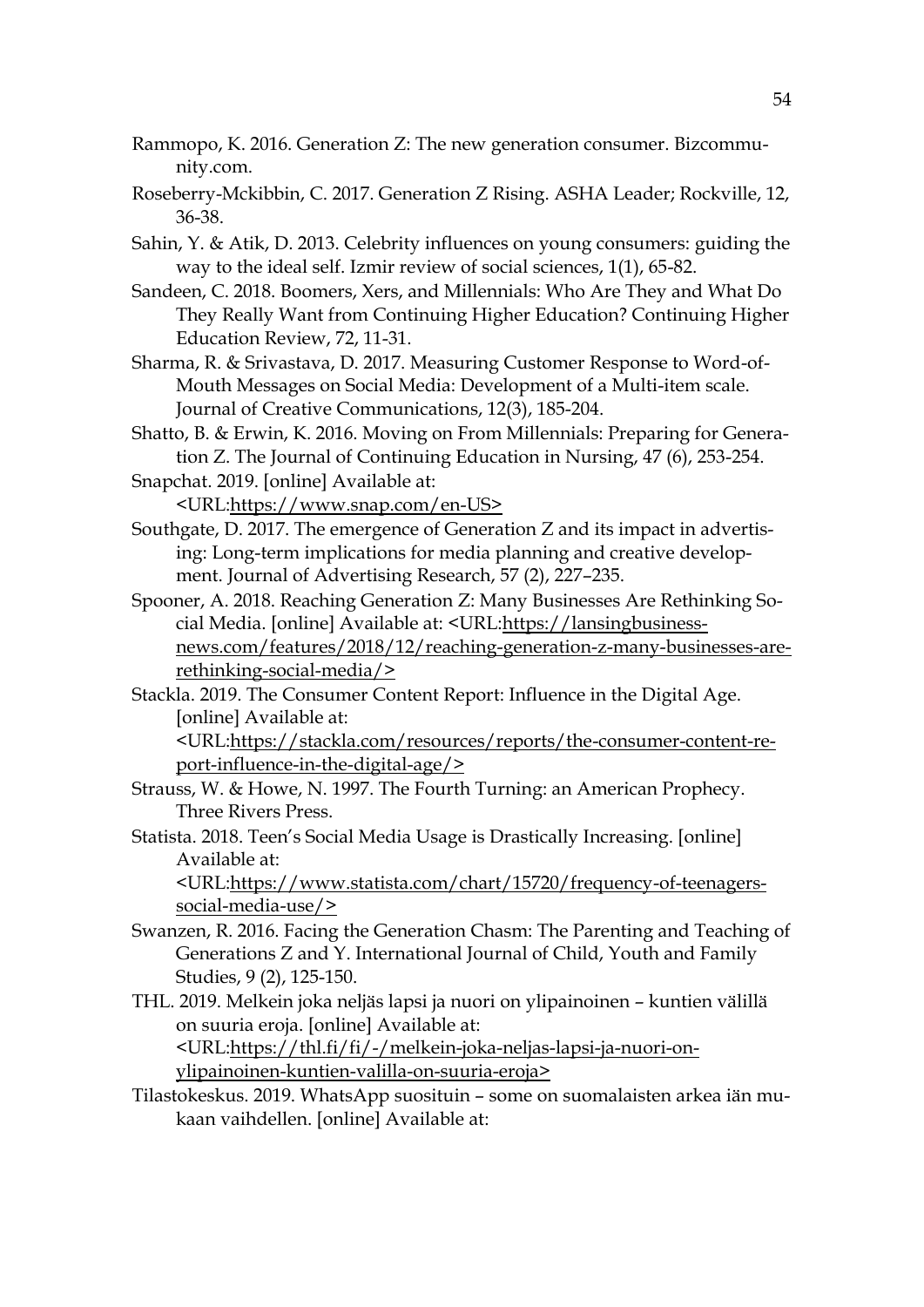<URL: [https://www.tilastokeskus.fi/tietotrendit/artik-](https://www.tilastokeskus.fi/tietotrendit/artikkelit/2019/whatsapp-suosituin-some-on-suomalaisten-arkea-ian-mukaan-vaihdellen/)

[kelit/2019/whatsapp-suosituin-some-on-suomalaisten-arkea-ian-mukaan](https://www.tilastokeskus.fi/tietotrendit/artikkelit/2019/whatsapp-suosituin-some-on-suomalaisten-arkea-ian-mukaan-vaihdellen/)[vaihdellen/>](https://www.tilastokeskus.fi/tietotrendit/artikkelit/2019/whatsapp-suosituin-some-on-suomalaisten-arkea-ian-mukaan-vaihdellen/)

- Torlak, O., Ozkara, B., Tiltay, M., Cengiz, H. & Dulger, M. 2014. The Effect of Electronic Word of Mouth on Brand Image and Purchase Intention: An Application Concerning Cell Phone Brands for Youth Consumers in Turkey. Journal of Marketing Development and Competitiveness, 8(2), 61-68.
- Tulgan, B. 2013. Meet Generation Z: The second generation within the giant "Millennial" cohort. [online] Available at: <URL[:https://grupespsichoterapija.lt/wp-content/up](https://grupespsichoterapija.lt/wp-content/uploads/2017/09/Gen-Z-Whitepaper.pdf)[loads/2017/09/Gen-Z-Whitepaper.pdf>](https://grupespsichoterapija.lt/wp-content/uploads/2017/09/Gen-Z-Whitepaper.pdf)
- Turner, A. 2015. Generation Z: Technology and Social Interest. The Journal of Individual Psychology, 71 (2), 103-113.
- Van Den Bergh, J. & Behrer, M. 2016. How Cool Brands Stay Hot: Branding to Generation Y and Z. Kogan Page: 3rd Edition.
- Vesnic-Alujevic, L. 2013. Young people, social media and engagement. European View, 12 (2), 255-261.
- Vetter, A. 2017. Managing Generation Z: These digital natives are surprisingly like Baby Boomers. Accounting Today, 31 (7), 28-31.
- Viestintäliiga. 2019. Some ja nuoret 2019. [online] Available at: <URL[:https://viestintaliiga.fi/some-ja-nuoret-2019/>](https://viestintaliiga.fi/some-ja-nuoret-2019/)
- Vision Critical. 2018. The Everything Guide to Gen Z. [online] Available at: <URL[:https://www.visioncritical.com/resources/the-everything-guide](https://www.visioncritical.com/resources/the-everything-guide-to-gen-z)[to-gen-z>](https://www.visioncritical.com/resources/the-everything-guide-to-gen-z)
- Wee, V. 2017. Youth Audiences and the Media in the Digital Era: The Intensification of Multimedia Engagement and Interaction. Cinema Journal Fall, 57 (1), 133.
- Williams, A. 2015. Move Over, Millennials, Here Comes Generation Z. [online] Available at:

<URL[:https://www.nytimes.com/2015/09/20/fashion/move-over-mil](https://www.nytimes.com/2015/09/20/fashion/move-over-millennials-here-comes-generation-z.html)[lennials-here-comes-generation-z.html>](https://www.nytimes.com/2015/09/20/fashion/move-over-millennials-here-comes-generation-z.html)

- Wong, P.W. 2014. A snapshot on qualitative research method. Educational research and reviews, 9(5), 130-140.
- Xiao, M., Wang, R. & Chan-Olmsted, S. 2018. Factors affecting YouTube influencer marketing credibility: a heuristic-systematic model. Journal of Media Business Studies, 1-26.
- Yang, Y. & Coffey, A. 2014. Audience Valuation in the New Media Era: Interactivity, Online Engagement, and Electronic Word-of-Mouth Value. The International Journal on Media Management, 16, 77-113.
- York, A. 2016. The Ultimate User-Generated Content Guide. [online] Available at: <URL[:https://sproutsocial.com/insights/user-generated-content](https://sproutsocial.com/insights/user-generated-content-guide/)[guide/>](https://sproutsocial.com/insights/user-generated-content-guide/)
- YouTube. 2019. About Us. [online] Available at: <URL[:https://www.youtube.com/about/>](https://www.youtube.com/about/)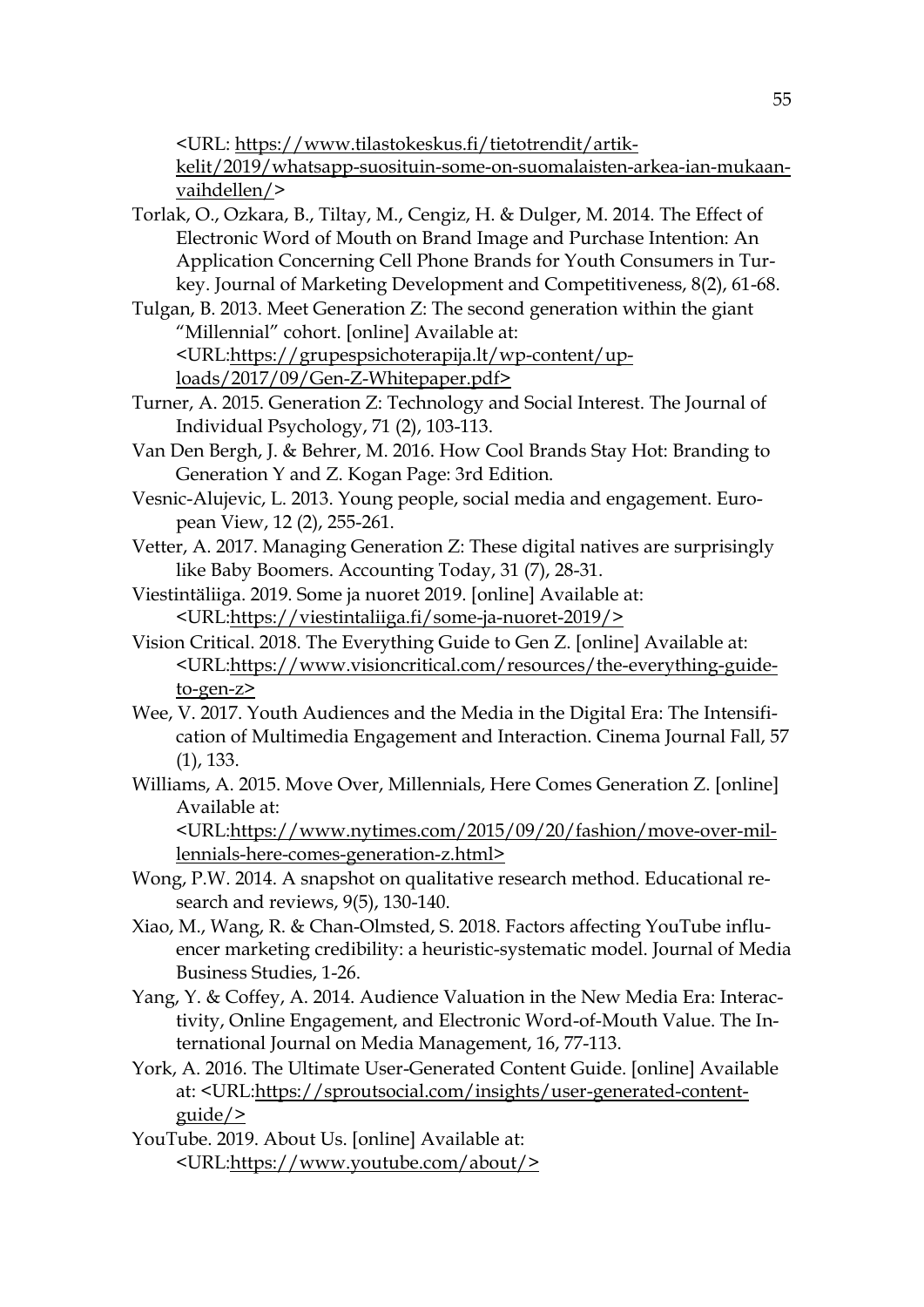Östman, J. 2012. Information, expression, participation: How involvement in user-generated content relates to democratic engagement among young people. New Media & Society, 14(6), 1004-1021.